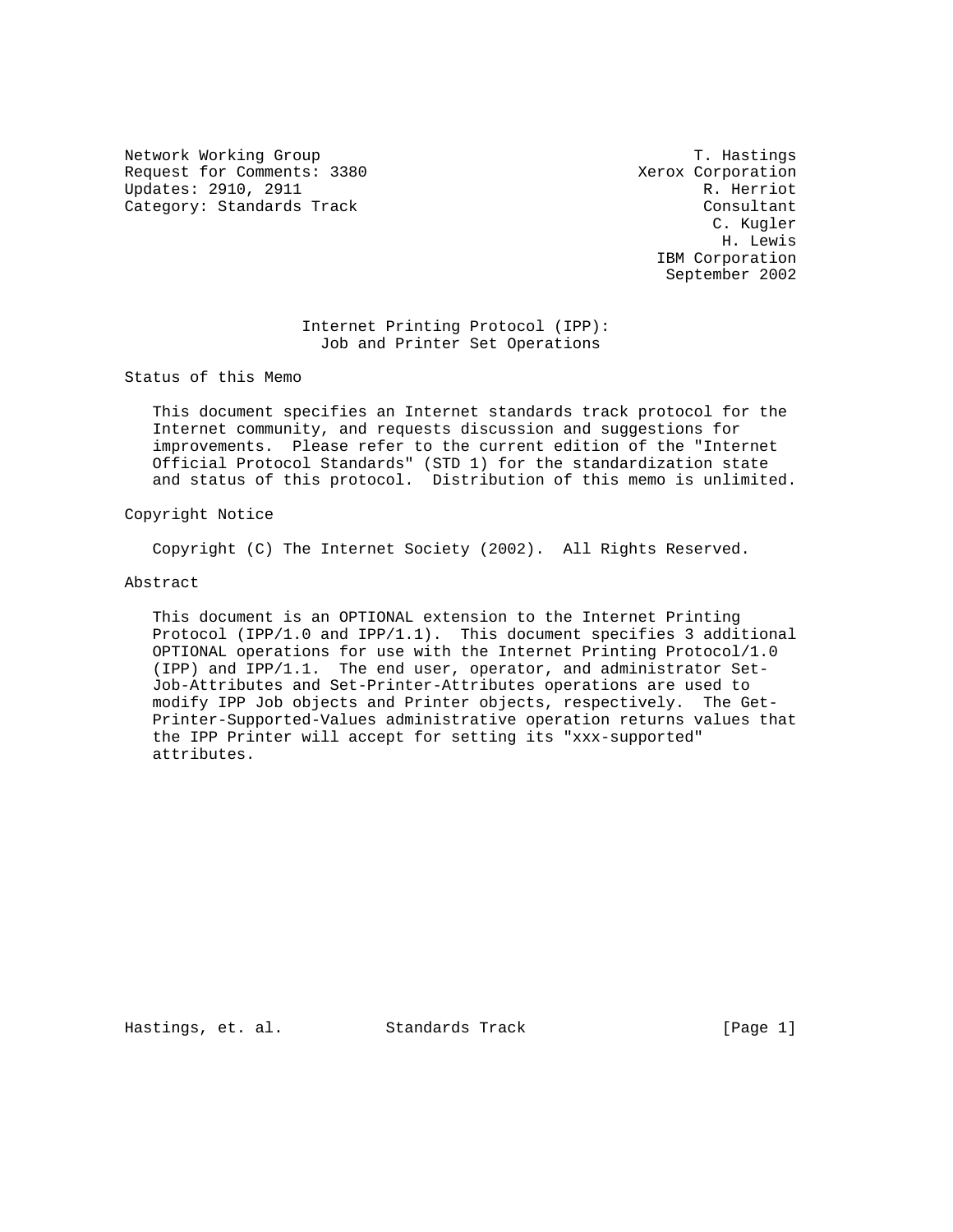# Table of Contents

| 4.1.1 Settable and READ-ONLY Printer Description attributes 9      |  |
|--------------------------------------------------------------------|--|
|                                                                    |  |
| 4.1.3 Set-Printer-Attributes Response12                            |  |
|                                                                    |  |
| 4.2.1 Settable and READ-ONLY Job Description attributes16          |  |
|                                                                    |  |
|                                                                    |  |
| 4.3 Get-Printer-Supported-Values Operation19                       |  |
| 4.3.1 Definition of the usage of the 'admin-define' out-of-band    |  |
|                                                                    |  |
| 5.1 printer-message-from-operator (text(127))22                    |  |
|                                                                    |  |
| 6 New Printer Description Attributes24                             |  |
| 6.1 printer-settable-attributes-supported (1setOf type2 keyword)24 |  |
| 6.2 job-settable-attributes-supported (1setOf type2 keyword)25     |  |
| 6.3 document-format-varying-attributes (1setOf type2 keyword)25    |  |
| 6.4 printer-message-time (integer(MIN:MAX))25                      |  |
| 6.5 printer-message-date-time (dateTime)26                         |  |
| 6.6 printer-xri-supported (1setOf collection)26                    |  |
| 6.7 xri-uri-scheme-supported (1setOf uriScheme)28                  |  |
| 6.8 xri-authentication-supported (1setOf type2 keyword)29          |  |
| 6.9 xri-security-supported (1setOf type2 keyword)29                |  |
|                                                                    |  |
| 7.1 client-error-attributes-not-settable $(0x0413)$ 29             |  |
|                                                                    |  |
| 8.1 'not-settable' out-of-band value30                             |  |
| 8.1.1 Encoding of the 'not-settable' out-of-band attribute value30 |  |
| 8.2 'delete-attribute' out-of-band value30                         |  |
| 8.2.1 Encoding of the 'delete-attribute' out-of-band value31       |  |
| 8.3 'admin-define' out-of-band attribute value31                   |  |
| 8.3.1 Encoding of the 'admin-define' out-of-band attribute value32 |  |
| 9 New Values for Existing Printer Description Attributes33         |  |
| 9.1 operations-supported (1setOf type2 enum)33                     |  |
|                                                                    |  |
|                                                                    |  |
| 11.2 Additional Enum Attribute Value Registrations for the         |  |
| "operations-supported" Printer Attribute35                         |  |
|                                                                    |  |
|                                                                    |  |

Hastings, et. al. Standards Track [Page 2]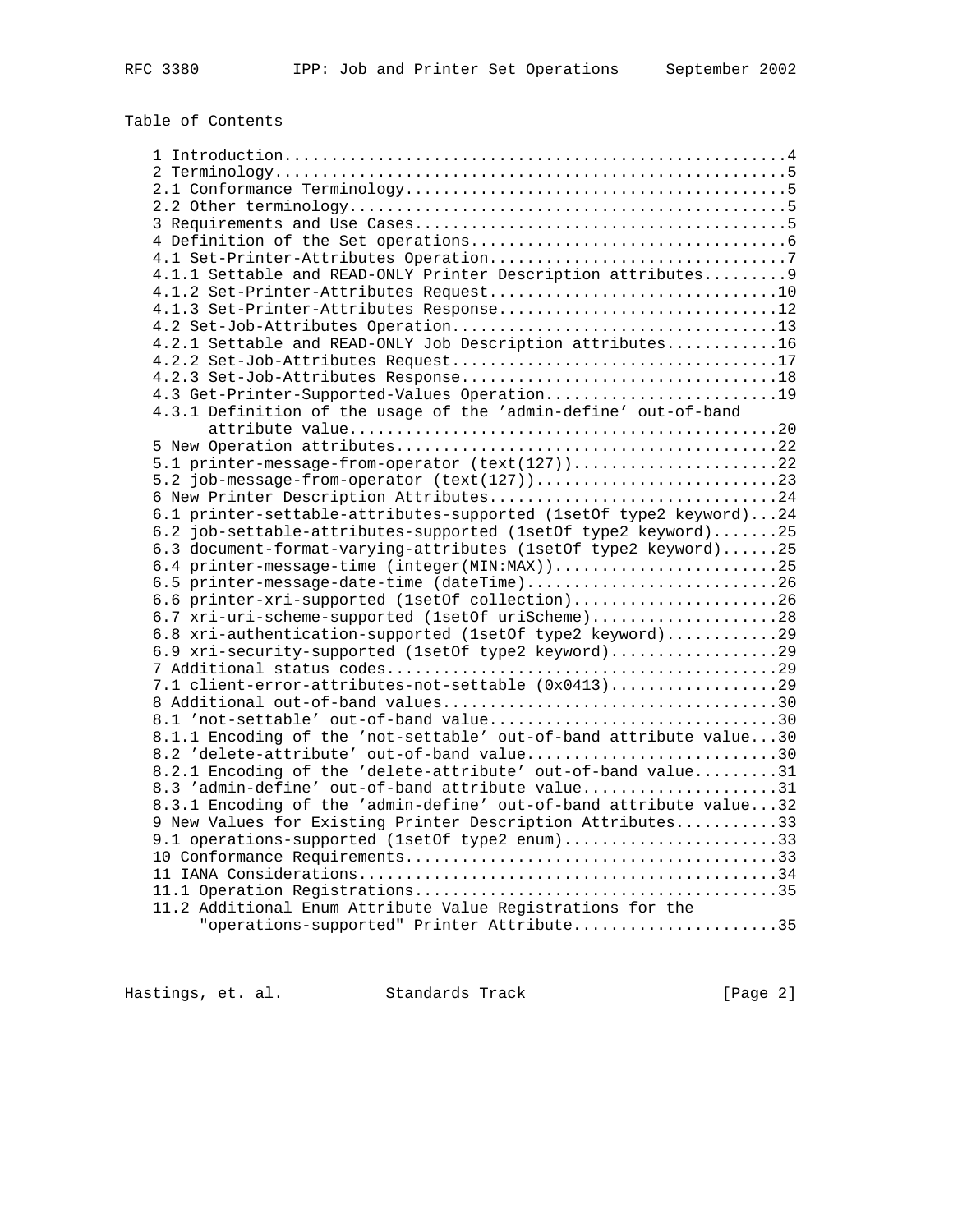| 11.5 Out-of-band Attribute Value Registrations36                                                        |  |
|---------------------------------------------------------------------------------------------------------|--|
| 12 Internationalization Considerations37                                                                |  |
|                                                                                                         |  |
|                                                                                                         |  |
|                                                                                                         |  |
|                                                                                                         |  |
| Appendix A: Allowed Values for Set-Printer-Attributes and Set-Job-<br>Attributes requests (Normative)39 |  |
| Appendix B: Attributes returned from Get-Printer-Supported-Values                                       |  |
| Appendix C: Description of the Base IPP Documents (Informative)55                                       |  |
|                                                                                                         |  |

## Table of Tables

| Table 1 -   |  |                                                                       |
|-------------|--|-----------------------------------------------------------------------|
| Table 2 -   |  | Job State Transition Table for the Set-Job-Attributes                 |
|             |  |                                                                       |
| Table 3 -   |  | Member attributes of "printer-xri-supported" (1setOf                  |
|             |  |                                                                       |
| Table 4 -   |  | Operation-id assignments33                                            |
| Table $5 -$ |  | Validation rules for 'Any of "xxx-supported" '40                      |
| Table 6 -   |  | Validation rules for 'From Get-Printer-Supported-Values'41            |
| Table 7 -   |  | Values allowed for Job Template Attributes in the Set-Job-            |
|             |  |                                                                       |
| Table 8 -   |  | Values allowed for Job Description Attributes in the Set-             |
|             |  | Job-Attributes Operation 43                                           |
| Table 9 -   |  | Values allowed for Printer Job Template Attributes in the             |
|             |  | Set-Printer-Attributes Operation 44                                   |
|             |  | Table 10 - Values allowed for Printer Description Attributes in the   |
|             |  | Set-Printer-Attributes Operation 47                                   |
|             |  | Table 11 - Printer Job Template Attributes returned from Get-Printer- |
|             |  |                                                                       |
|             |  | Table 12 - Printer Job Template Attributes returned from Get-Printer- |
|             |  |                                                                       |
|             |  | Table 13 - Printer Description Attributes returned from Get-Printer-  |
|             |  |                                                                       |
|             |  | Table 14 - Printer Job Template Attributes returned from Get-Printer- |
|             |  |                                                                       |
|             |  | Table 15 - Printer Job Template Attributes returned from Get-Printer- |
|             |  |                                                                       |
|             |  | Table 16 - Printer Description Attributes returned from Get-Printer-  |
|             |  |                                                                       |

Hastings, et. al. Standards Track [Page 3]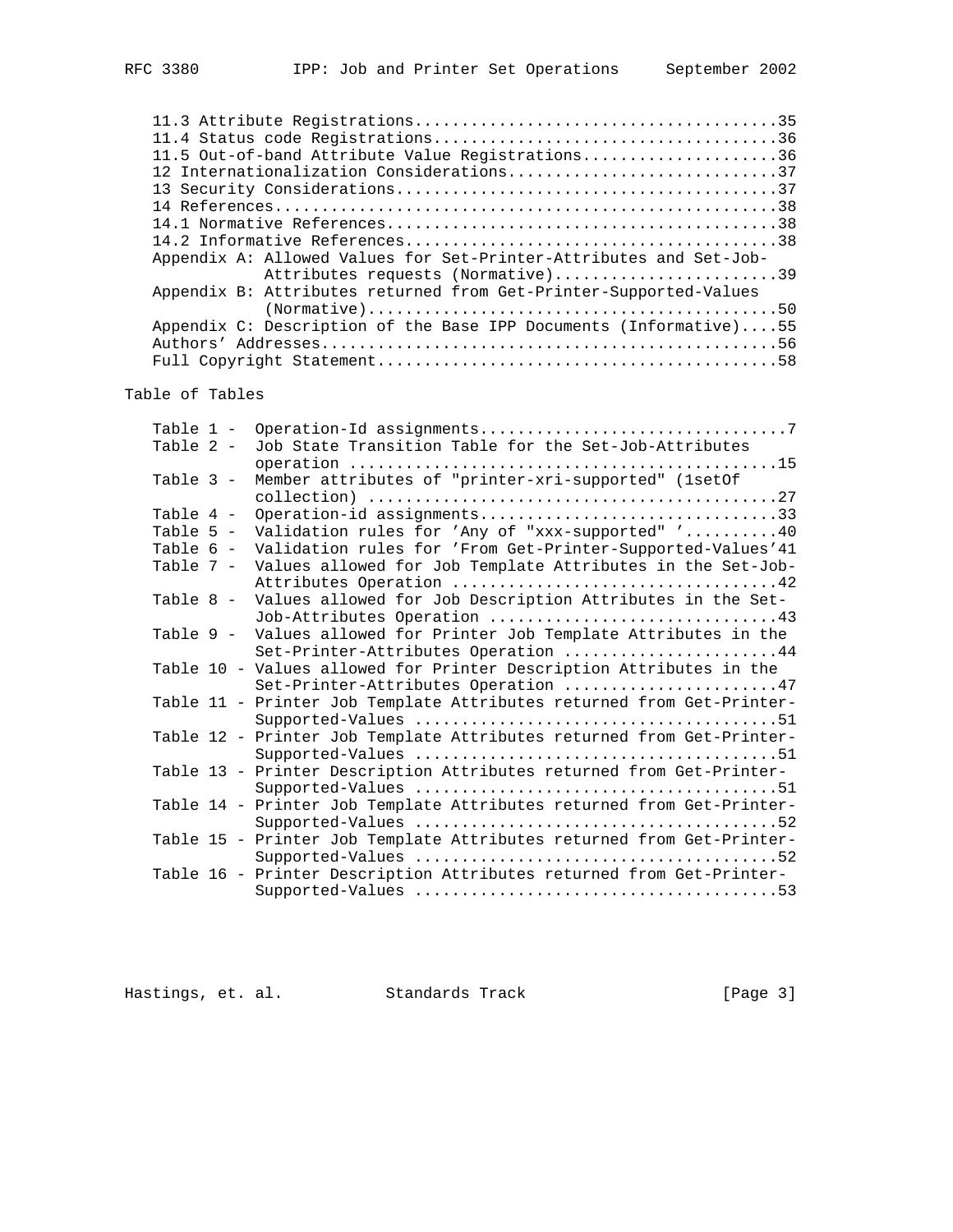#### 1 Introduction

 This document is an OPTIONAL extension to IPP/1.0 [RFC2565, RFC2566] and IPP/1.1 [RFC2911, RFC2910]. For a description of the base IPP documents see Appendix C.

 The Internet Printing Protocol (IPP) is an application level protocol that can be used for distributed printing using Internet tools and technologies. IPP version 1.1 [RFC2911, RFC2910] focuses on end user functionality with a few administrative operations included. This document defines additional OPTIONAL end user, operator, and administrator Set-Job-Attributes and Set-Printer-Attributes operations used to modify IPP Job objects and Printer objects, respectively. It also defines a third Get-Printer-Supported-Values administrator operation that returns values that the IPP Printer will accept for setting its "xxx-supported" attributes. The Get-Printer- Supported-Values operation MUST be supported, if the implementation supports setting any "xxx-supported" Printer attributes using the Set-Printer-Attributes operation.

Nine Printer Description attributes are defined:

 printer-settable-attributes-supported (1setOf type2 keyword) job-settable-attributes-supported (1setOf type2 keyword) document-format-varying-attributes (1setOf type2 keyword) printer-message-time (integer(MIN:MAX)) printer-message-date-time (dateTime) printer-xri-supported (1setOf collection) xri-uri-scheme-supported (1setOf uriScheme) xri-authentication-supported (1setOf type2 keyword) xri-security-supported (1setOf type2 keyword)

 Three out-of-band values are defined for use with these three operations: 'delete-attribute' for deleting Job attributes with the Set-Job-Attributes request, 'not-settable' for use in either the Set-Job-Attributes or Set-Printer-Attributes responses, and 'admin define' for use in the Get-Printer-Supported-Values response.

 Two operation attributes: "printer-message-from-operator" (text) and "job-message-from-operator" (text) are defined to set the corresponding IPP/1.1 Printer and Job Description attributes with the same names. These operation attributes may be used with any operation that affect the Printer or Job object for which an operation might want to indicate a message. For the Set-Job- Attributes and Set-Printer-Attributes operations, the client MUST explicitly set them, rather than using these operation attributes.

Hastings, et. al. Standards Track [Page 4]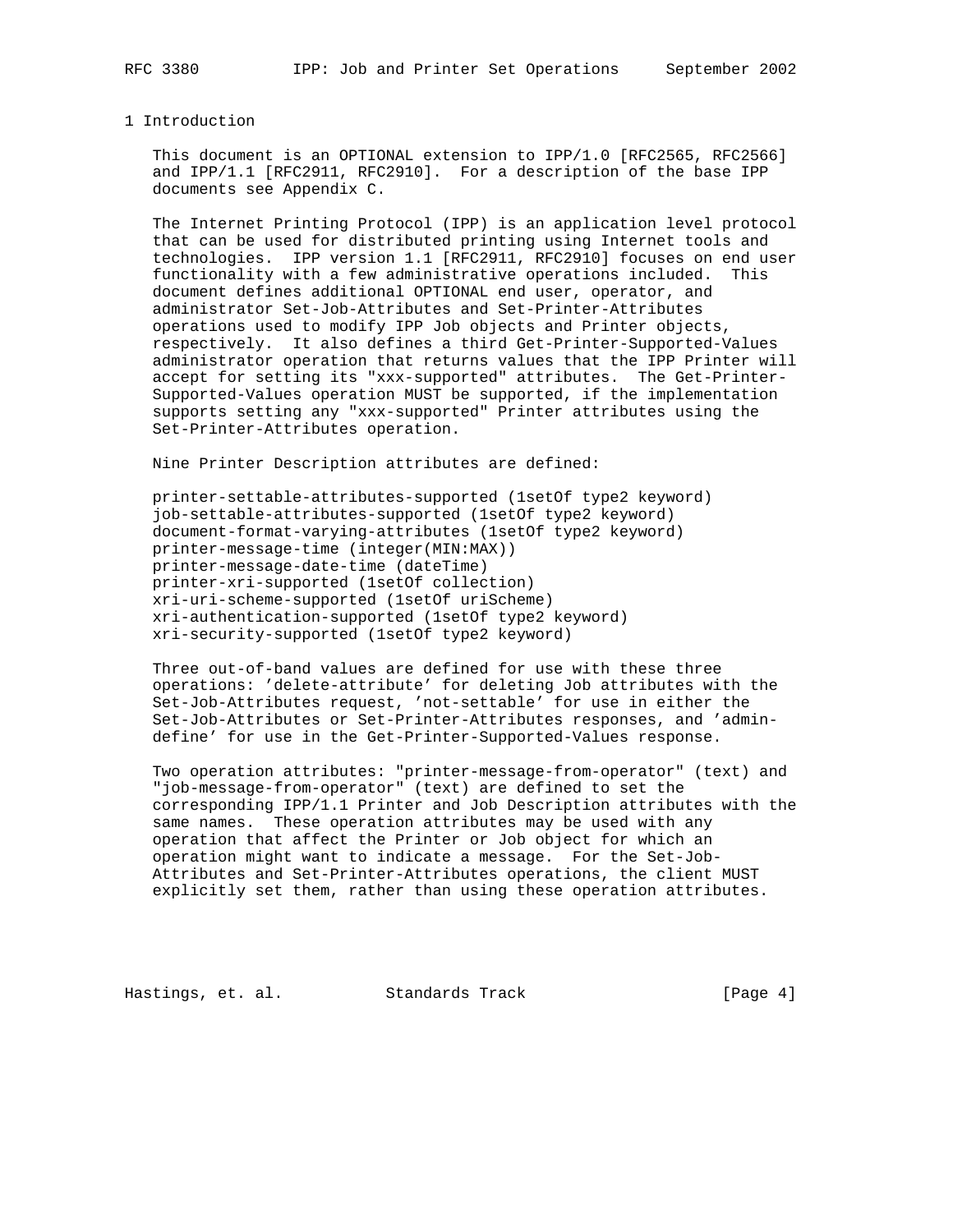A Printer implementation can make the value of some attributes dependent on the document-format, e.g., "resolution-supported".

2 Terminology

This section defines terminology used throughout this document.

2.1 Conformance Terminology

 Capitalized terms, such as MUST, MUST NOT, REQUIRED, SHOULD, SHOULD NOT, MAY, NEED NOT, and OPTIONAL, have special meaning relating to conformance as defined in BCP 14, RFC 2119 [RFC2119] and [RFC2911] section 12.1. If an implementation supports the extension defined in this document, then these terms apply; otherwise, they do not. These terms define conformance to this document only; they do not affect conformance to other documents, unless explicitly stated otherwise.

2.2 Other terminology

 This document uses terms such as Job object (or Job), IPP Printer object (or Printer), "operation", "request", response", "attributes", "keywords", and "support". These terms have special meaning and are defined in the model terminology [RFC2911], section 12.2. The following additional terms are introduced in this document:

- READ-ONLY: used in an attribute definition document to indicate that the attribute MUST NOT be settable using an IPP protocol Set operation. In other words, the attribute is not settable by definition.
- not-settable: an implementation does not support setting an attribute (whether or not the attribute's definition is READ-ONLY).
- 3 Requirements and Use Cases

 The following requirements and usage are intended to be met by the specification in this document.

 1. The end-user and the operator need a way to modify a Job that is in the 'pending' or 'pending-held' state.

 Usage: The end-user discovers that he/she forgot to include a print instruction, such as "finishings" = 'staple' after submitting a job. Rather than canceling the job and resubmitting it to the same IPP Printer, the end-user is able to modify the job on the IPP Printer.

Hastings, et. al. Standards Track [Page 5]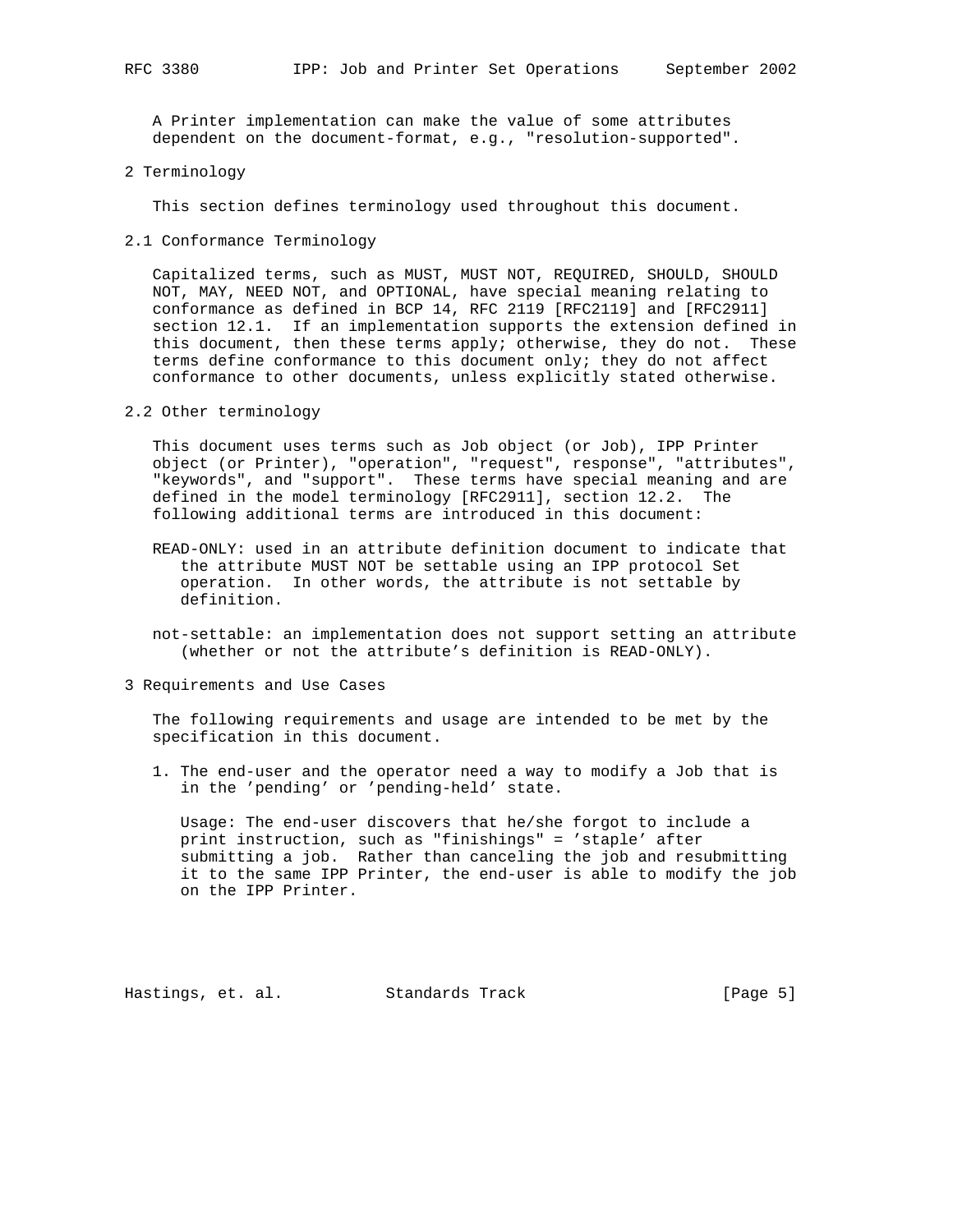The operator needs to modify a job because it is requesting a particular kind of media for which there is no more, but the policy is to print the job on a comparable medium.

 2. The system administrator needs a way to re-configure or change the policy of the IPP Printer remotely.

 Usage: The system administrator is adding additional named media to the supported media list (setting 'name' values to the "media supported" Printer attribute).

 The system administrator is reducing the capability of the IPP Printer by removing one of the operations from the supported operations list, such as Cancel-Job, because the policy is to run the IPP Printer like a public facsimile machine. After having removed Cancel-Job from the list of supported operations, an administrative client needs to be able to display to an administrator that the implementation is capable of being reconfigured to support Cancel-Job once again.

 The system administrator is remotely configuring the IPP Printer after installing it, and so is replacing the Printer Description attributes that have the out-of-band 'no-value' value (see [RFC2911], section 4.1) with the proper values.

 The operator is changing the media loaded in the input tray, and so is replacing the "media-ready" Job Template Printer attribute value with the proper values.

4 Definition of the Set operations

 The Set-Printer-Attributes operations (as are all Printer operations) are directed at Printer objects. A client MUST always supply the "printer-uri" operation attribute in order to identify the correct target of the operation. These descriptions assume all of the common semantics of the IPP/1.1 Model and Semantics document [RFC2911], section 3.1.

 The Set-Job-Attributes operations (as are all Job operations) are directed at Job objects. A client MUST always supply some means of identifying the Job object in order to identify the correct target of the operation. That job identification MAY either be a single Job URI or a combination of a Printer URI with a Job ID, as defined in [RFC2911]. The IPP object implementation MUST support both forms of identification for every job. If possible, a client SHOULD use the Printer URI with a Job ID rather than a Job URI, since the 32-bit

Hastings, et. al. Standards Track [Page 6]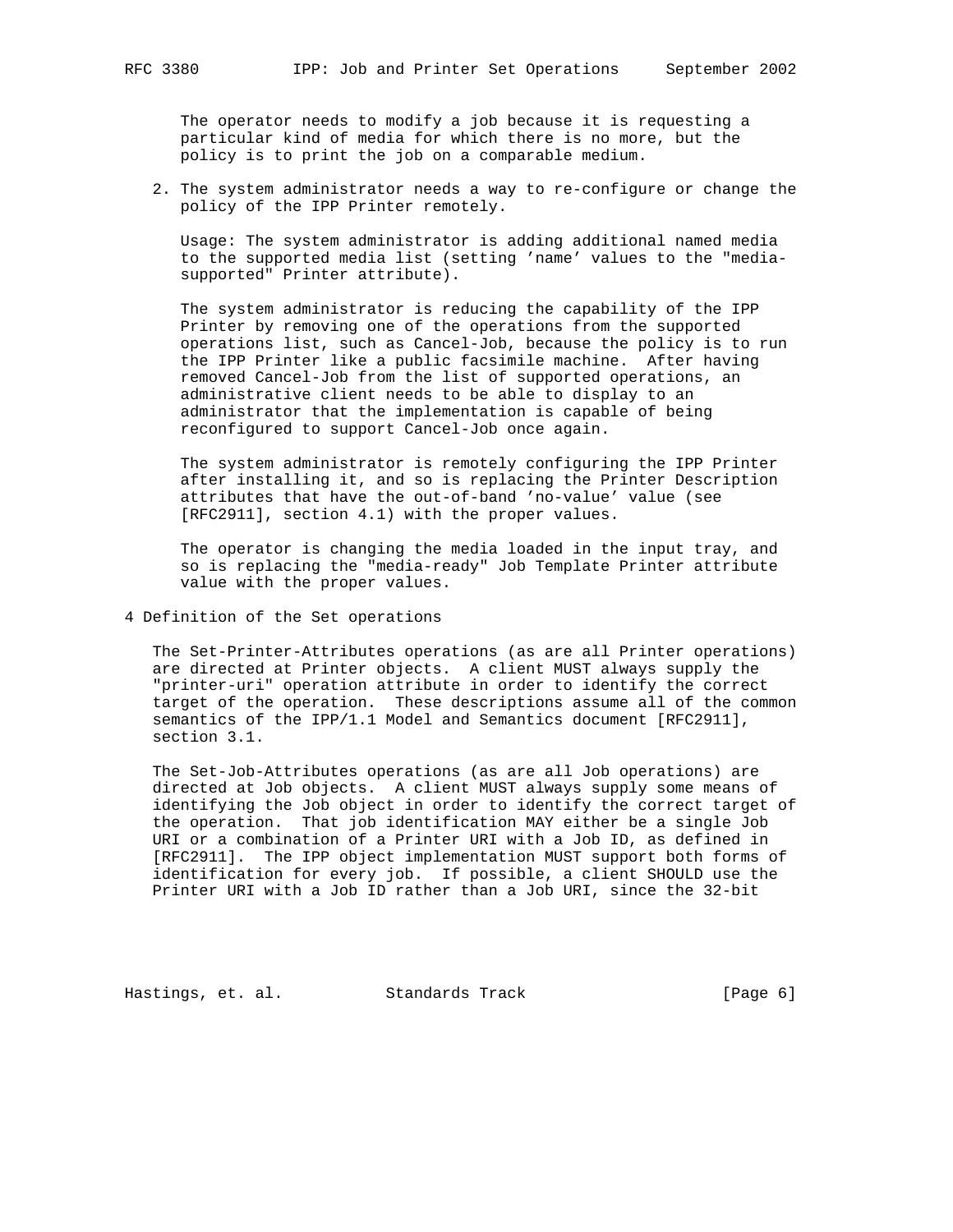"job-id" is more readily translated to and from other print protocols that MAY be serving as gateways into or out of the IPP implementation.

The Set Printer operations are summarized in Table 1:

Table 1 - Operation-Id assignments

| Operation Name                   | -Id             | Operation Brief description                                                                                           |
|----------------------------------|-----------------|-----------------------------------------------------------------------------------------------------------------------|
| Set-Printer-<br>Attributes       | $0 \times 0013$ | Sets attribute values of the target<br>Printer object                                                                 |
| Set-Job-Attributes               | $0 \times 0014$ | Sets attribute values of the target<br>Job object                                                                     |
| Get-Printer-<br>Supported-Values | 0x0015          | Gets values that are valid for<br>setting "xxx-supported" attributes<br>using the Set-Printer-Attributes<br>operation |

4.1 Set-Printer-Attributes Operation

 This OPTIONAL operation allows a client to set the values of the attributes of a Printer object. In the request, the client supplies the set of Printer keyword attribute names and values that are to be set. In the response, the Printer object returns success or rejects the entire request with indications of which attribute or attributes could not be set.

 The Printer object validates the client-supplied attributes in the Set-Printer-Attributes request. For an attribute to validate, it MUST meet all of the following rules:

 1. The number of attributes supplied by the client MUST NOT exceed the maximum number that the Printer supports in a Set-Printer- Attributes request. A Printer MUST accept at least one attribute, but SHOULD accept a reasonable number in a single Set-Printer- Attributes request.

 Note: There is no way for the client to determine the maximum number of attributes that the Printer supports in a Set-Printer- Attributes request, except to try a reasonable number.

2. The Printer MUST support the attribute.

Hastings, et. al. Standards Track [Page 7]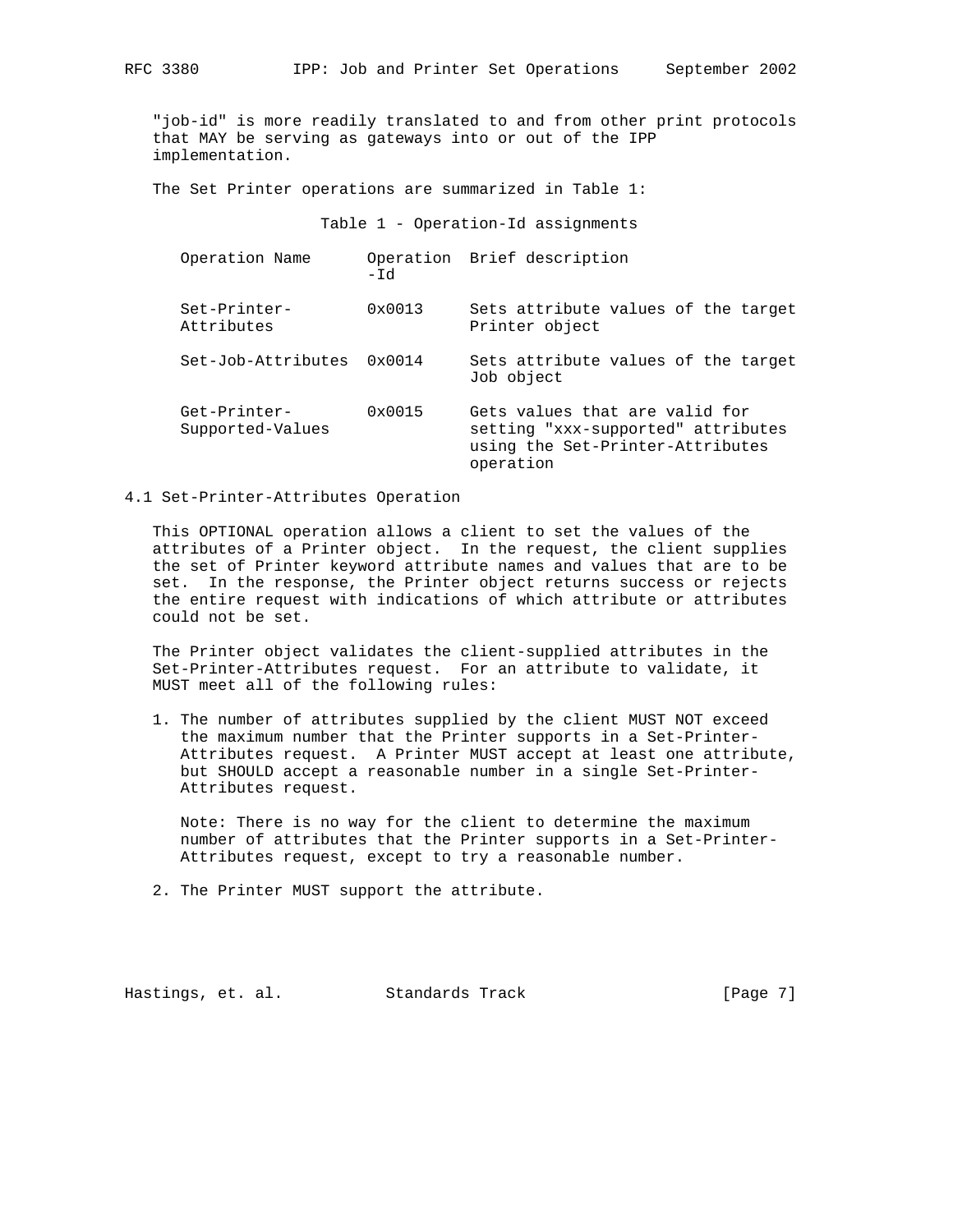- - 3. The attribute MUST NOT be READ-ONLY, i.e., the definition of the attribute MUST NOT indicate that the attribute is READ-ONLY (see Appendix A for an indication of which IPP/1.1 attributes are READ-ONLY).
	- 4. The attribute MUST be settable in this implementation.
	- 5. The Printer MUST support the value, according to the rules defined in Appendix A, i.e., each value of each supplied "xxx" attribute MUST be validated against the value of a corresponding "xxx supported" Printer attribute. One of those rules permits an administrator to set arbitrary 'name' values to those "xxx supported" Printer attributes that include the 'name' attribute syntax if the implementation supports the 'admin-define' out-of band value for that "xxx-supported" attribute (see section 8.3 and Appendix A).
	- 6. The attribute's values MUST NOT conflict with the values of other Printer attributes, including ones being set in this same operation.

 If any of the supplied attributes are not validate, the Printer object MUST reject the entire operation; the Printer object MUST NOT partially set some of the supplied attributes. In other words, after the operation, all the supplied attributes MUST be set or none of them MUST be set, thus making the Set-Printer-Attributes an atomic operation.

 The Printer MUST accept this operation when its READ-ONLY "printer state" attribute (see [RFC2911], section 4.4.11) is 'idle' or 'stopped', and SHOULD accept it when the value is 'processing'. The Printer MUST accept this operation for any of the values of the Printer object's READ-ONLY "printer-state-reasons" and "printer-is accepting-jobs" attributes, unless explicitly defined otherwise in the definition of these attributes' values.

 This operation MUST NOT change the value of attributes not specified in the operation unless the definition of the attribute explicitly specifies such side-effects. For example, this document explicitly specifies that when this operation sets "printer-message-from operator", the Printer also MUST set the READ-ONLY "printer-message time" and READ-ONLY "printer-message-date-time" attributes to the time of the operation as a side effect. In particular, if this operation changes an "xxx-default" attribute, the new value MUST be in the "xxx-supported" attributes or the request MUST contain a new value for "xxx-supported", which contains the new value for the "xxx-default". Otherwise, the Printer MUST reject the operation. In general, Printer attribute definitions that are settable will not

Hastings, et. al. Standards Track [Page 8]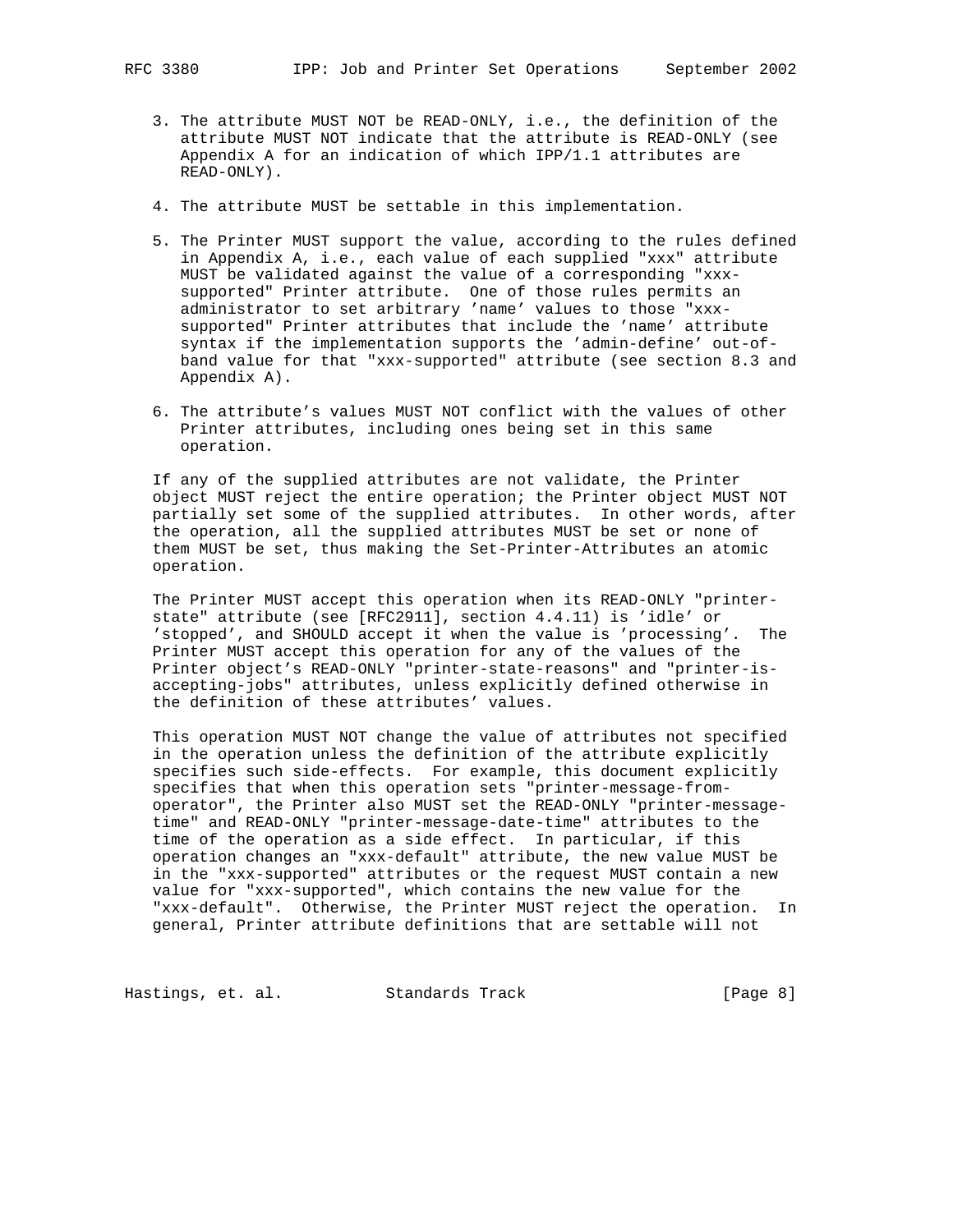define side-effects on other attributes that are settable, only side effects on READ-ONLY attributes, if any.

4.1.1 Settable and READ-ONLY Printer Description attributes

 If the Printer supports the Set-Printer-Attributes operation, then it SHOULD support the setting of:

 all Job Template Default ("xxx-default") attributes all Job Template Supported ("xxx-supported") attributes all Job Template Ready ("xxx-ready") attributes

 that the implementation supports (see [RFC2911] section 4.2 and extensions).

 Some Printer Description attributes (see [RFC2911] section 4.4) MUST NOT be settable, i.e., they are defined to be READ-ONLY. An attribute marked as "READ-ONLY" in the Printer Description attribute table in Appendix A is such an attribute. The Printer attributes that are not marked as "READ-ONLY" MAY be settable using the Set- Printer-Attributes operation, depending on implementation.

 Note: From now on, all extensions that define new object attributes will indicate whether or not the attributes are READ-ONLY, by including the "READ-ONLY" adjective in their descriptions and/or explicitly stating whether they MAY be settable.

 The current values of each "xxx-supported" Printer attribute MUST reflect the current policy for support of the corresponding "xxx" attribute. If an "xxx-supported" Printer attribute is settable in an implementation, then its value(s) MUST affect the behavior of the implementation. If an "xxx-supported" Printer attribute is defined to be READ-ONLY or is not-settable in an implementation, then its values MUST NOT be settable using the Set-Printer-Attributes operation. Consider the following examples:

 For example, if the "operations-supported" Printer Description attribute (see [RFC2911] section 4.4.15) is settable in a particular implementation, then changing its value with a Set- Printer-Attributes operation MUST affect the operations that the implementation accepts or rejects. Such an implementation will need to be able to reject values for operations that it contains no code support for (see section 4.3). If the "operations supported" Printer Description attribute is not settable in a particular implementation, then that implementation MUST reject an attempt to set it with a Set-Printer-Attributes operation, return the 'client-error-attributes-not-settable' status code (see section 7.1), and return the "operations-supported" attribute,

Hastings, et. al. Standards Track [Page 9]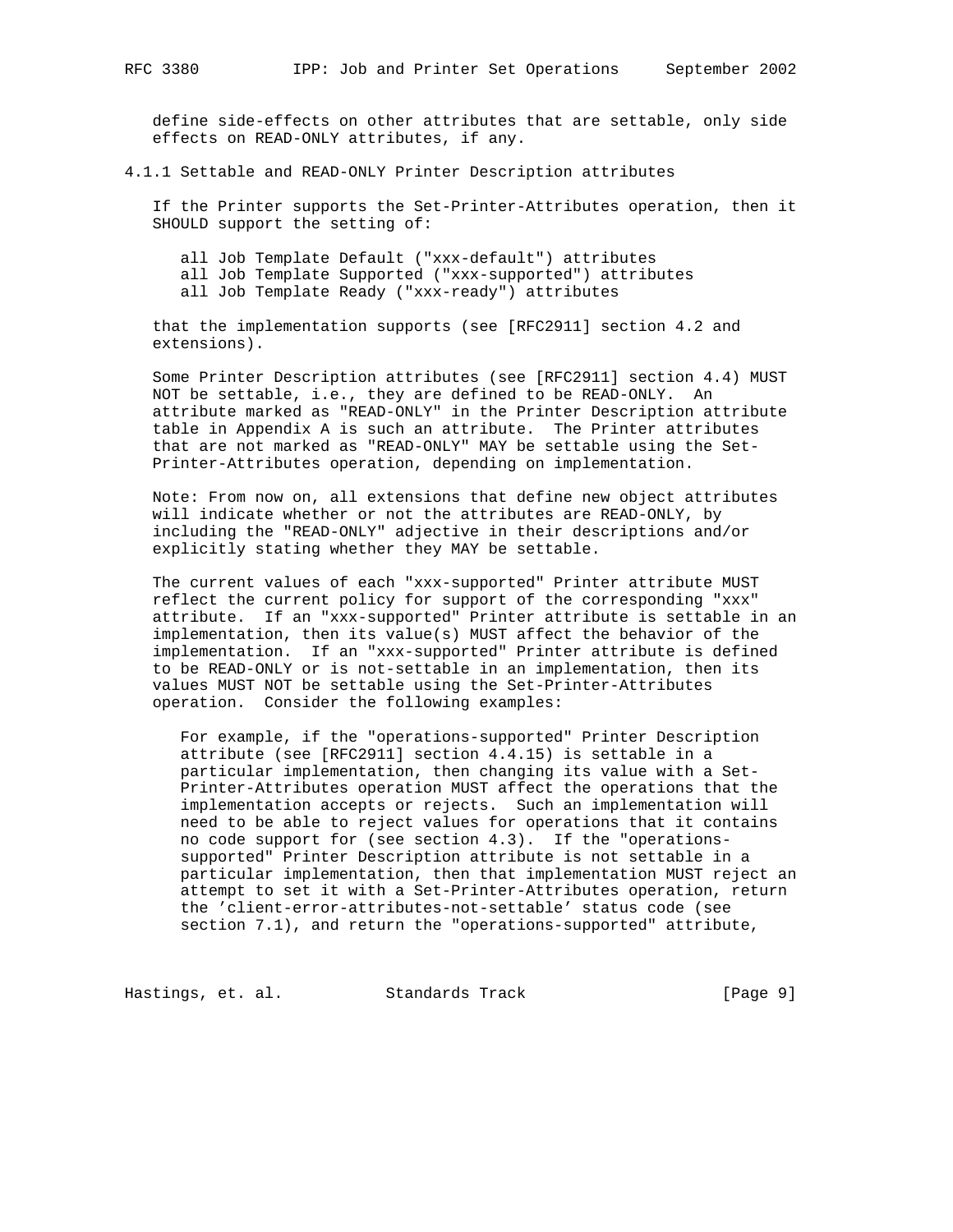with the out-of-band 'not-settable' value in the Unsupported Attributes Group.

 As another example, consider an implementation in which the "media-default" and "media-supported" are settable. If a client supplies a Set-Printer-Attributes request that contains the "media-default" attribute with a value that is not a member of the Printer's "media-supported" attribute, the Printer MUST reject the request and return the "client-error-conflicting-attributes" status code with the "media-default" and "media-supported" attributes and their values (see [RFC2911] section 3.1.7).

 As a third example, if a client supplies a Set-Printer-Attributes request that contains both the "media-default" and the "media supported" attributes, but includes a value in the "media-default" that is not a member of the supplied "media-supported" attribute, the Printer MUST reject the request and return the "client-error conflicting-attributes" status code with the "media-default" and "media-supported" attributes and their values (see [RFC2911] section 3.1.7).

 Access Rights: The authenticated user (see [RFC2911] section 8.3) performing this operation must be an operator or administrator of the Printer object (see [RFC2911] Sections 1 and 8.5). Most Printer attributes will require administrator access rights to set, such as "xxx-supported", while some will require operator access rights only, such as "media-ready" and "printer-message-from-operator". Which attributes require which access rights depends on implementation, and MAY depend on site policy.

4.1.2 Set-Printer-Attributes Request

 The following sets of attributes are part of the Set-Printer- Attributes Request:

Group 1: Operation Attributes

 Natural Language and Character Set: The "attributes-charset" and "attributes-natural-language" attributes, as described in [RFC2911], section 3.1.4.1.

Target:

 The "printer-uri" (uri) operation attribute, which is the target for this operation, as described in [RFC2911], section 3.1.5.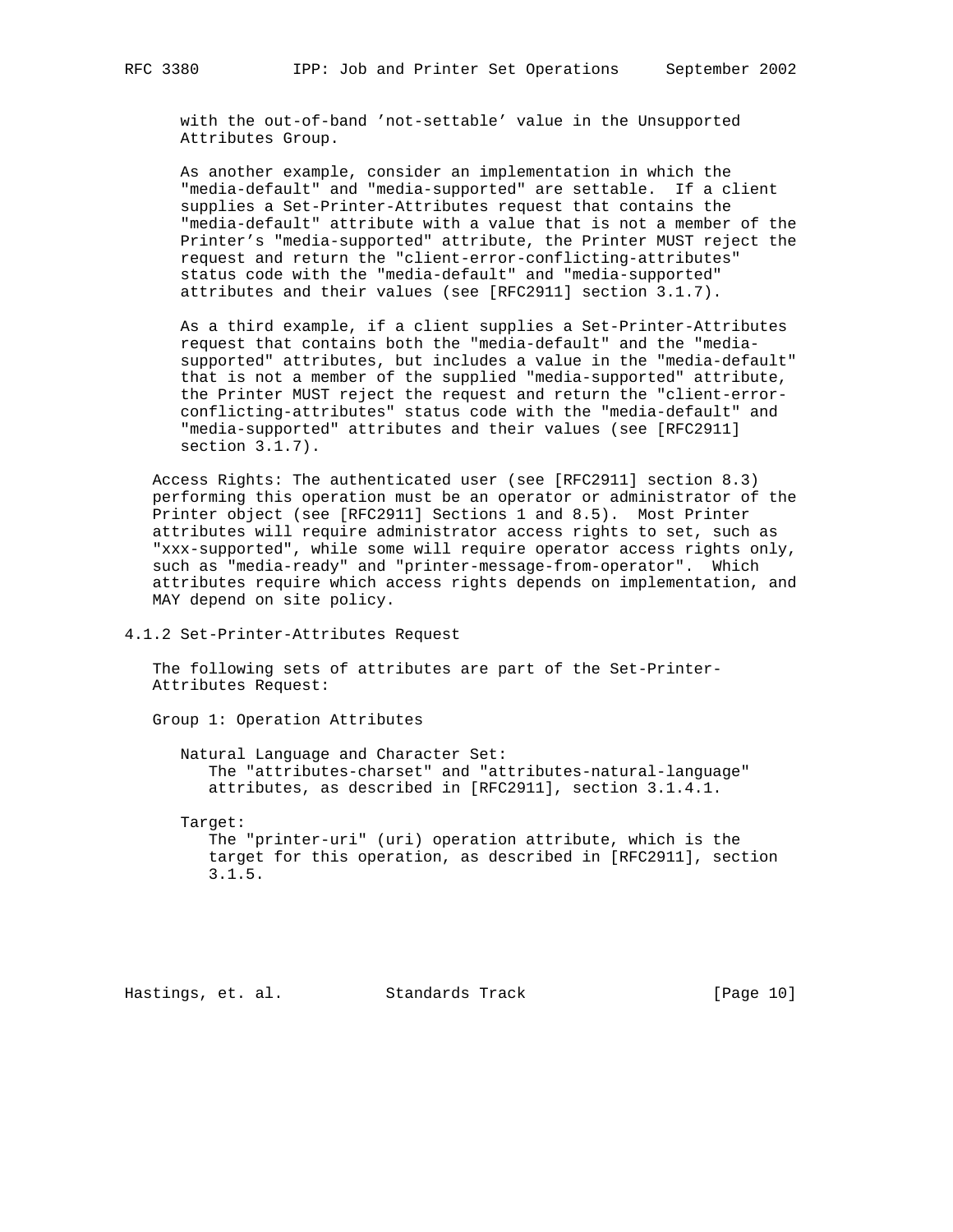Requesting User Name:

 The "requesting-user-name" (name(MAX)) attribute SHOULD be supplied by the client, as described in [RFC2911], section 8.3.

"document-format" (mimeMediaType):

 The client OPTIONALLY supplies this attribute. The Printer object MUST support this attribute. This attribute is useful for a client to select the document-format to which the attribute modification should be applied. A Printer implementation MAY allow some attributes to have different values for each document format that it supports. See [RFC2911], section 3.2.5.1 "Get-Printer-Attributes Request".

 If the client includes this attribute, the Printer MUST change the supplied attributes for the document format specified by this attribute. If a supplied attribute is a member of the "document-format-varying-attributes" (i.e., the attribute varies by document format, see section 6.3), the Printer MUST change the supplied attribute for the document format specified by this attribute, but not for other document formats. If a supplied attribute isn't a member of the "document-format varying-attributes" (i.e., it doesn't vary by document format), the Printer MUST change the supplied attribute for all document formats.

 If the client omits this attribute, the Printer MUST change the supplied attributes for all document formats, whether or not they vary by document-format.

 If the client supplies a value for the "document-format" Operation attribute, that is either 'application/octet-stream' or not supported by the Printer, i.e., is not among the values of the Printer object's "document-format-supported" attribute, the Printer object MUST reject the operation and return the 'client-error-document-format-not-supported' status code. Note: the document-format 'application/octet-stream' is the union of several document-formats (see [RFC2911] section 3.2.5.1, Get-Printer-Attributes) and is not a true document format.

Group 2: Printer Attributes

 The client MUST supply a set of Printer attributes with one or more values (including explicitly allowed out-of-band values) as defined in [RFC2911] section 4.2 Job Template Attributes ("xxx default", "xxx-supported", and "xxx-ready" attributes), section 4.4 Printer Description Attributes, and any attribute extensions supported by the Printer. The value(s) of each Printer attribute

Hastings, et. al. Standards Track [Page 11]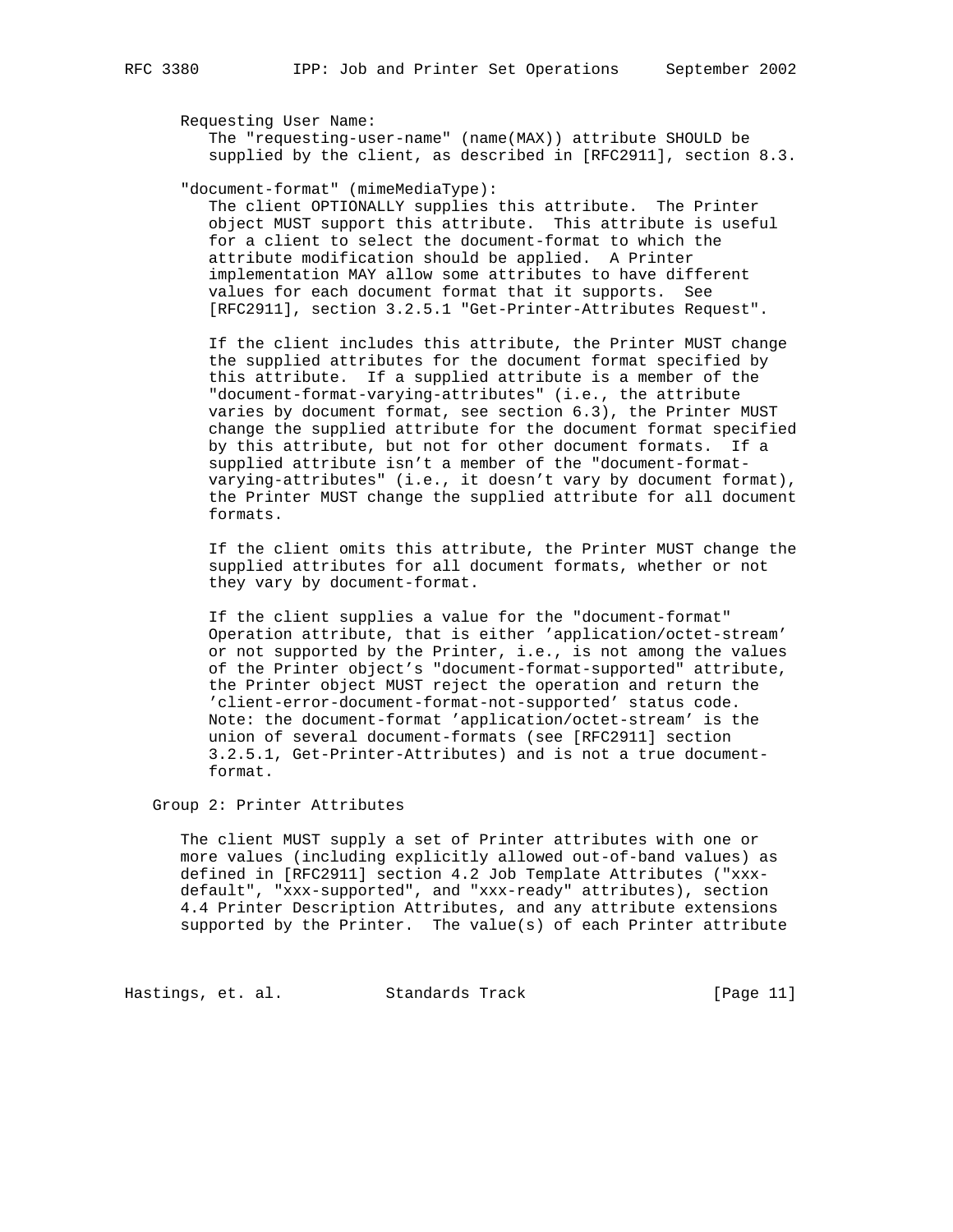supplied in Group 2 replaces the value(s) of the corresponding Printer attribute on the target Printer object. For attributes that can have multiple values (1setOf), all values supplied by the client replace all values of the corresponding Printer object attribute. If a Printer object attribute had not yet been configured, and so assumed the 'no-value' out-of-band value (see [RFC2911] section 4.1), the supplied value(s) replaces the 'no value' value.

## 4.1.3 Set-Printer-Attributes Response

 The Printer object returns the following sets of attributes as part of the Get-Printer-Attributes Response:

Group 1: Operation Attributes

#### Status Message:

 In addition to the REQUIRED status code returned in every response, the response OPTIONALLY includes a "status-message" (text(255)) and/or a "detailed-status-message" (text(MAX)) operation attribute, as described in [RFC2911] sections 3.1.6 and 13.

 Natural Language and Character Set: The "attributes-charset" and "attributes-natural-language" attributes, as described in [RFC2911], section 3.1.4.2.

#### Group 2: Unsupported Attributes

 See [RFC2911], section 3.1.7, for details on returning Unsupported Attributes.

 If some of the attributes in the operation fail to validate, the Printer MUST reject the operation, MUST NOT change any Printer attributes, and MUST return the indicated status code below. In this group, the Printer MUST also return all attributes that fail to validate. The following are the reasons that an attribute fails to validate and the value returns for the attribute, along with the indicated status code and order of detection:

 1. The number of attributes supplied by the client exceeds the maximum number that the Printer supports in a Set-Printer- Attributes request: return the 'client-error-request-entity too-large' (see [RFC2911], section 13.1.4.9).

Hastings, et. al. Standards Track [Page 12]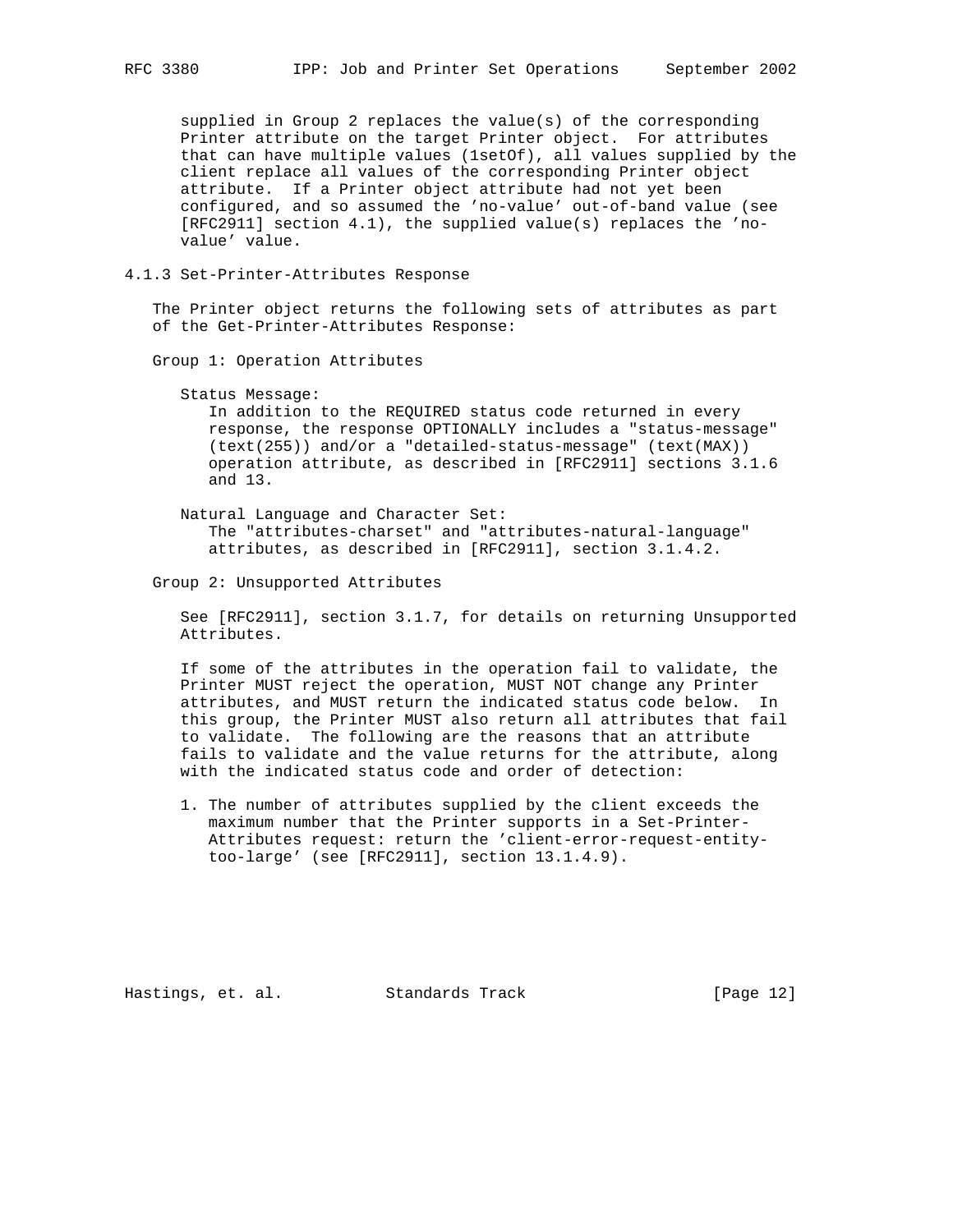- 2. The Printer doesn't support the attribute: return the attribute with the "out-of-band" value 'unsupported' (see [RFC2911] section 3.1.7 and [RFC2910]) and the 'client-error-attributes or-values-not-supported (see [RFC2911], section 13.1.4.12).
- 3. The attribute is either READ-ONLY (in its definition) or is not-settable in this implementation: return the attribute with the "out-of-band" value 'not-settable' (see section 8.1) and the 'client-error-attributes-not-settable' status code (see section 7.1).
- 4. The Printer doesn't support the value: if the attribute in the operation has a single value, return it. If the attribute in the operation is multi-valued, return only those values in a 1setOf that are not supported. Return the 'client-error attributes-or-values-not-supported' status code (see [RFC2911], section 13.1.4.12).
- 5. The values of some of the supplied attributes conflict with one another and/or other Printer attribute values not being set: if the conflicting attribute in the operation has a single value, return the attribute and the value. If the attribute in the operation is multi-valued, return only the attribute and those values in a 1setOf that are conflicting with other attributes. Return the 'client-error-conflicting-attributes' status code (see [RFC2911], section 13.1.4.15).
- 4.2 Set-Job-Attributes Operation

 This OPTIONAL operation allows a client to set the values of the attributes of a Job object. In the request, the client supplies the set of Job keyword attribute names and values that are to be set. In the response, the IPP object returns success or rejects the entire request with indications of which attribute or attributes could not be set.

 This operation is almost identical to the Set-Printer-Attributes operation and follows the same rules for validation (see section 4.1). The only differences are that the Set-Job-Attributes operation is directed at a Job object rather than a Printer object, there is no "document-format" operation attribute used when setting a Job object, the operation can add an attribute to the (Job) object, the 'delete attributes' out-of-band value is permitted to remove an attribute, and the validation is the same as the Job Creation operations (Print-Job, Print-URI, and Create-Job), i.e., depends on the "xxx supported" Printer Description attributes (see [RFC2911] section 3.1). Using the Set-Printer-Attributes operation, the administrator can set arbitrary 'name' values to those "xxx-supported" Printer

Hastings, et. al. Standards Track [Page 13]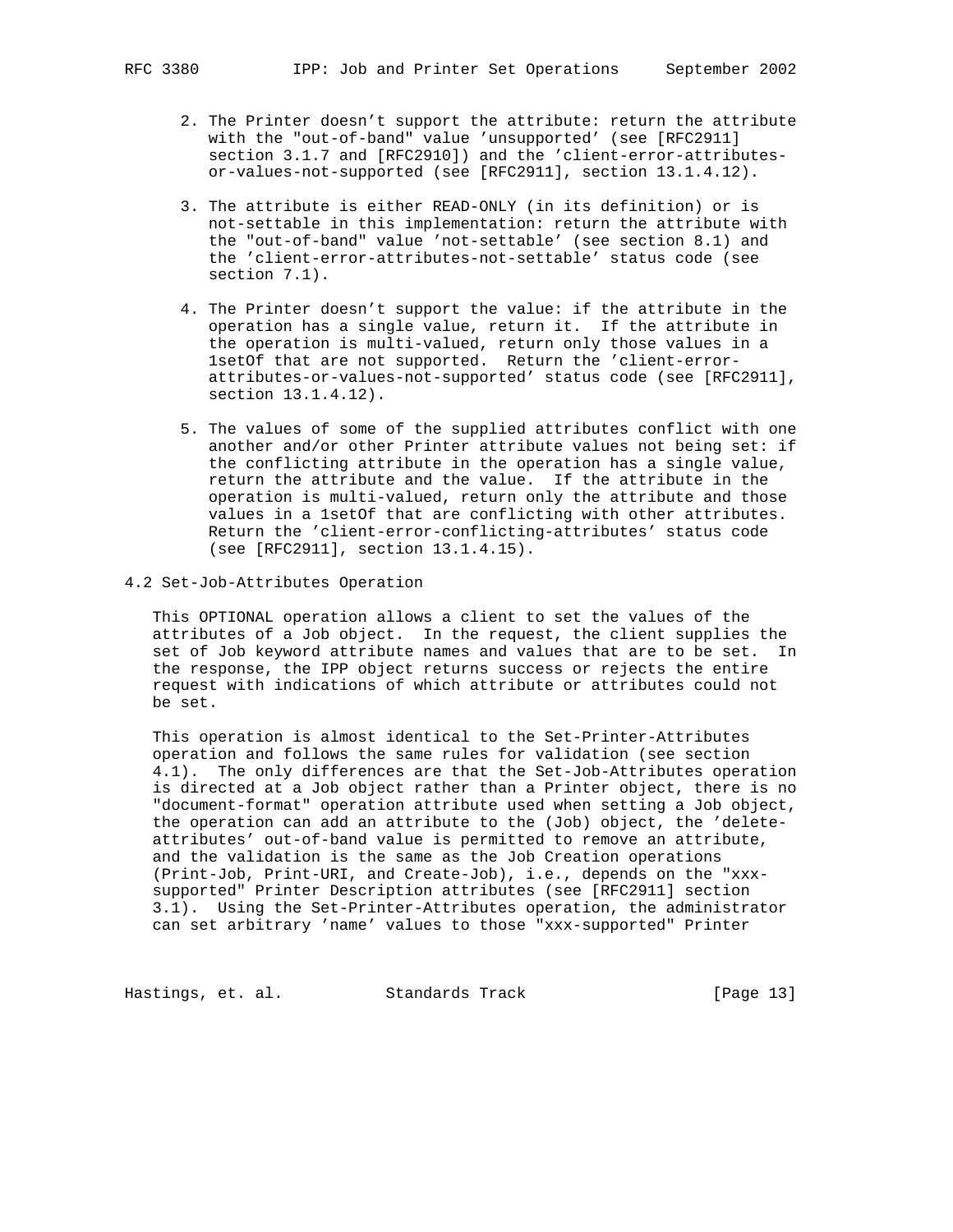attributes, that include the 'name' attribute syntax, if the implementation supports the 'admin-define' out-of-band value for that "xxx-supported" attribute (see section 8.3 and Appendix A). However, the Set-Job-Attributes cannot be used to add unsupported names to the Job object.

 If a client supplies a job attribute in a Set-Job-Attributes request that the Printer supports, and the job was originally submitted without supplying that attribute, the Printer adds the attribute to the Job object.

 If the client supplies a job attribute with the "out-of-band" value 'delete-attribute' (see section 8.2), then the Printer MUST remove the attribute and all of its values from the Job object, if present. The semantic effect of the client supplying the 'delete-attribute' value in a Set-Job-Attributes operation MUST be the same as if the attribute had not been supplied with the Job object in the Job Creation operation, i.e., the Printer applies its default attribute or behavior with lower precedence that the PDL (see the beginning of [RFC2911] section 4.2 and [RFC2911] 3.2.1.1). Any subsequent query of the Job object using Get-Job-Attributes or Get-Jobs, MUST NOT return any attribute that has been deleted using the 'delete attribute' out-of-band value. However, a client can re-establish such a deleted Job attribute with any supported value(s), using a subsequent Set-Job-Attributes operation.

 If the client supplies an attribute in a Set-Job-Attributes request with the 'delete-attribute' value and that attribute is not present on the Job object, the Printer ignores that supplied attribute in the request, does not return the attribute in the Unsupported Attributes group, and returns the 'successful-ok' status code, if there are no other problems with the request.

 The validation of the Set-Job-Attributes request is performed by the Printer as if the job had been submitted originally with the new attribute values (and the deleted attributes removed) and with "ipp attribute-fidelity" set to 'true', i.e., all modified attributes Job attributes and values MUST be supported in combination with the Job attributes not modified. If such a Job Creation operation would have been accepted, then the Set-Job-Attributes MUST be accepted. If such a Job Creation operation would have been rejected, then the Set-Job- Attributes MUST be rejected and the Job MUST be unchanged. In addition, if any of the supplied attributes are not supported, are not settable, or the values are not supported, the Printer object MUST reject the entire operation; the Printer object MUST NOT partially set some of the supplied attributes. In other words, after

Hastings, et. al. Standards Track [Page 14]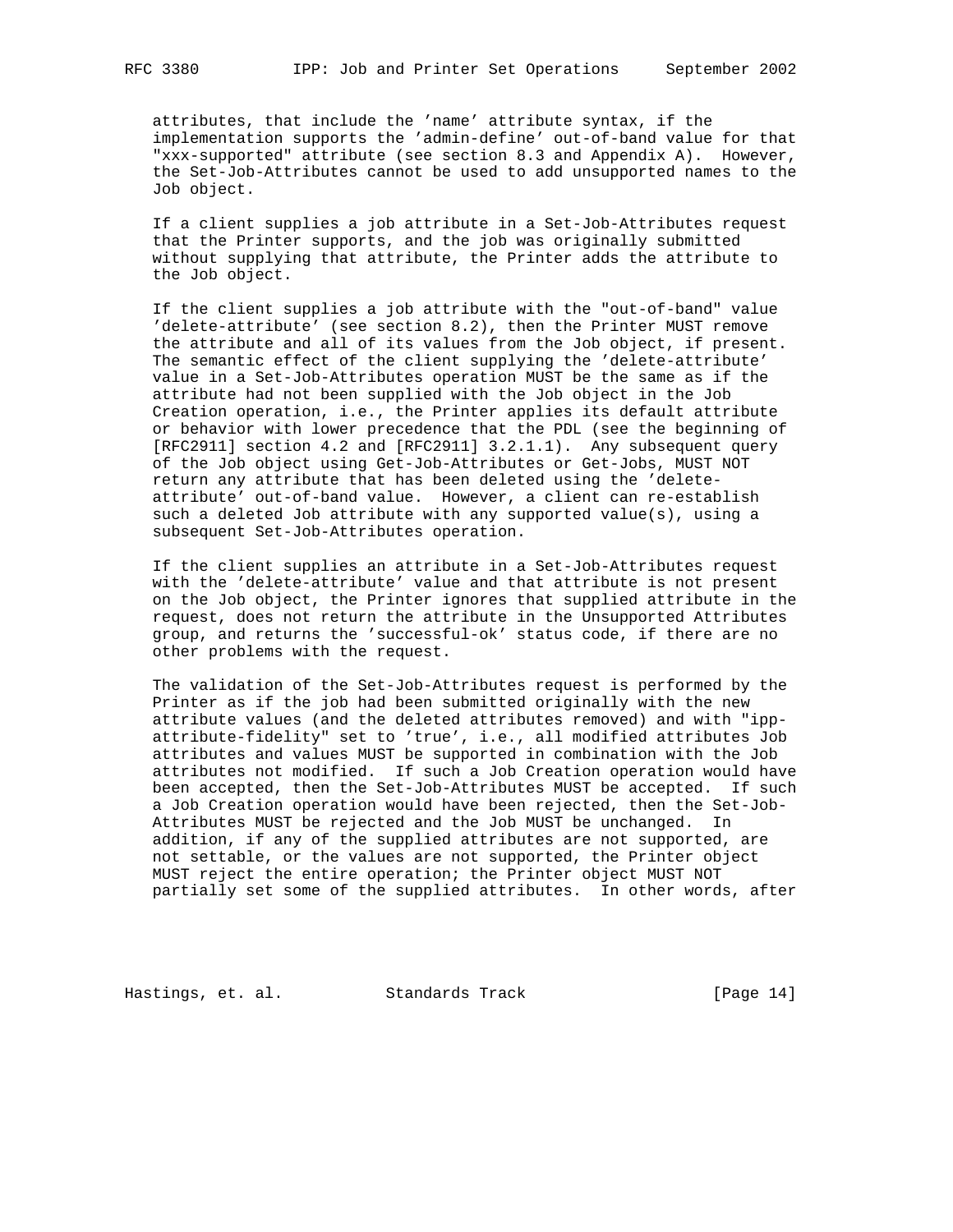the operation, all the supplied attributes MUST be set or none of them MUST be set, thus making the Set-Job-Attributes an atomic operation.

 The IPP object MUST accept or reject this operation when the Job's READ-ONLY "job-state" attribute has the values shown in Table 2. The job's current state MUST affect whether the IPP object accepts or rejects the request. For example, in the case where the operation creates a request for unavailable resources, the Job transitions to a new state. Table 2 shows the allowed behaviors in each job state and the transitions.

 Table 2 - Job State Transition Table for the Set-Job-Attributes operation

| IPP object's response status code<br>Current<br>New<br>and "action":<br>"job-state"<br>"job-state"                                                                                                                                      |  |
|-----------------------------------------------------------------------------------------------------------------------------------------------------------------------------------------------------------------------------------------|--|
| 'pending'<br>'pending'<br>'successful-ok'                                                                                                                                                                                               |  |
| 'pending'<br>'pending-held'<br>'successful-ok' - needed resources<br>are not ready                                                                                                                                                      |  |
| 'successful-ok'<br>'pending-held'<br>'pending-held'                                                                                                                                                                                     |  |
| 'pending-held'<br>'pending'<br>'successful-ok' - needed resources<br>are ready                                                                                                                                                          |  |
| 'processing'<br>'successful-ok' or 'client-error-<br>'processing'<br>not-possible' depending on<br>implementation, including the<br>attributes being set, whether the<br>job has started marking media,<br>etc.                         |  |
| 'processing-<br>'processing-<br>'successful-ok' or 'client-error-<br>stopped'<br>stopped'<br>not-possible' depending on<br>implementation, including the<br>attributes being set, whether the<br>job has started marking media,<br>etc. |  |
| 'completed'<br>'completed'<br>'client-error-not-possible'                                                                                                                                                                               |  |
| 'canceled'<br>'canceled'<br>'client-error-not-possible'                                                                                                                                                                                 |  |
| 'aborted'<br>'aborted'<br>'client-error-not-possible'                                                                                                                                                                                   |  |

Hastings, et. al. Standards Track [Page 15]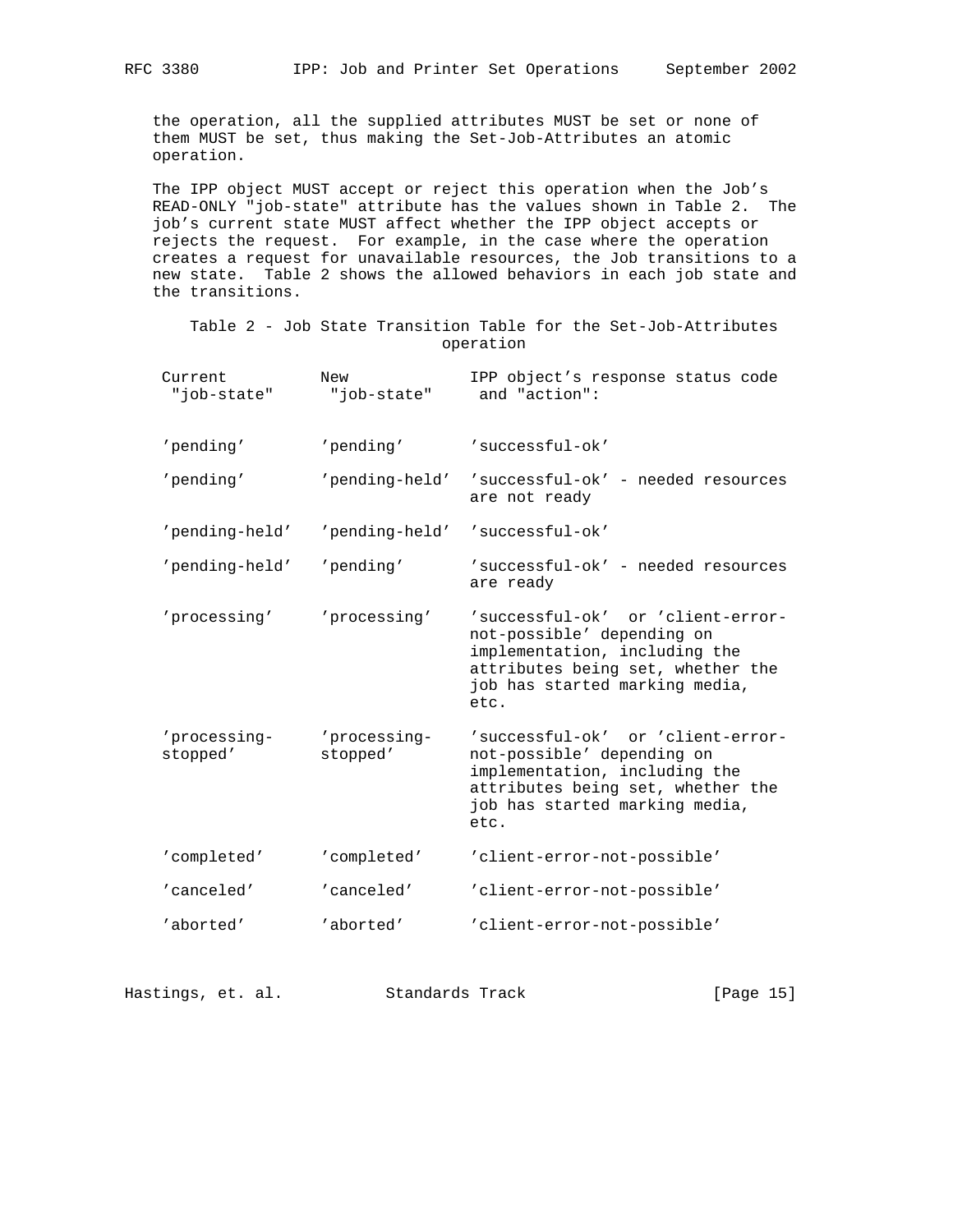This operation MUST NOT change the value of attributes not specified in the operation unless the definition of the attribute explicitly specifies such side-effects. In general, Job attribute definitions that are settable will not define side-effects on other attributes that are settable, only side effects on READ-ONLY attributes, if any.

4.2.1 Settable and READ-ONLY Job Description attributes

 If the Printer supports the "job-message-from-operator" Job Description attribute (see [RFC2911] section 4.3.16) and the client explicitly supplies a new value for the "job-message-from-operator" Job Description attribute in Group 2 in the Set-Job-Attributes request, then the Printer MUST set the "job-message-from-operator" Job Description attribute to this new value.

 If the Printer supports the Set-Job-Attributes operation, then it SHOULD support the setting of:

all Job Template job ("xxx") attributes

 that the implementation supports (see [RFC2911] section 4.2 and extensions).

 Some Job Description attributes (see [RFC2911] section 4.3) MUST NOT be settable, i.e., they are defined to be READ-ONLY. An attribute marked as "READ-ONLY" in the Job Description attribute table in Appendix A is such an attribute. The Job attributes not marked as "READ-ONLY" MAY be settable using the Set-Job-Attributes operation, depending on implementation.

 Note: From now on, all extensions that define new object attributes will indicate whether or not the attributes are READ-ONLY, by including the "READ-ONLY" adjective in their descriptions and/or explicitly stating whether they MAY be settable.

 Access Rights: The authenticated user (see [RFC2911] section 8.3) performing this operation must either be the job owner (as determined in the Job Creation operation) or an operator or administrator of the Printer object (see [RFC2911] Sections 1 and 8.5).

Hastings, et. al. Standards Track [Page 16]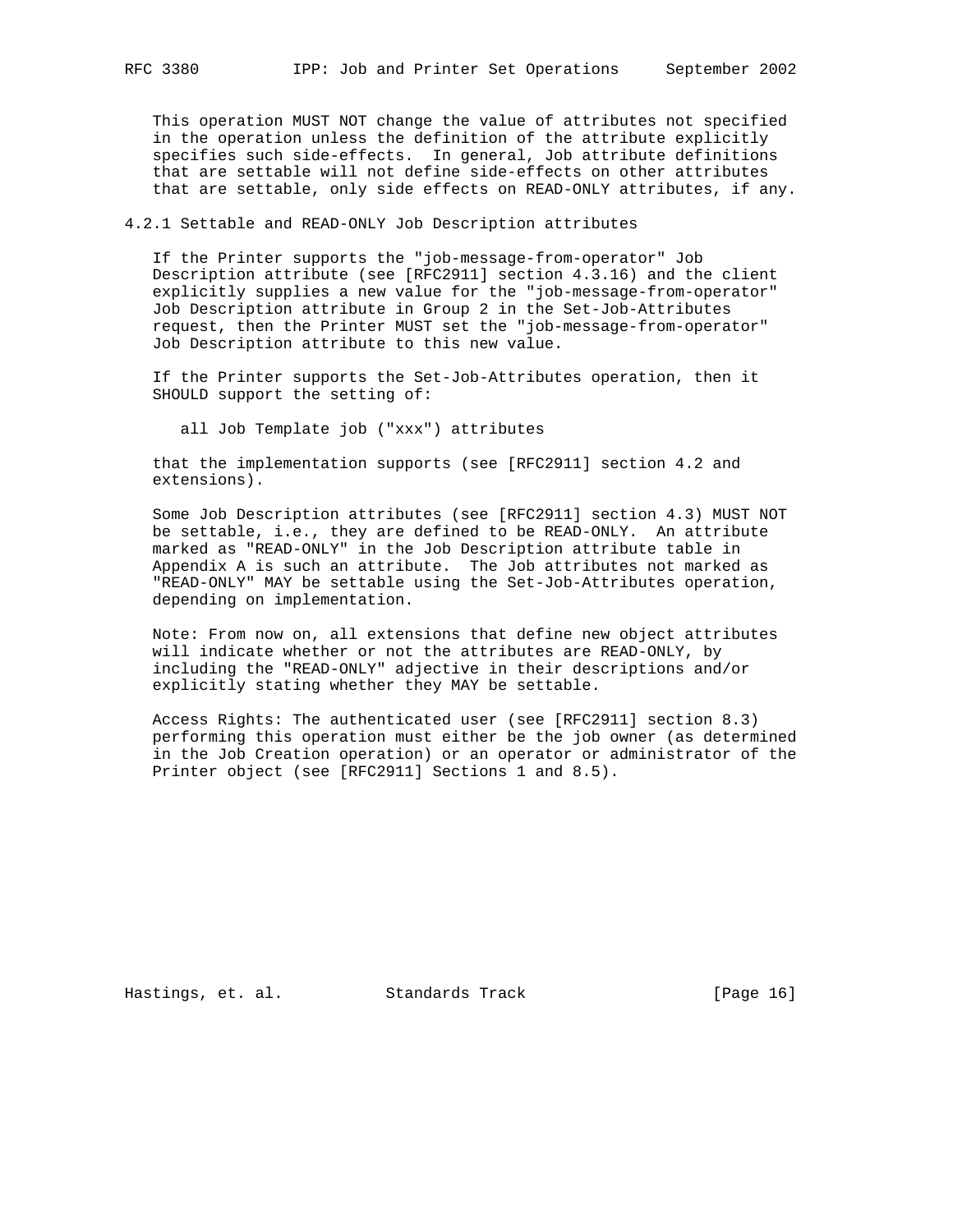### 4.2.2 Set-Job-Attributes Request

 The following sets of attributes are part of the Set-Job-Attributes Request:

Group 1: Operation Attributes

 Natural Language and Character Set: The "attributes-charset" and "attributes-natural-language" attributes as described in [RFC2911], section 3.1.4.1.

Target:

 Either (1) the "printer-uri" (uri) plus "job-id"  $(integer(1:MAX))$  or (2) the "job-uri" (uri) operation attribute(s), which defines the target for this operation as described in [RFC2911], section 3.1.5.

Requesting User Name:

 The "requesting-user-name" (name(MAX)) attribute SHOULD be supplied by the client, as described in [RFC2911], section 8.3.

Group 2: Job Attributes

 The client MUST supply a set of Job attributes with one or more values (including explicitly allowed out-of-band values) as defined in [RFC2911], section 4.2, Job Template Attributes ("xxx" attributes), section 4.3, Job Description Attributes, and any attribute extensions supported by the Printer. The value(s) of each Job attribute supplied in Group 2 replaces the value(s) of the corresponding Job attribute on the target Job object. For attributes that can have multiple values (1setOf), all values supplied by the client replace all values of the corresponding Job object attribute.

 If the client supplies an "xxx" attribute with the 'delete attribute' out-of-band value (see section 8.2), the Printer MUST remove the "xxx" attribute from the Job object, if present.

Hastings, et. al. Standards Track [Page 17]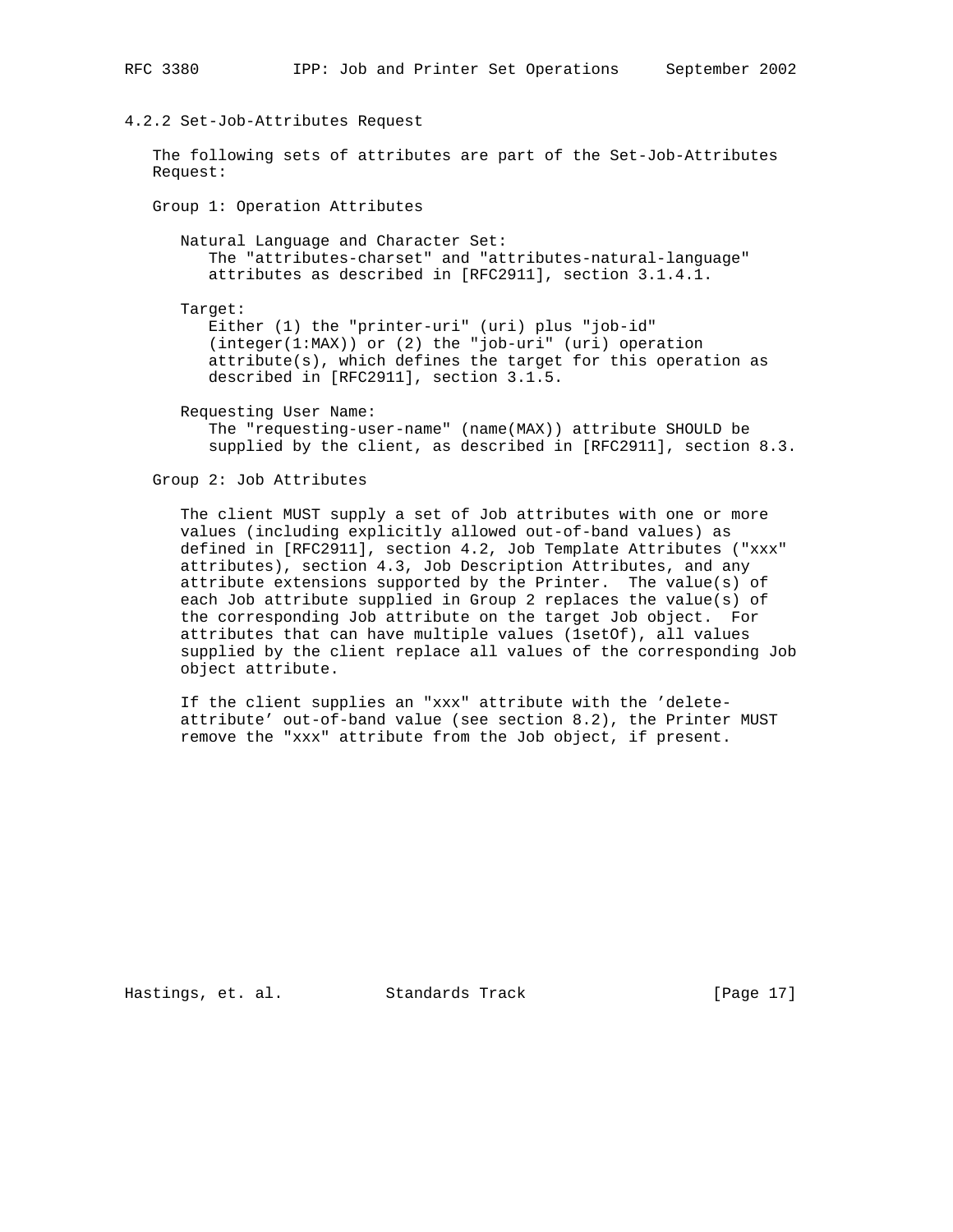#### 4.2.3 Set-Job-Attributes Response

 The IPP object returns the following sets of attributes as part of the Set-Job-Attributes Response:

Group 1: Operation Attributes

Status Message:

 In addition to the REQUIRED status code returned in every response, the response OPTIONALLY includes a "status-message" (text(255)) and/or a "detailed-status-message" (text(MAX)) operation attribute as described in [RFC2911], sections 3.1.6 and 13.

 Natural Language and Character Set: The "attributes-charset" and "attributes-natural-language" attributes as described in [RFC2911], section 3.1.4.2.

Group 2: Unsupported Attributes

 See [RFC2911], section 3.1.7, for details on returning Unsupported Attributes.

 If some of the attributes in the operation fail to validate, the Printer MUST reject the operation, MUST NOT change any Job attributes, and MUST return the indicated status code below. In this group, the Printer MUST also return all attributes that fail to validate. The following are the reasons that an attribute fails to validate and the value returns for the attribute, along with the indicated status code and order of detection:

- 1. The number of attributes supplied by the client exceeds the maximum number that the Printer supports in a Set-Printer- Attributes request: return the 'client-error-request-entity too-large' (see [RFC2911], section 13.1.4.9).
- 2. The Printer doesn't support the attribute: return the attribute with the 'unsupported' out-of-band attribute value (see [RFC2911], section 3.1.7 and [RFC2910]) and the 'client-error attributes-or-values-not-supported (see [RFC2911], section 13.1.4.12).
- 3. The attribute is READ-ONLY (in its definition) or is not settable in this implementation: return the attribute with the 'not-settable' out-of-band attribute value (see section 8.1) and the 'client-error-attributes-not-settable' status code (see section 7.1).

Hastings, et. al. Standards Track [Page 18]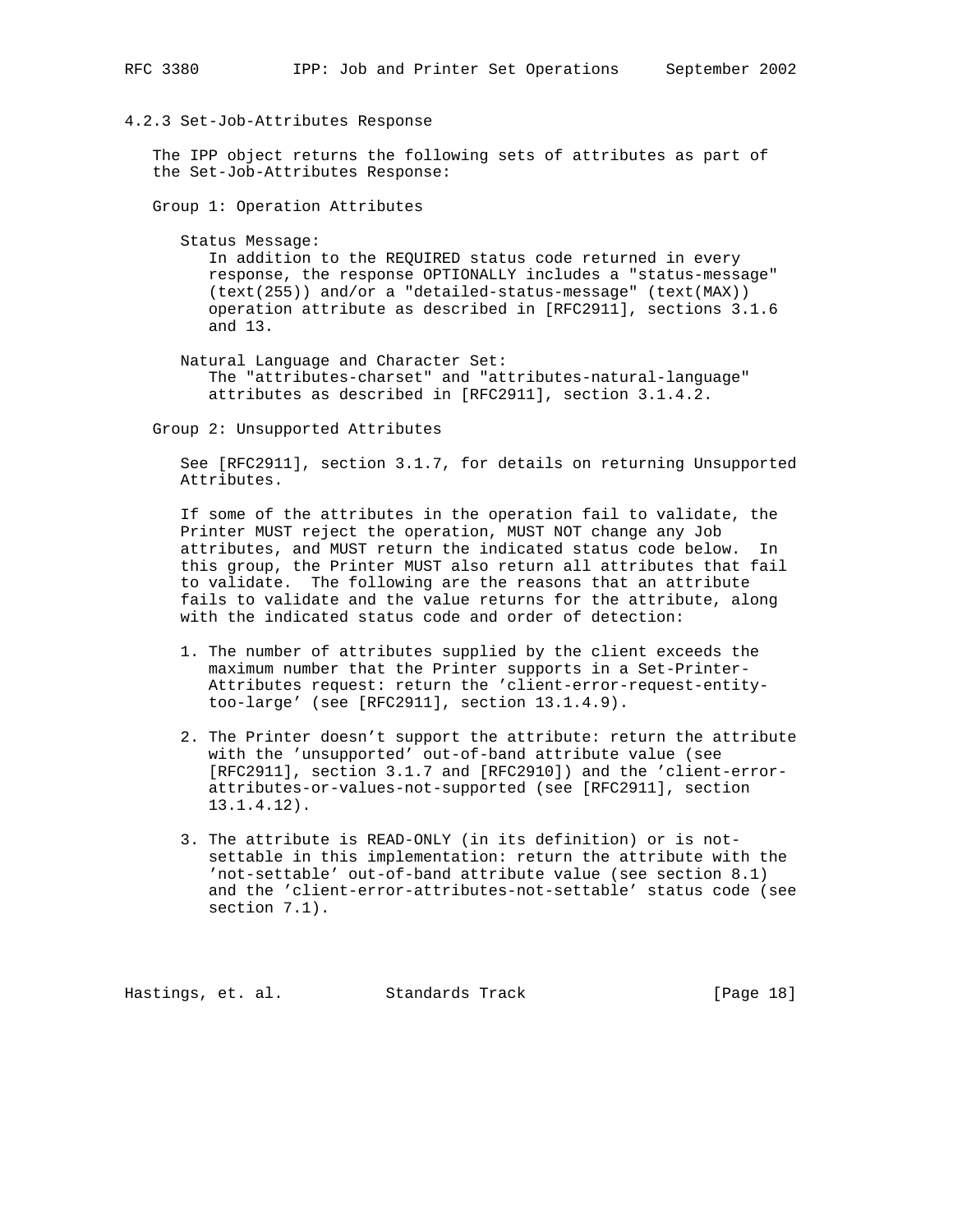- - 4. The Printer doesn't support the value: if the attribute in the operation has a single value return it. If the attribute in the operation is multi-valued, return only those values in a 1setOf that are not supported. Return the 'client-error attributes-or-values-not-supported' status code (see [RFC2911], section 13.1.4.12).
	- 5. The values of some of the supplied attributes conflict with one another and/or other Job attribute values not being set: if the conflicting attribute in the operation has a single value, return the attribute and the value. If the attribute in the operation is multi-valued, return only the attribute and those values in a 1setOf that are conflicting with other attributes. Return the 'client-error-conflicting-attributes' status code (see [RFC2911],y section 13.1.4.15).
- 4.3 Get-Printer-Supported-Values Operation

 This OPTIONAL operation allows a client to request the values that the Printer allows in the Set-Printer-Attributes operation for "xxx supported" attributes. If the Printer supports the Set-Printer- Attributes operation AND some of its "xxx-supported" Printer attributes are settable, then the Printer MUST also support this operation.

 The Printer MUST return in the Get-Printer-Supported-Values response, those, and only those, "xxx-supported" Printer attributes that it supports setting with the Set-Printer-Attributes operation. Furthermore, if a client requests the value of an attribute that is not settable or is not supported (as in the Get-Printer-Attributes response), the Unsupported Attributes Group of the response NEED NOT contain the "requested-attributes" operation attribute with any such requested (attribute keyword) values.

 This operation has identical request/response attributes to the Get- Printer-Attributes operation in IPP/1.1 [RFC2911]. The operation also behaves identically to the Get-Printer-Attributes operation in IPP/1.1 [RFC2911], with the following exceptions:

- 1. The Get-Printer-Supported-Values operation supports only "xxx supported" attributes.
- 2. The Get-Printer-Attributes operation returns the few "xxx supported" attributes that are defined to be single valued, such as "page-ranges-supported" (boolean) or "pdl-override-supported" (type2 keyword), as single values, while Get-Printer-Supported-

Hastings, et. al. Standards Track [Page 19]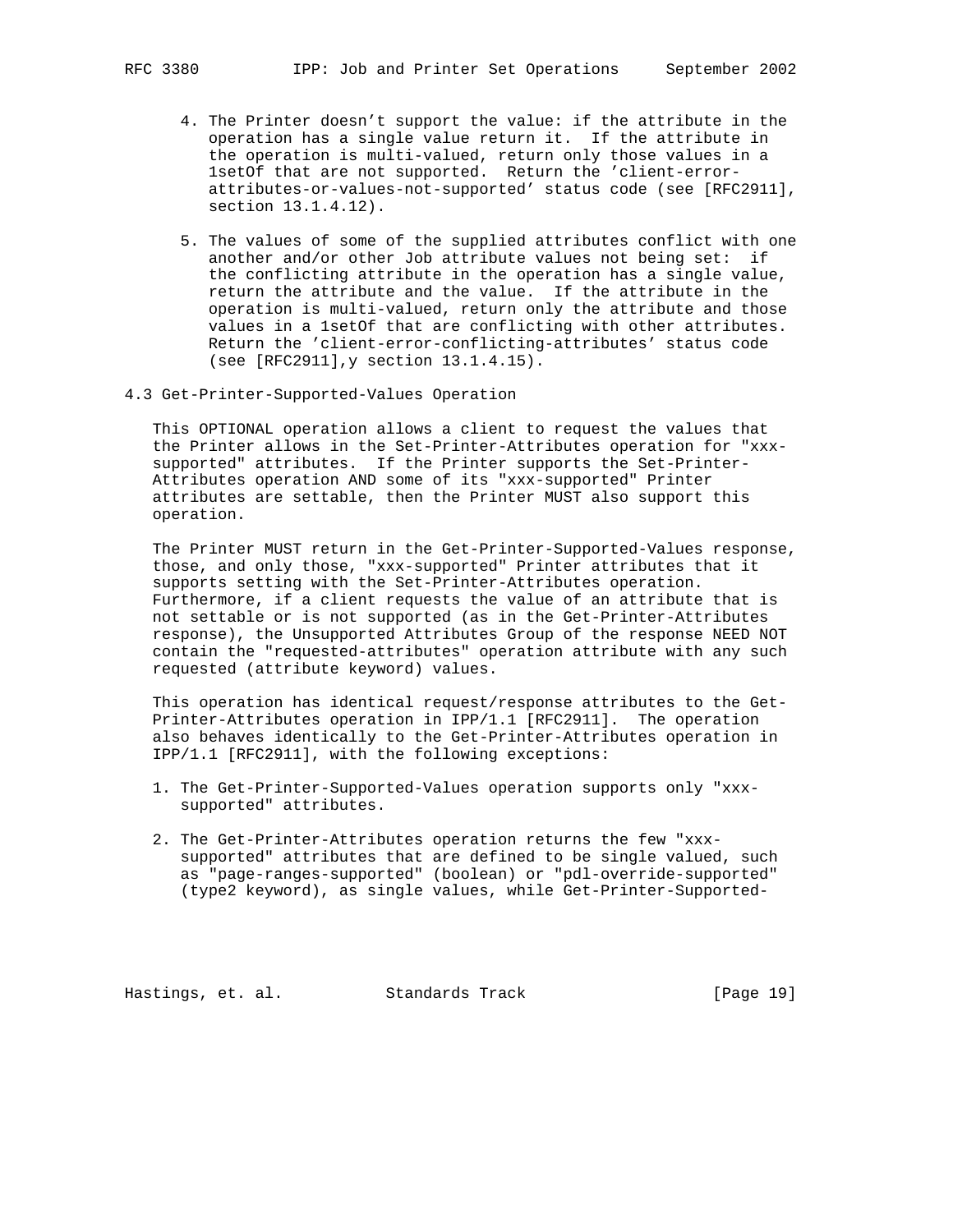Values returns the possible values that can be set as a 1setOf of the same attribute syntax type (See Appendix B: Attributes returned from Get-Printer-Supported-Values).

- 3. The Get-Printer-Attributes operation returns the current values of requested attributes, while the Get-Printer-Supported-Values operation returns the values that are inherently supported by the implementation code, i.e., the values that an administrative client can set in a Set-Printer-Attributes request.
- 4. The Get-Printer-Attributes operation returns the current values of requested "xxx-supported" attributes that the Printer is configured to accept in Job Creation operations, including additional values defined by the administrator, while the Get- Printer-Supported-Values operation returns only the values of "xxx-supported" attributes that are inherently supported by the implementation and does not return any additional values defined by the administrator, where the implementation supports the 'admin-define' out-of-band value.
- 5. The Get-Printer-Attributes never returns the 'admin-define' out of-band attribute value, while the Get-Printer-Supported- Attributes operation does, if the implementation allows the administrator to define name values by setting that "xxx supported" attribute with any 'name' value(s).
- 6. The Get-Printer-Attributes operation only requires end-user access rights, while the Get-Printer-Supported-Values requires administrator access rights.

 Access Rights: The authenticated user (see [RFC2911], section 8.3) performing this operation must be an administrator of the Printer object (see [RFC2911], Sections 1 and 8.5).

4.3.1 Definition of the usage of the 'admin-define' out-of-band attribute value

 If the Set-Printer-Attributes operation allows the System Administrator to define arbitrary 'name' values for an "xxx supported" attribute, then the Get-Printer-Supported-Values operation MUST return the 'admin-define' out-of-band attribute value (see section 8.3) as one of the values of the "xxx-supported" attribute. In other words, the 'admin-define' out-of-band attribute value indicates that the Printer implementation supports clients setting arbitrary 'name' attribute syntax values for that "xxx-supported" attribute using the Set-Printer-Attributes operation, as long as the attribute is defined with the 'name' attribute syntax.

Hastings, et. al. Standards Track [Page 20]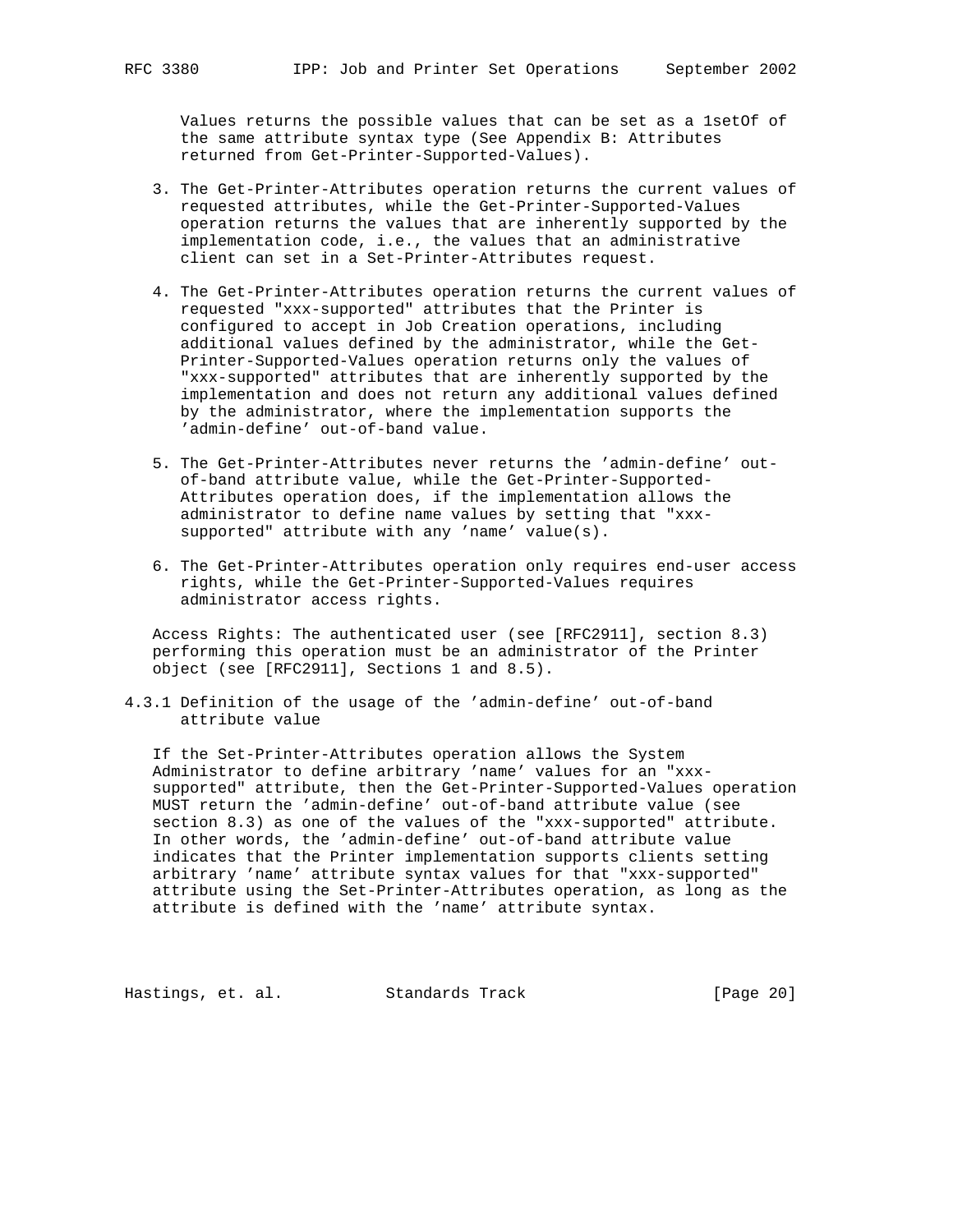For example, if the Get-Printer-Supported-Values operation returns several keywords as the value of the "media-supported" attribute, then the Set-Printer-Attributes operation MUST accept any of these keywords as values for the "media-supported" attribute. If the Get- Printer-Supported-Values operation returns an 'admin-define' out-of band attribute value as one of the values of the "media-supported" attribute, then the Set-Printer-Attributes operation MUST accept any value whose attribute syntax is 'name', as a value for the "media supported" attribute (provided that the user is properly authenticated to use the Set-Printer-Attributes operation, e.g., has administrative access rights).

 The Get-Printer-Supported-Values MAY return the 'admin-define' out of-band attribute value for any IPP/1.1 or extension Job Template attribute if the implementation supports allowing the System Administrator to add values to the "xxx-supported" attribute using the Set-Printer-Attributes operation. In this case, the Printer MUST accept any 'name' value of the correct attribute syntax in a Set- Printer-Attributes operation that is setting that attribute. For "xxx-supported" attributes that are defined with a choice of attribute syntaxes, such as 'keyword | name', it is the 'name' attribute syntax that the System Administrator can use to add new values, not the 'keyword' attribute syntax. For IPP/1.1, this requirement includes the following Job Template attributes:

 media-supported job-hold-until-supported job-sheets-supported

 Implementations that support additional Job Template attributes that include the 'name' attribute syntax, MAY use the 'admin-define' out of-band value with them.

 If the 'admin-define' out-of-band attribute value is not one of the values of an "xxx-supported" attribute returned in a Get-Printer- Supported-Values response, then the Printer MUST NOT allow the Set- Printer-Attributes operation for that attribute to contain a value that is not one of the explicit 'keyword' or 'name' values returned in a Get-Printer-Supported-Values response.

 See Appendix B: Attributes returned from Get-Printer-Supported-Values for a full list of values returned by this operation.

Hastings, et. al. Standards Track [Page 21]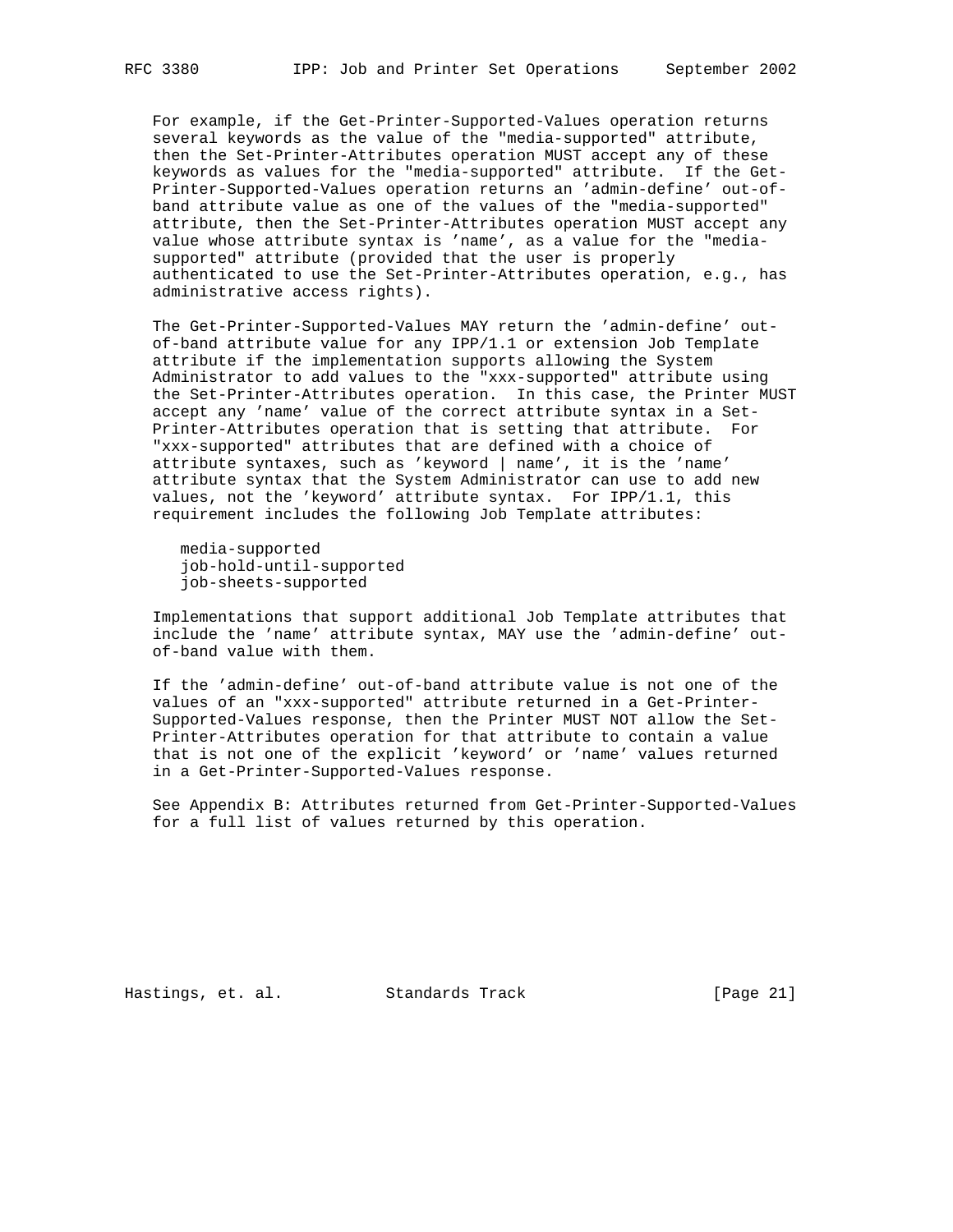5 New Operation attributes

 This section defines new operation attributes for use with the IPP/1.1 operations indicated. As new operations are defined, they will also indicate explicitly whether these operation attributes are defined for use with them.

5.1 printer-message-from-operator (text(127))

 The Printer SHOULD support this Operation attribute in following operations if it supports the corresponding "printer-message-from operator" Printer Description attribute.

 Pause-Printer Resume-Printer Purge-Jobs

 The client OPTIONALLY supplies this Operation attribute in the above operations. The value of this attribute is a message from the operator about the Printer object on which the operator is performing the operation. If this operation attribute is supported, the Printer copies the value to its "printer-message-from-operator" Printer Description attribute (see [RFC2911], section 4.4.25), even if this Operation attribute is a zero-length text value or consists solely of white space.

 If the Printer supports this operation attribute, it MUST support both a zero-length text value and the 'no-value' out-of-band value (see [RFC2911] section 4.1) to indicate that the operator has sent no message. In this case, the Printer sets the value of the "printer message-from-operator" to the zero-length value or 'no-value' out of-band value, respectively. If the client queries the "printer message-from-operator" Printer attribute, the Printer returns the attribute with the zero-length value or the 'no-value' value, respectively.

In addition, the Printer automatically copies:

- 1. the value of its "printer-up-time" attribute (see [RFC2911], section 4.4.29) to its "printer-message-time" attribute,
- 2. the value of its printer-current-time" (dateTime) attribute (see [RFC2911], section 4.4.30) to its "printer-message-date-time" attribute, if supported.

Hastings, et. al. Standards Track [Page 22]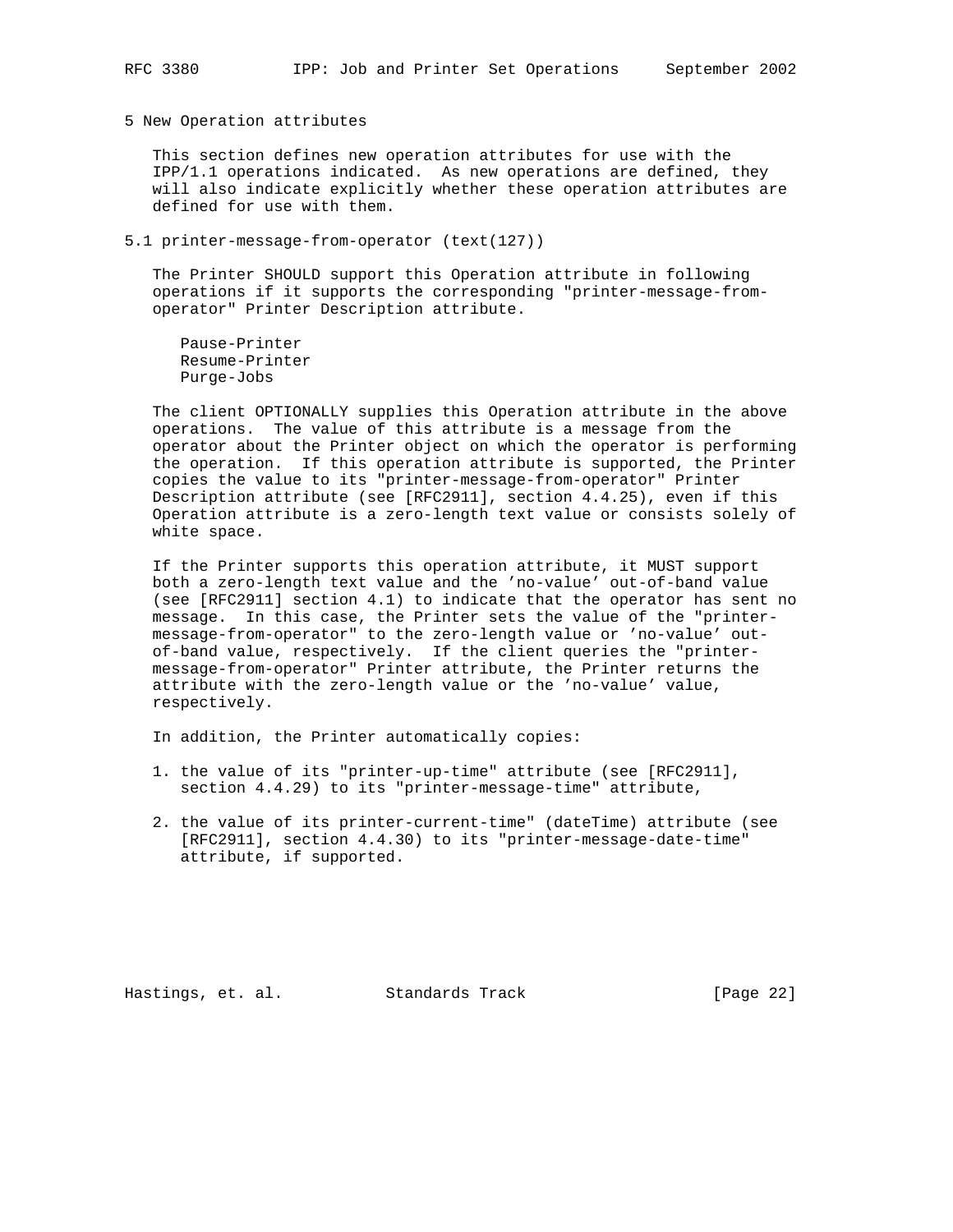If the client omits this operation attribute, the Printer does not change the value of its "printer-message-from-operator", "printer message-time" and "printer-message-date-time" Printer Description attributes.

 The "printer-message-from-operator" operation attribute MUST NOT be supported as an operation attribute for the Set-Printer-Attributes operation. If the operator wants to set the Printer's "printer message-from-operator" Printer Description attribute when issuing the Set-Printer-Attributes operation, the client supplies the "printer message-from-operator" explicitly with its new value as one of the Printer Description attributes in Group 2 in the request; the Printer also updates its "printer-message-time" and "printer-message-date time" Printer Description attributes. If the client does not explicitly supply the "printer-message-from-operator" with its new value in the Set-Printer-Attributes request, the Printer leaves the value of the Printer's "printer-message-from-operator" Printer Description attribute unchanged.

5.2 job-message-from-operator (text(127))

 The Printer SHOULD support this Operation attribute in following operations if it supports the corresponding "job-message-from operator" Job Description attribute.

 Cancel-Job Hold-Job Release-Job Restart-Job

 The client OPTIONALLY supplies this attribute in the above operations. The value of this attribute is a message from the operator about the Job object on which the operator has just performed an operation. If supported, the Printer copies the value to the Job's "job-message-from-operator" Job Description attribute (see [RFC2911], section 4.3.16) (even if this Operation attribute is a zero-length text value or consists solely of white space).

 If the Printer supports this operation attribute, it MUST support both a zero-length text value and the 'no-value' out-of-band value (see [RFC2911], section 4.1), to indicate that the operator has sent no message. In this case, the Printer sets the value of the "job message-from-operator" to the zero-length value or 'no-value' out of-band value, respectively. If the client queries the "job message-from-operator" Job attribute, the IPP object returns the attribute with the zero-length value or the 'no-value' value, respectively.

Hastings, et. al. Standards Track [Page 23]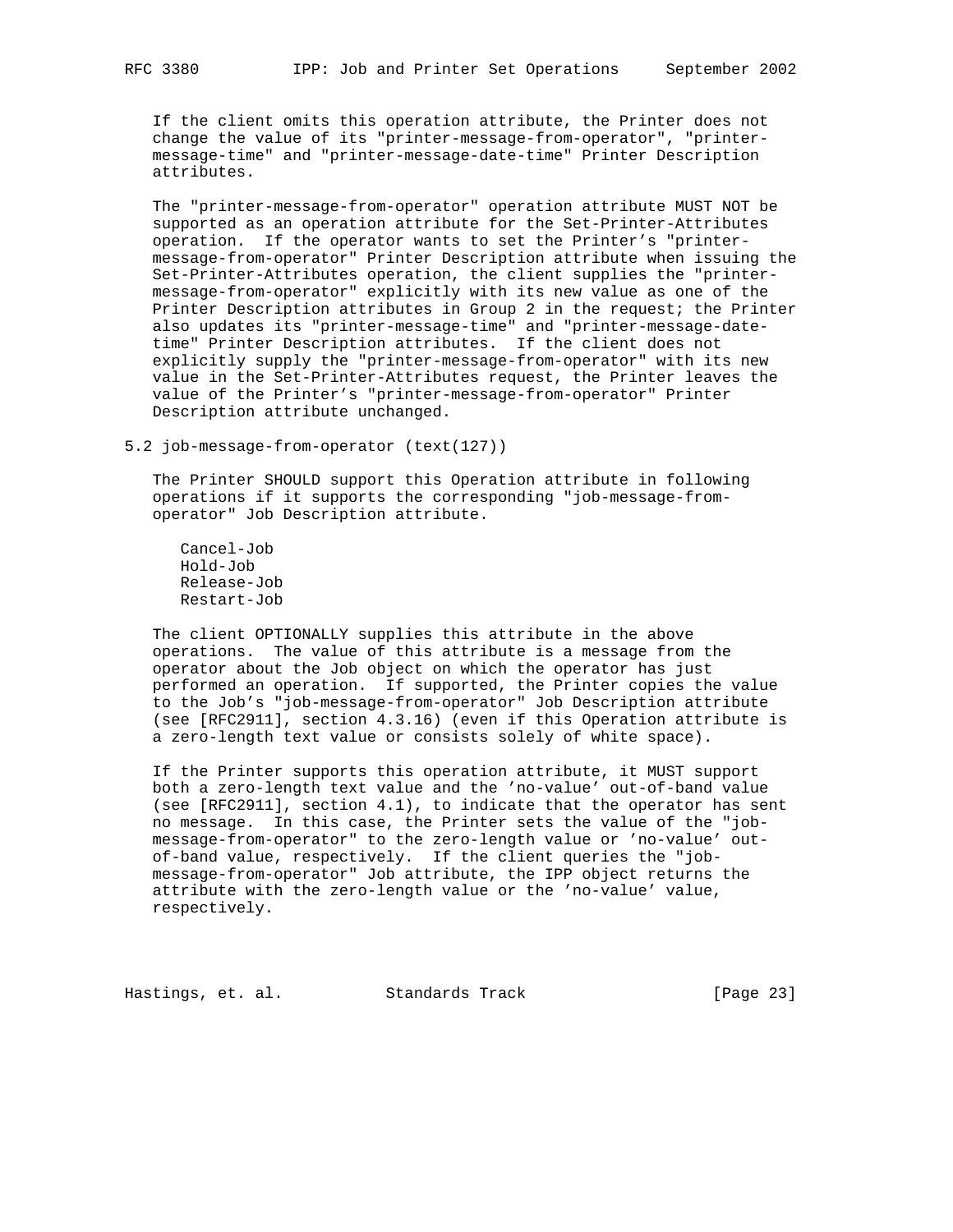If the client omits this attribute, the Printer does not change the value of its "job-message-from-operator" Job Description attribute.

 Note: There are no corresponding 'job-message-time" and "job message-date-time" Job Description attributes, since the usual lifetime of a job is limited.

 The "job-message-from-operator" operation attribute MUST NOT be supported as an operation attribute for the Set-Job-Attributes operation. If the operator wants to set the Job's "job-message from-operator" Job Description attribute when issuing the Set-Job- Attributes operation, the client MUST supply the "job-message-from operator" with its new value as one of the Job Description attributes in Group 2 in the request. Otherwise, the Printer leaves the value of the Job's "job-message-from-operator" Job Description attribute unchanged by not explicitly setting the attribute. If the client does not explicitly supply the "job-message-from-operator" with its new value in the Set-Job-Attributes request, the Printer leaves the value of the Job's "job-message-from-operator" Job Description attribute unchanged.

6 New Printer Description Attributes

 The following new Printer Description attributes are needed to support the new operations defined in this document.

6.1 printer-settable-attributes-supported (1setOf type2 keyword)

 This REQUIRED READ-ONLY Printer Description attribute identifies the Printer object attributes that are settable in this implementation, i.e., that are settable using the Set-Printer-Attributes operations (see section 4.1). This attribute MUST be supported if the Set- Printer-Attributes operations is supported. The Printer MUST reject attempts to set any Printer attributes that are not one of the values of this attribute, returning the 'client-error-attributes-not settable' status code (see section 7.1). The value of this attribute MAY depend on the value of the "document-format" operation attribute supplied in the Get-Printer-Attributes operation (see [RFC2911], section 3.2.5.1).

Standard keyword values are:

 'none': There are no settable Printer attributes. 'xxx': Where 'xxx' is any of the keyword attribute names allowed by section 4.1.1.

Hastings, et. al. Standards Track [Page 24]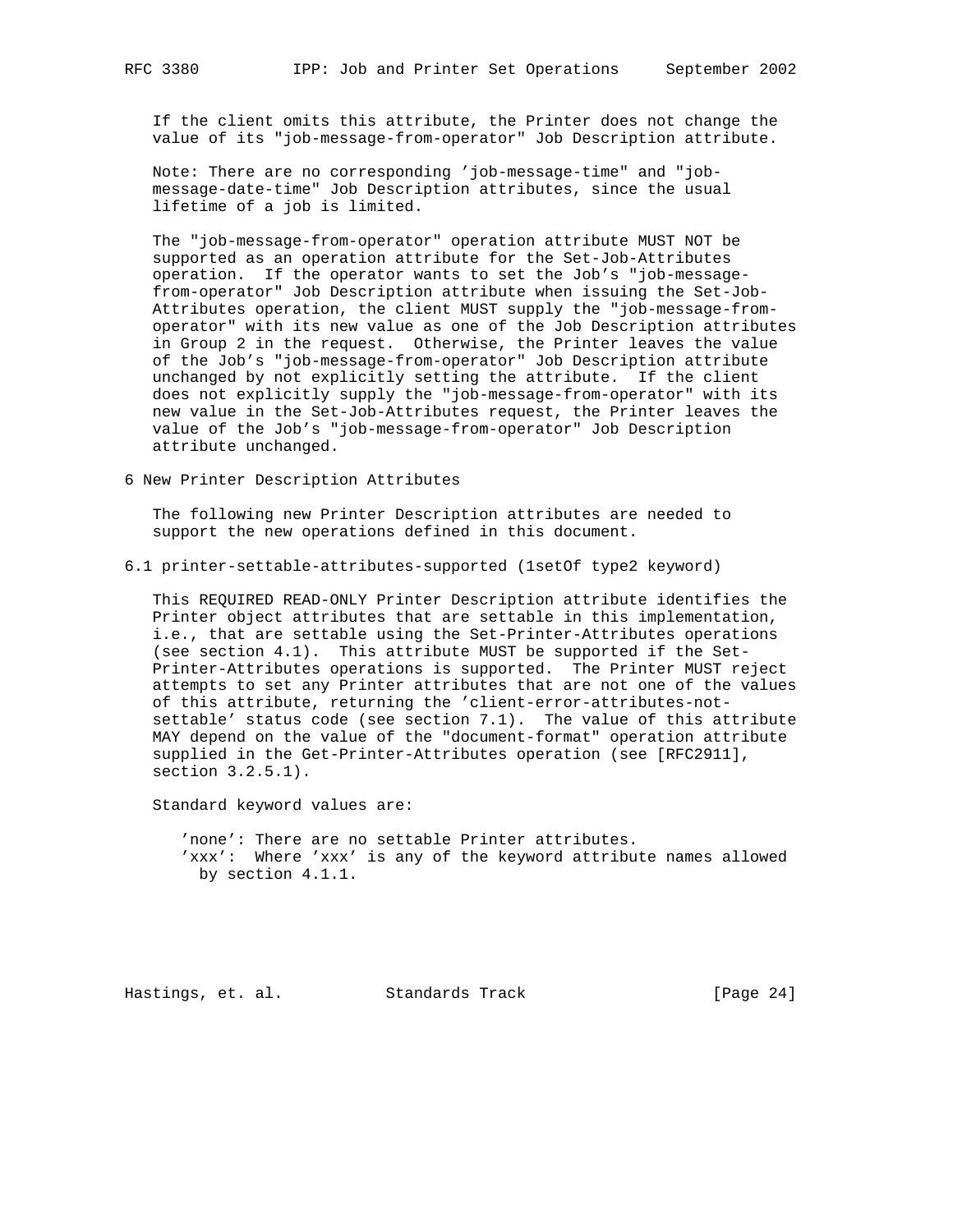6.2 job-settable-attributes-supported (1setOf type2 keyword)

 This REQUIRED READ-ONLY Printer Description attribute identifies the Job object attributes that are settable in this implementation, i.e., that are settable using the Set-Job-Attributes operation (see section 4.2). This attribute MUST be supported if the Set-Job-Attributes operations are supported. The Printer MUST reject attempts to set any Job attributes that are not one of the values of this attribute, returning the 'client-error-attributes-not-settable' status code (see section 7.1).

Standard keyword values are:

 'none': There are no settable Job attributes. 'xxx': Where 'xxx' is any of the keyword attribute names allowed by section 4.2.1.

6.3 document-format-varying-attributes (1setOf type2 keyword)

 This OPTIONAL READ-ONLY Printer Description attribute contains a set of attribute name keywords. This attribute SHOULD be supported by a Printer object if the Printer object has Printer attributes whose value vary depending on document format (see [RFC2911], Get-Printer- Attributes operation). This attribute specifies which attribute values can vary by document-format. If an attribute's name, "xxx", is a member of this attribute and the value of attribute "xxx" is changed with the Set-Printer-Attributes operation that included the "document-format" operation attribute, then the Printer MUST change the value for the specified document format and no other document formats (see section 4.1.2). If an attribute's name, "xxx", is not a member of this attribute and the value of attribute "xxx" is changed with the Set-Printer-Attributes operation, then the attribute is changed for all document formats (whether or not the client supplied the "document-format" operation attribute).

6.4 printer-message-time (integer(MIN:MAX))

 This OPTIONAL READ-ONLY Printer Description attribute contains the time that the Printer's "printer-message-from-operator" was changed by the operator using any operation where the client supplied the "printer-message-from-operator" operation attribute (see section 5.1) or was explicitly set using the Set-Printer-Attributes operation (see section 4.1). This attribute allows the users to know when the "printer-message-from-operator" Printer Description attribute was last set.

Hastings, et. al. Standards Track [Page 25]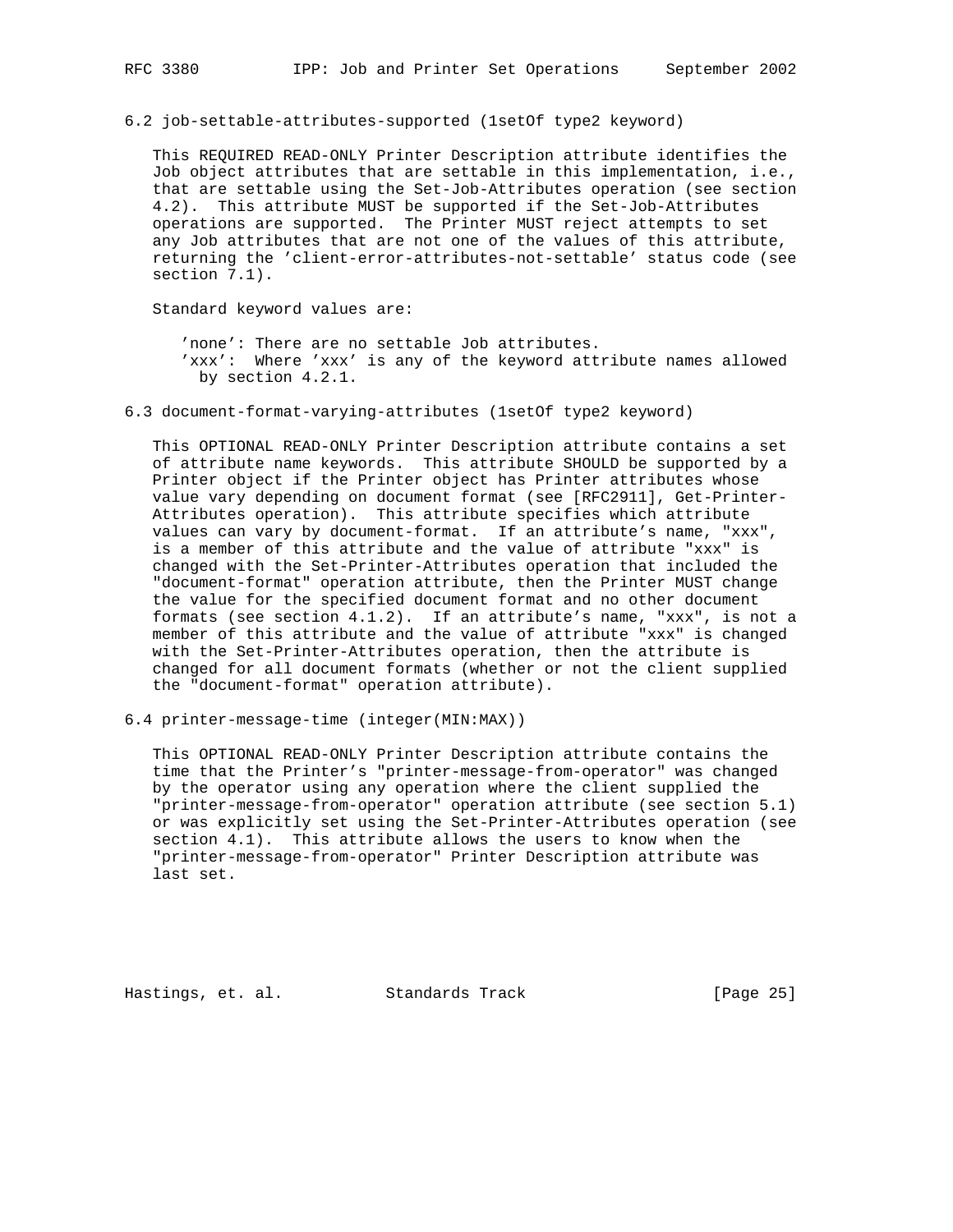The Printer sets the value of this attribute by copying the value of the Printer's "printer-up-time" attribute (see [RFC2911], section 4.3.14). If the Printer resets its "printer-up-time" attribute to 1 on power-up, then it MUST change the value of the "printer-message time" to 0 or a negative number as specified in [RFC2911], section 4.3.14.

 Note: This attribute helps users better understand the context for the "printer-message-from-operator" message.

6.5 printer-message-date-time (dateTime)

 This OPTIONAL READ-ONLY Printer Description attribute contains the date and time that the Printer's "printer-message-from-operator" was changed by the operator, using any operation where the client supplied the "printer-message-from-operator" operation attribute (see section 5.1) or was explicitly set using the Set-Printer-Attributes operation (see section 4.1). This attribute allows the users to know when the "printer-message-from-operator" Printer Description attribute was last set.

 This attribute MUST be supported if the Printer supports both the "printer-message-time" and the "printer-current-time" (dateTime) attributes (see [RFC2911], section 4.4.30).

 Note: This attribute helps users better understand the context for the "printer-message-from-operator" message.

6.6 printer-xri-supported (1setOf collection)

 This OPTIONAL Printer Description attribute is a multi-valued attribute where each value has the 'collection' attribute syntax (see [RFC3382]), containing member attributes with the same semantics as the following IPP/1.1 READ-ONLY Printer Description attributes, except for cardinality:

 printer-uri-supported (1setOf uri) - see [RFC2911], section 4.4.1 uri-authentication-supported (1setOf type2 keyword) - see [RFC2911], section 4.4.2. uri-security-supported (1setOf type2 keyword) - see [RFC2911], section 4.4.3.

 When setting the "printer-xri-supported" attribute with a Set- Printer-Attributes request, the Printer MUST also set these three IPP/1.1 READ-ONLY Printer Description attributes as a defined side

Hastings, et. al. Standards Track [Page 26]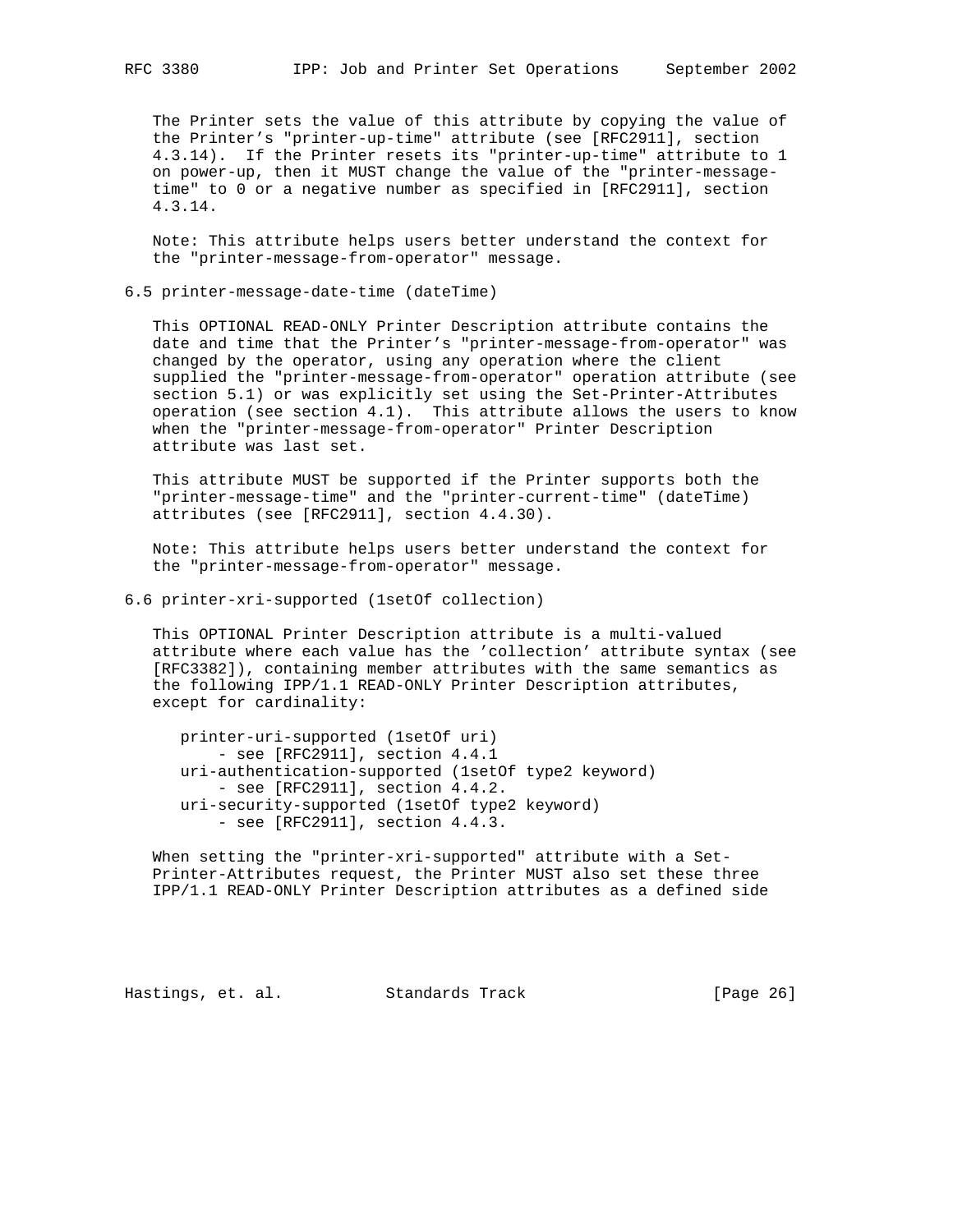effect. Thus, this collection attribute provides the means to set these three IPP/1.1 READ-ONLY attributes atomically so that they are never left in a partially inconsistent state.

 An IPP Printer MUST NOT provide any other way, using IPP, to set these three IPP/1.1 READ-ONLY Printer Description attributes, since they are READ-ONLY and MUST have consistent values at all times. Note: The "printer-xri-supported" (1setOf collection) attribute can be put into a directory schema that requires a single text string value, such as could be used with SLPv2 [RFC2608], [RFC2609] or LDAPv3 [RFC2251], [RFC2252], [RFC2926], by using suitable delimiting characters to separate member attributes of the collection and/or terminating collection values.

 The member attributes of the "printer-xri-supported" (1setOf collection) are given in Table 3.

 Table 3 - Member attributes of "printer-xri-supported" (1setOf collection)

| Member attribute                   | client<br>MUST<br>supply | Printer<br>MUST<br>support |
|------------------------------------|--------------------------|----------------------------|
| xri-uri (uri)                      | yes                      | yes                        |
| xri-authentication (type2 keyword) | yes                      | yes                        |
| xri-security (type2 keyword)       | yes                      | yes                        |

 Other than the uniqueness and the cardinality requirements, the semantics of these three member attributes is given in [RFC2911] sections 4.4.1, 4.4.2, and 4.4.3, respectively.

 A client can query the current values using the Get-Printer- Attributes operation by supplying either:

- 1. the three IPP/1.1 attribute names: "printer-uri-supported", "uri authentication-supported", "uri-security-supported" and getting back the parallel values OR
- 2. the single attribute name: "printer-xri-supported" and getting back the 1setOf collection which contains the same information semantically, but in a different form.

 A client can query what member attribute values can be set by supplying the three attribute names: "xri-uri-scheme-supported", "xri-authentication-supported", and "xri-security-supported" in a

Hastings, et. al. Standards Track [Page 27]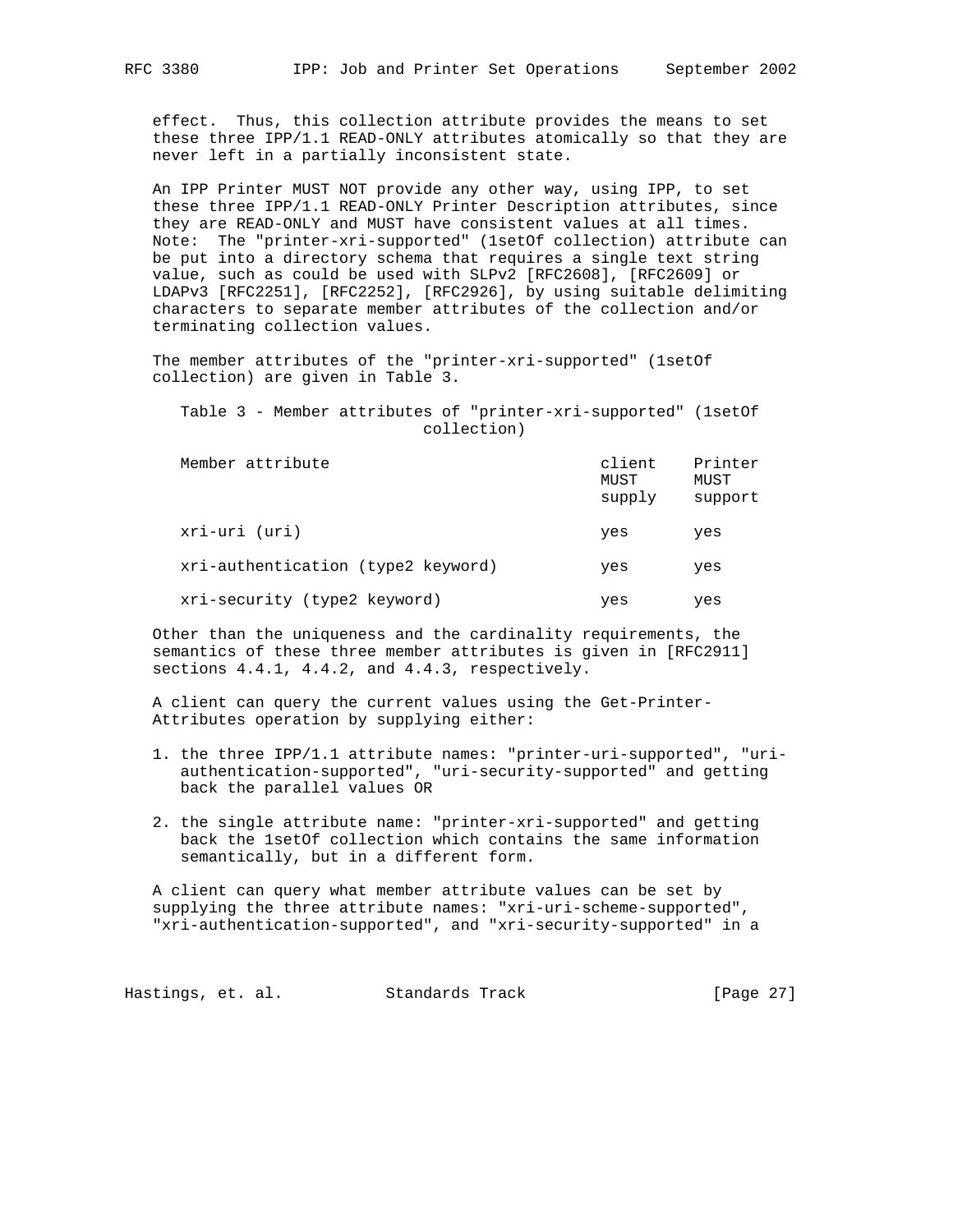Get-Printer-Supported-Values request and getting back the uriScheme and type2 keyword values that can be set. Since the "printer-xri supported", "uri-authentication-supported", and "uri-security supported" attributes are READ-ONLY, they are not queriable with the Get-Printer-Supported-Values operation (see section 4.3). See Table 16.

For example:

```
 "printer-xri-supported =
          \{ "xri-uri" = ipp://abc.com/p1
             "xri-authentication" = basic
              "xri-security" = tls
           },
            "xri-uri" = ipp://abc.com/p2" "xri-authentication" = digest
              "xri-security" = tls
           },
          \int "xri-uri" = ipp://abc.com/p3
             "xri-authentication" = none
              "xri-security" = none
 }
```
 would cause the Printer to set the three corresponding IPP/1.1 READ- ONLY attributes, each with three parallel values as follows:

```
 "printer-uri-supported" = { ipp://abc.com/p1, ipp://abc.com/p2,
                             ipp://abc.com/p3 }
 "uri-authentication-supported" = { basic, digest, none }
"uri-security-supported" = \{ tls, tls, none \}
```
6.7 xri-uri-scheme-supported (1setOf uriScheme)

 This OPTIONAL READ-ONLY Printer Description attribute identifies the URI schemes that the implementation supports for use in the "printer-uri-supported" (1setOf uri) Printer Description attribute (see [RFC2911] section 4.4.1) and the "xri-uri" member attribute of the "printer-xri-supported" (1setOf collection) Printer Description attribute (see section 6.6).

 A Printer MUST support this attribute if it supports the setting of the "printer-xri-supported" (1setOf collection) with the Set- Printer-Attributes operation.

Hastings, et. al. Standards Track [Page 28]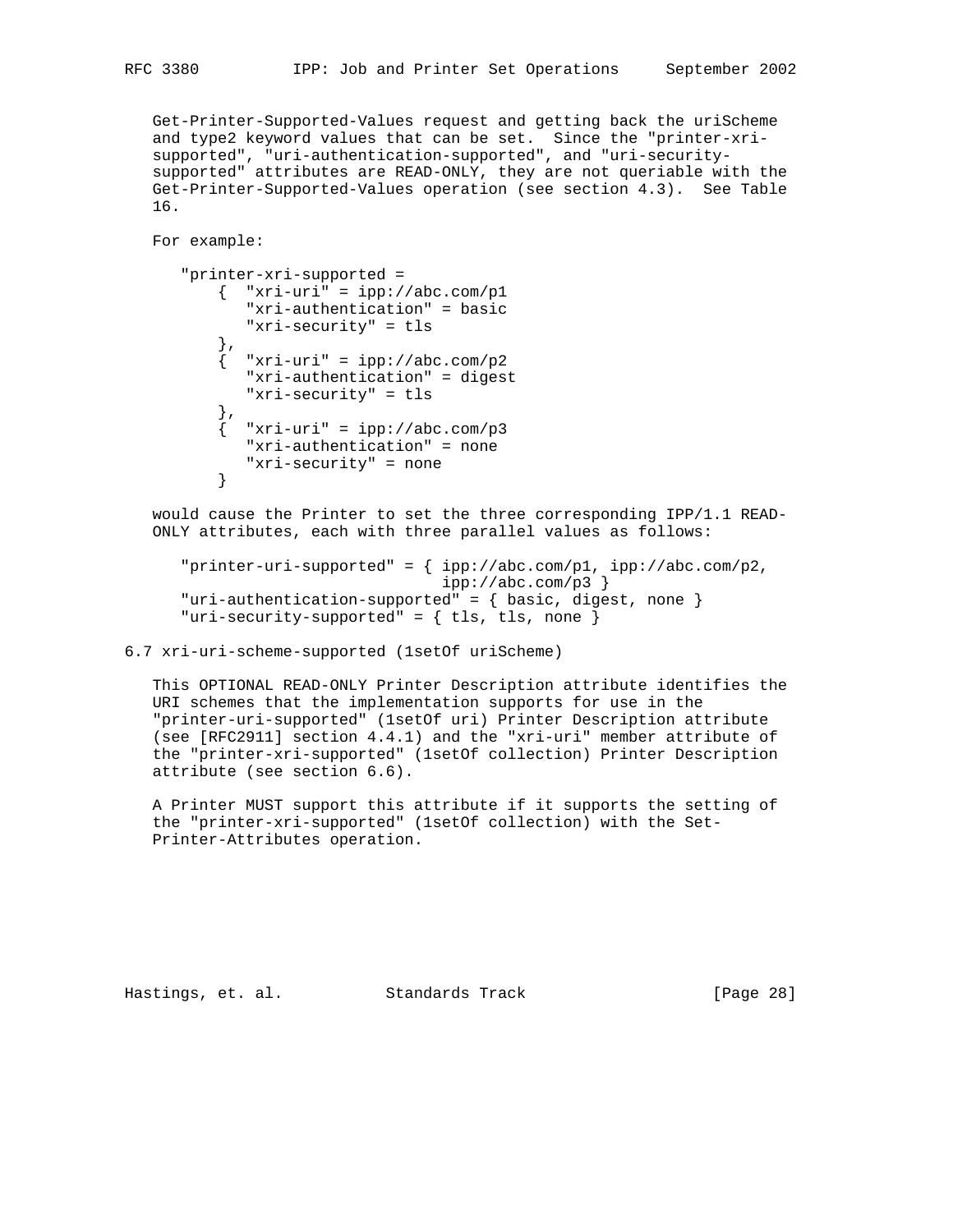6.8 xri-authentication-supported (1setOf type2 keyword)

 This OPTIONAL READ-ONLY Printer Description attribute identifies the Client Authentication mechanisms that the implementation supports for use in the "uri-authentication-supported" (1setOf type2 keyword) Printer Description attribute (see [RFC2911], section 4.4.2) and the "xri-authentication" member attribute of the "printer-xri-supported" (1setOf collection) Printer Description attribute (see section 6.6).

 A Printer MUST support this attribute if it supports setting the "printer-xri-supported" (1setOf collection) with the Set-Printer- Attributes operation.

6.9 xri-security-supported (1setOf type2 keyword)

 This OPTIONAL READ-ONLY Printer Description attribute identifies the URI schemes that the implementation supports for use in the "uri security-supported" (1setOf type2 keyword) Printer Description attribute (see [RFC2911], section 4.4.3) and the "xri-security" member attribute of the "printer-xri-supported" (1setOf collection) Printer Description attribute (see section 6.6).

 A Printer MUST support this attribute if it supports setting the "printer-xri-supported" (1setOf collection) with the Set-Printer- Attributes operation.

7 Additional status codes

 This section defines new status codes used by the operations defined in this document.

7.1 client-error-attributes-not-settable (0x0413)

 The Set-Printer-Attributes or Set-Job-Attributes operation failed because one or more of the specified attributes cannot be set, either because the attribute is defined to be READ-ONLY or the attribute is not settable in this implementation (see sections 4.1.3 and 4.2.3). The Printer MUST return this error code and the attribute keyword name(s) and the 'not-settable' out-of-band value (see section 8.1) in the Unsupported Attributes Group (see [RFC2911], section 3.1.7) for all of the attributes that could not be set. When the Printer returns this status, it MUST NOT change any of the attributes supplied in the operation.

Hastings, et. al. Standards Track [Page 29]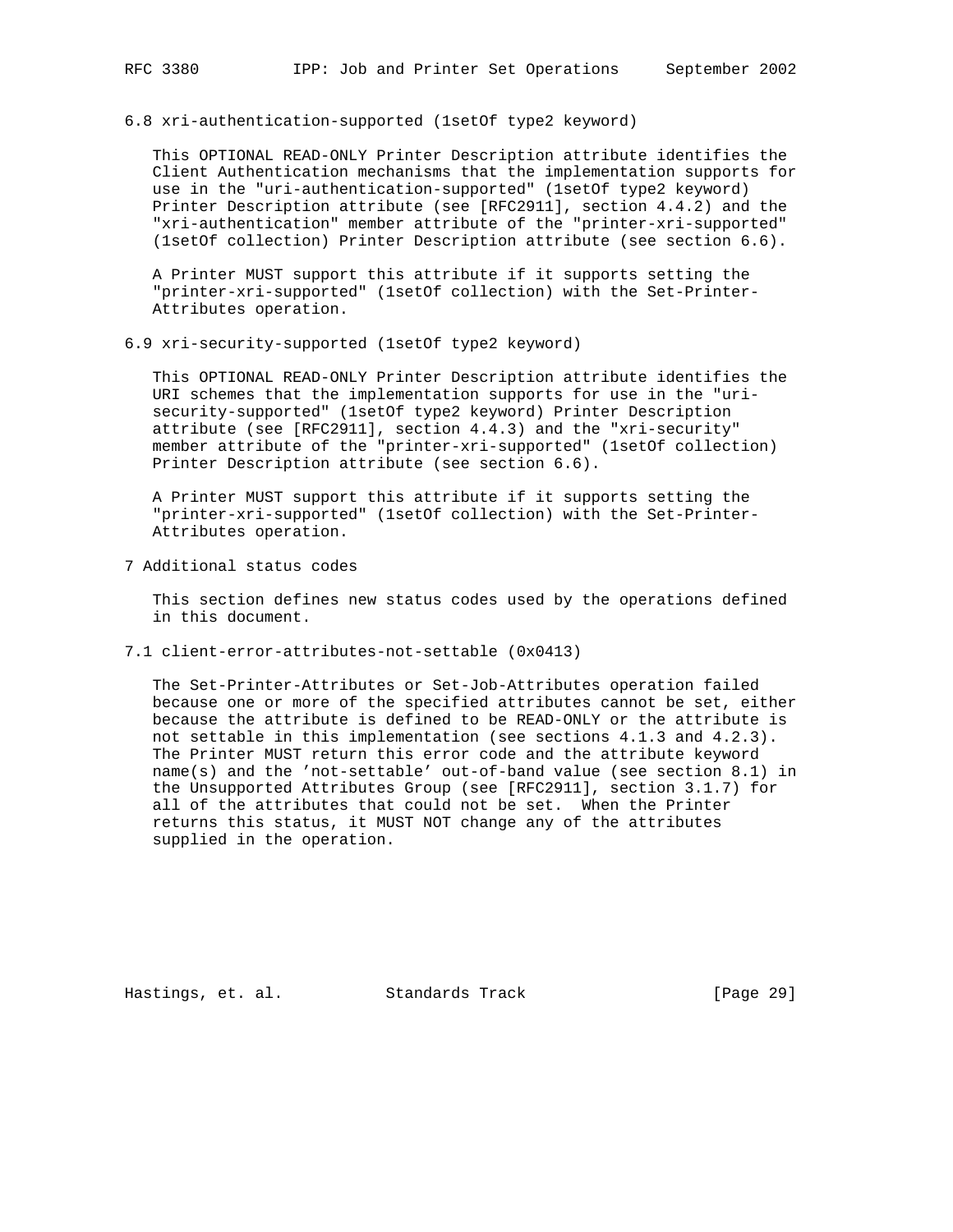8 Additional out-of-band values

 This section defines additional out-of-band values. As with all out-of-band values, a client or a Printer MUST NOT use an out-of-band value unless the definition of the attribute in an operation request and/or response explicitly allows such usage. See the beginning of [RFC2911], section 4.1.

## 8.1 'not-settable' out-of-band value

 The 'not-settable' out-of-band attribute value is returned by the IPP Printer in the Unsupported Attributes group of a response to indicate that the attribute supplied by the client in the request is READ-ONLY by definition or is not settable in this implementation.

 The 'not-settable' out-of-band attribute value is defined for use with the Set-Job-Attributes and Set-Printer-Attributes responses only. If a future additional "set" operation allows the 'not settable' out-of-band value, its definition document MUST indicate such use explicitly, including with which attributes.

 An IPP object MUST support the 'not-settable' out-of-band value in a Set-Job-Attributes or Set-Printer-Attributes request if it supports those operations. A client MUST NOT supply the 'not-settable' out of-band value in any request. An IPP object MUST NOT support the 'not-settable' out-of-band value in other operations, unless the operations' definition document explicitly defines such usage. If a Printer receives this out-of-band value in any operation request, the Printer MUST either (1) reject the entire request and return the 'client-error-bad-request' status code or (2) ignore the attribute and return it with the 'unsupported' out-of-band value.

 See sections 4.1.3 and 4.2.3 in this document for an example definition of the usage of the 'not-settable' out-of-band value in the Set-Printer-Attributes and Set-Job-Attributes responses.

8.1.1 Encoding of the 'not-settable' out-of-band attribute value

 The encoding of the 'not-settable' out-of-band value is 0x15 (see [RFC2910]). The value-length MUST be 0 and the value empty.

8.2 'delete-attribute' out-of-band value

 The 'delete-attribute' out-of-band attribute value is supplied by the client in a request to indicate that the Printer is to remove the supplied attribute and all of its values from the target object, if present.

Hastings, et. al. Standards Track [Page 30]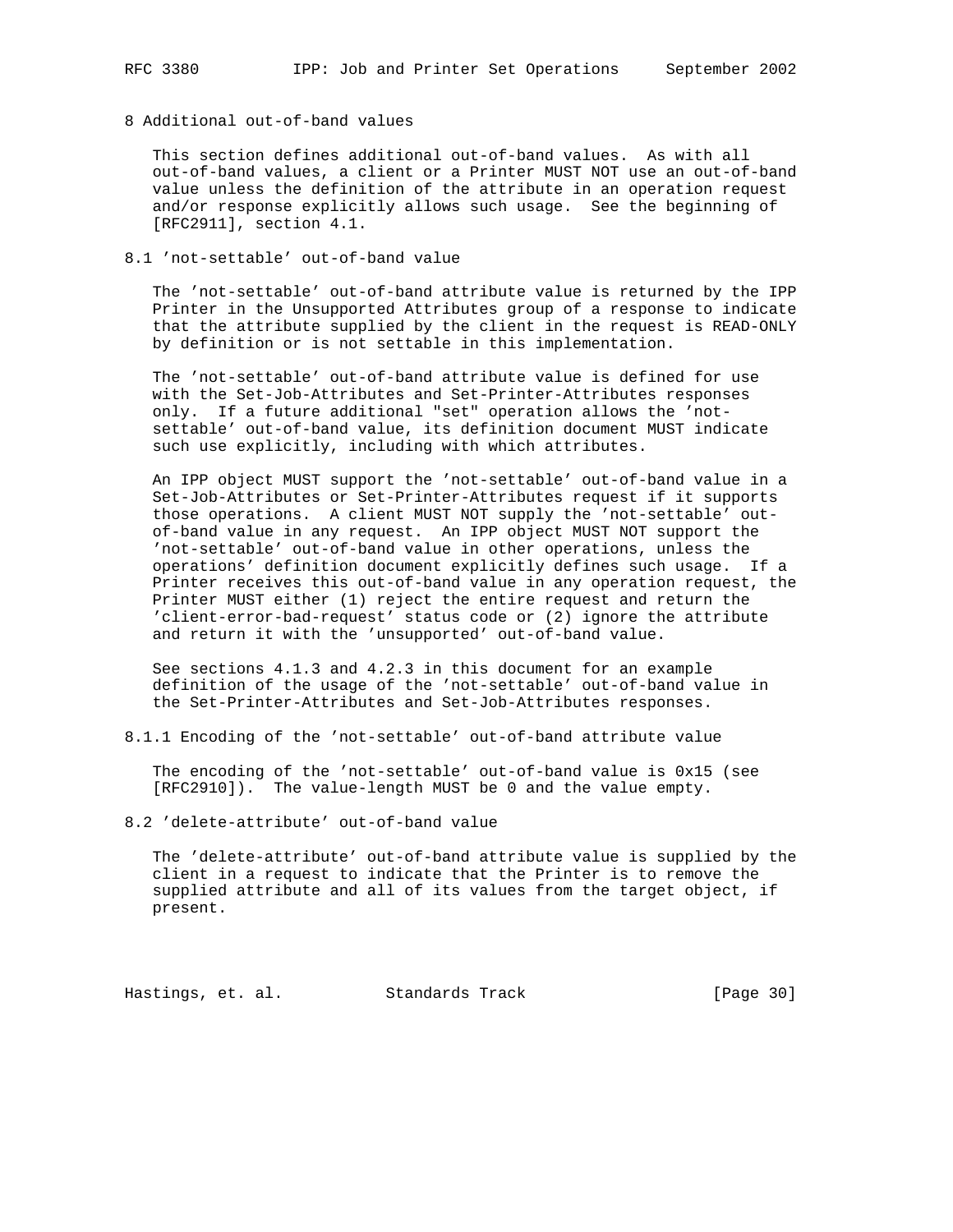The 'delete-attribute' out-of-band attribute value is defined for use with the Set-Job-Attributes request only. If a future additional "set" operation allows the 'delete-attribute' out-of-band value, its definition document MUST indicate such use explicitly, including with which attributes.

 An IPP Printer MUST support the 'delete-attribute' out-of-band value if it supports the Set-Job-Attributes operation. A client MUST NOT supply, and an IPP object MUST NOT support, the 'delete-attribute' out-of-band value in other operations, unless the operations' definition document explicitly defines such usage. For example, the 'delete-attribute' out-of-band value MUST NOT be used in the Set- Printer-Attributes operation, where the absence of an attribute from an IPP object indicates that the attribute is not supported. If a Printer receives this out-of-band value in other operation requests, the Printer MUST either (1) reject the entire request and return the 'client-error-bad-request' status code or (2) ignore the attribute and return it with the 'unsupported' out-of-band value.

 See section 4.2 in this document for the definition of the usage of the 'delete-attribute' out-of-band value in the Set-Job-Attributes request.

8.2.1 Encoding of the 'delete-attribute' out-of-band value

 The encoding of the 'delete-attribute' out-of-band value is 0x16 (see [RFC2910]). The value-length MUST be 0 and the value empty.

8.3 'admin-define' out-of-band attribute value

 Section 4.3 defines the Get-Printer-Supported-Values response to contain the values of an "xxx-supported" attribute that are supported by the implementation before any additional values are defined by the administrator. The 'admin-define' out-of-band attribute value is returned as an additional value of an "xxx-supported" attribute in a Get-Printer-Supported-Values response to indicate that the implementation supports allowing an administrator to define additional arbitrary 'name' values for that "xxx-supported" attribute.

 For example, if the "media-supported" (1setOf (type3 keyword | name)) attribute contains this value, then the Printer MUST permit an administrator to add new media names to the Printer's "media supported" attribute. In order for an administrator to add new values to a Printer's "xxx-supported" attribute, the client supplies the existing and new values in a Set-Printer-Attributes request for

Hastings, et. al. Standards Track [Page 31]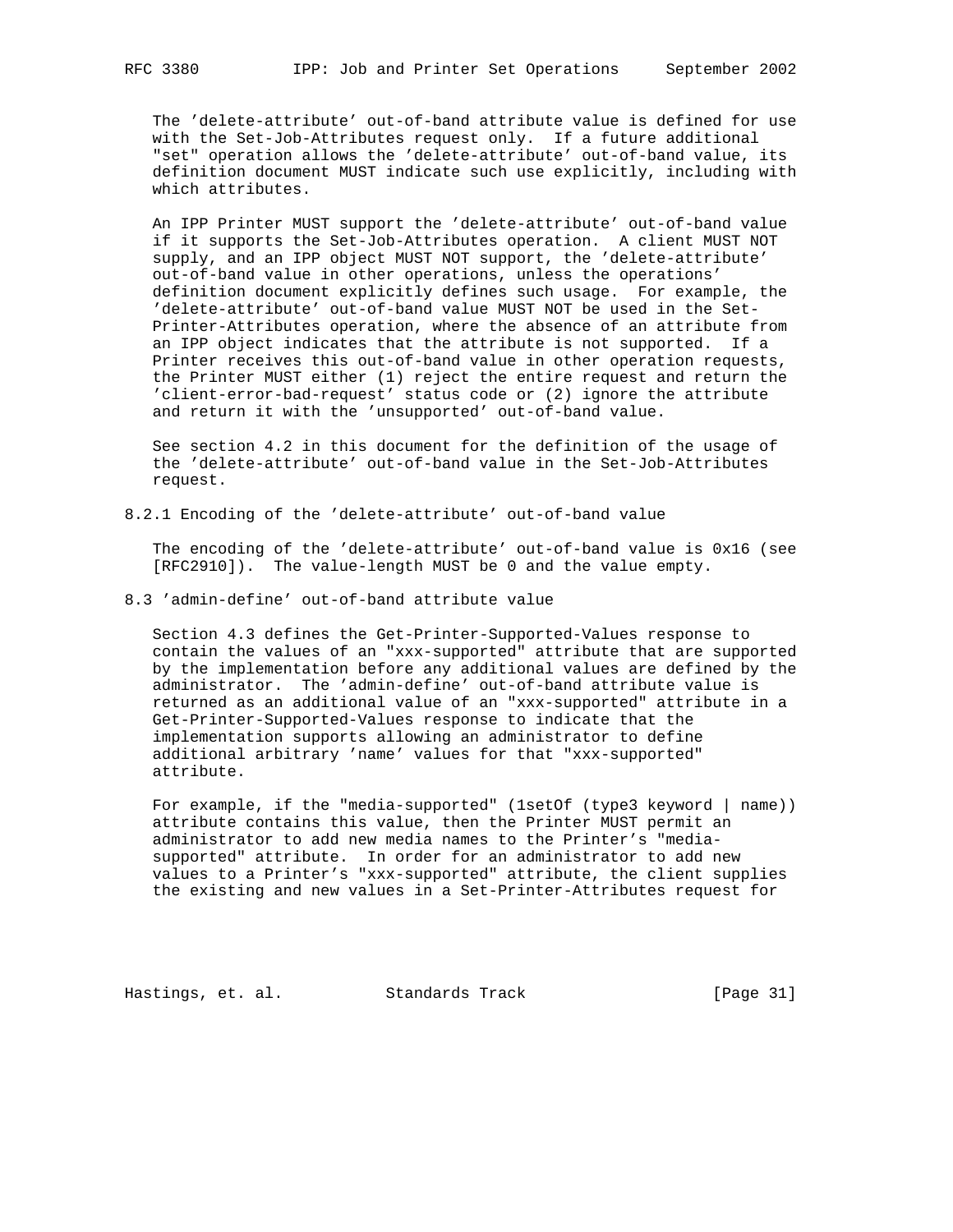that attribute. The client MUST supply any such administratively defined values in the Set-Printer-Attributes request, using the 'name' attribute syntax.

 The 'admin-define' out-of-band attribute value is defined for use with the Get-Printer-Supported-Values response only. A Printer MUST NOT return the 'admin-define' out-of-band value in a Get-Printer- Attributes response, since such a response indicates what an end-user client can supply in a Job Creation operation. If a future additional "get" operation allows the 'admin-define' out-of-band value, its definition document MUST indicate such use explicitly, including with which attributes.

 An IPP Printer MUST support the 'admin-define' out-of-band value, if it supports a client setting arbitrary 'name' values of an "xxx supported" Printer attribute using the Set-Printer-Attributes operation. A client MUST NOT supply the 'admin-define' out-of-band value in any request. An IPP object MUST NOT support the 'admin define' out-of-band value in other operations, unless the operations' definition document explicitly defines such usage. If a Printer receives this out-of-band value in any operation request, the Printer MUST either (1) reject the entire request and return the 'client error-bad-request' status code or (2) ignore the attribute and return it with the 'unsupported' out-of-band value.

 This document defines that the 'admin-define' out-of-band value MUST be used only with "xxx-supported" attributes that are defined to include the 'name' attribute syntax. This out-of-band value is not intended to be used with "xxx-supported" attributes of other attribute syntaxes, such as 'uri', even though the administrator defines arbitrary values for such attributes. If other documents extend the use of the 'admin-define' out-of-band value to other attribute syntaxes, such a document MUST define such use explicitly, including with which attributes.

 See section 4.3 in this document for an example definition of the usage of the 'admin-define' out-of-band attribute value in any "xxx supported" attribute returned in a Get-Printer-Supported-Values response that is defined to include the 'name' attribute syntax.

8.3.1 Encoding of the 'admin-define' out-of-band attribute value

 The encoding of the 'admin-define' out-of-band attribute value is 0x17 (see [RFC2910]). The value-length MUST be 0 and the value empty.

Hastings, et. al. Standards Track [Page 32]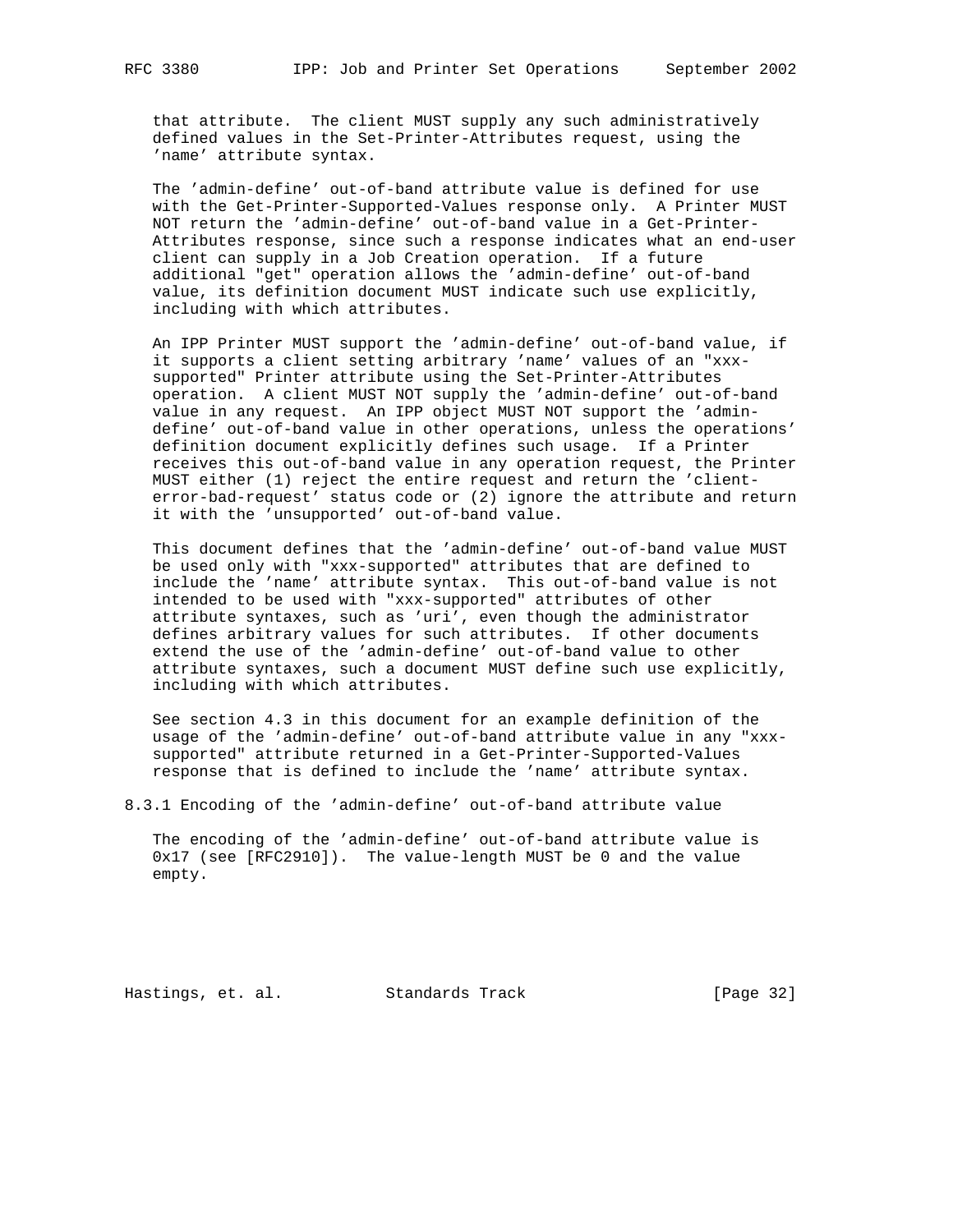9 New Values for Existing Printer Description Attributes

 This section contains those attributes for which additional values are added.

9.1 operations-supported (1setOf type2 enum)

 The following "operation-id" values are added in order to support the new operations defined in this document:

> Table 4 - Operation-id assignments Value Operation Name 0x0013 Set-Printer-Attributes 0x0014 Set-Job-Attributes 0x0015 Get-Printer-Supported-Values

10 Conformance Requirements

 This section specifies the conformance requirements for clients and IPP objects.

 Both the Set-Job-Attributes and the Set-Printer-Attributes operations defined in the document are OPTIONAL for an IPP object to support. Either one MAY be supported without the other or both MAY be supported. However, if the Set-Printer-Attributes operation is supported, then the Get-Printer-Supported-Values operation MUST be supported if any "xxx-supported" attributes are settable. Otherwise, the Get-Printer-Supported-Values operation is OPTIONAL for an IPP Printer to support.

 If the Set-Printer-Attributes operation is supported, then the Printer MUST support the following additional items:

- 1. the Get-Printer-Supported-Values operation (see section 5), if any "xxx-supported" attributes are settable.
- 2. the "printer-settable-attributes-supported" Printer Description attribute (see section 6.1).
- 3. the 'not-settable' out-of-band value in responses (see section 8.1).
- 4. the 'client-error-not-settable' status code (see section 7.1).

Hastings, et. al. Standards Track [Page 33]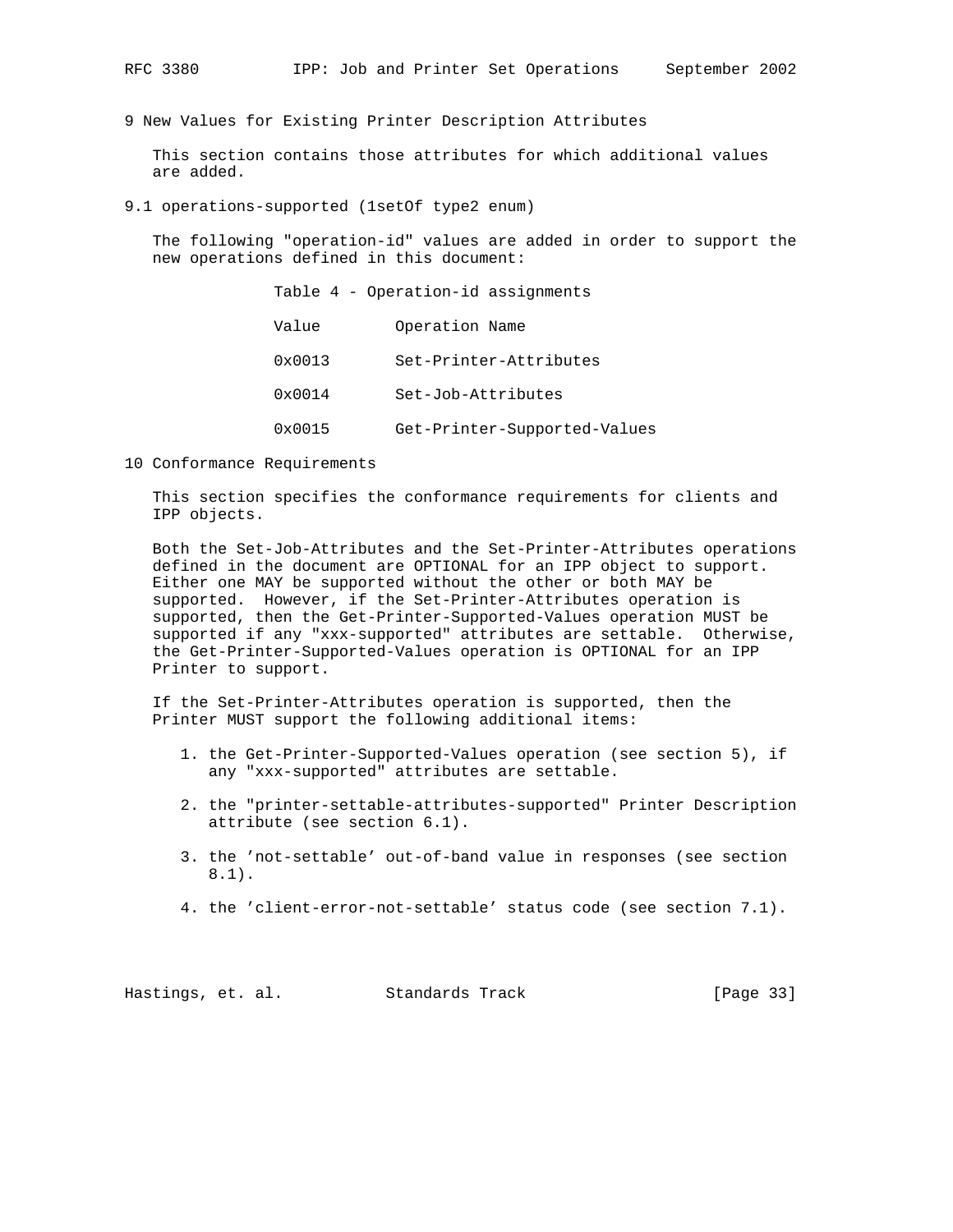- 5. if the "printer-message-from-operator" Printer Description attribute is supported (see [RFC2911], section 4.4.25), then it MUST be settable.
- 6. the Get-Printer-Supported-Values operation (see section 4.3), if any "xxx-supported" attributes are settable.
- 7. If a client can set a value with the 'name' attribute syntax for one or more "xxx-supported" attributes, then the 'admin define' out-of-band attribute value (see section 8.3) MUST be supported in the Get-Printer-Supported-Values response for each such settable attribute (see section 4.3)

 If the Set-Job-Attributes operation is supported, then the Printer MUST support the following additional items:

- 1. the "job-settable-attributes-supported" Printer Description attribute (see section 6.2).
- 2. the 'not-settable' out-of-band value in responses (see section 8.1).
- 3. the 'delete-attribute' out-of-band value in requests (see section 8.2).
- 4. the 'client-error-not-settable' status code (see section 7.1).
- 5. if the "job-message-from-operator" Printer Description attribute is supported (see [RFC2911], 4.3.16), then it MUST be settable.

 It is OPTIONAL for the Printer object to support the "printer message-time" (integer) and "printer-message-date-time" (dateTime) Printer Description attributes. If both the "printer-message-time" (integer) and the "printer-current-time" (dateTime) (see [RFC2911], section 4.4.30) attributes are supported, then the "printer-message date-time" (dateTime) Printer Description attribute MUST be supported.

 As with all out-of-band values, a client or a Printer MUST NOT use an out-of-band value, unless the definition document for the attribute in an operation request and/or response explicitly allows such usage.

Hastings, et. al. Standards Track [Page 34]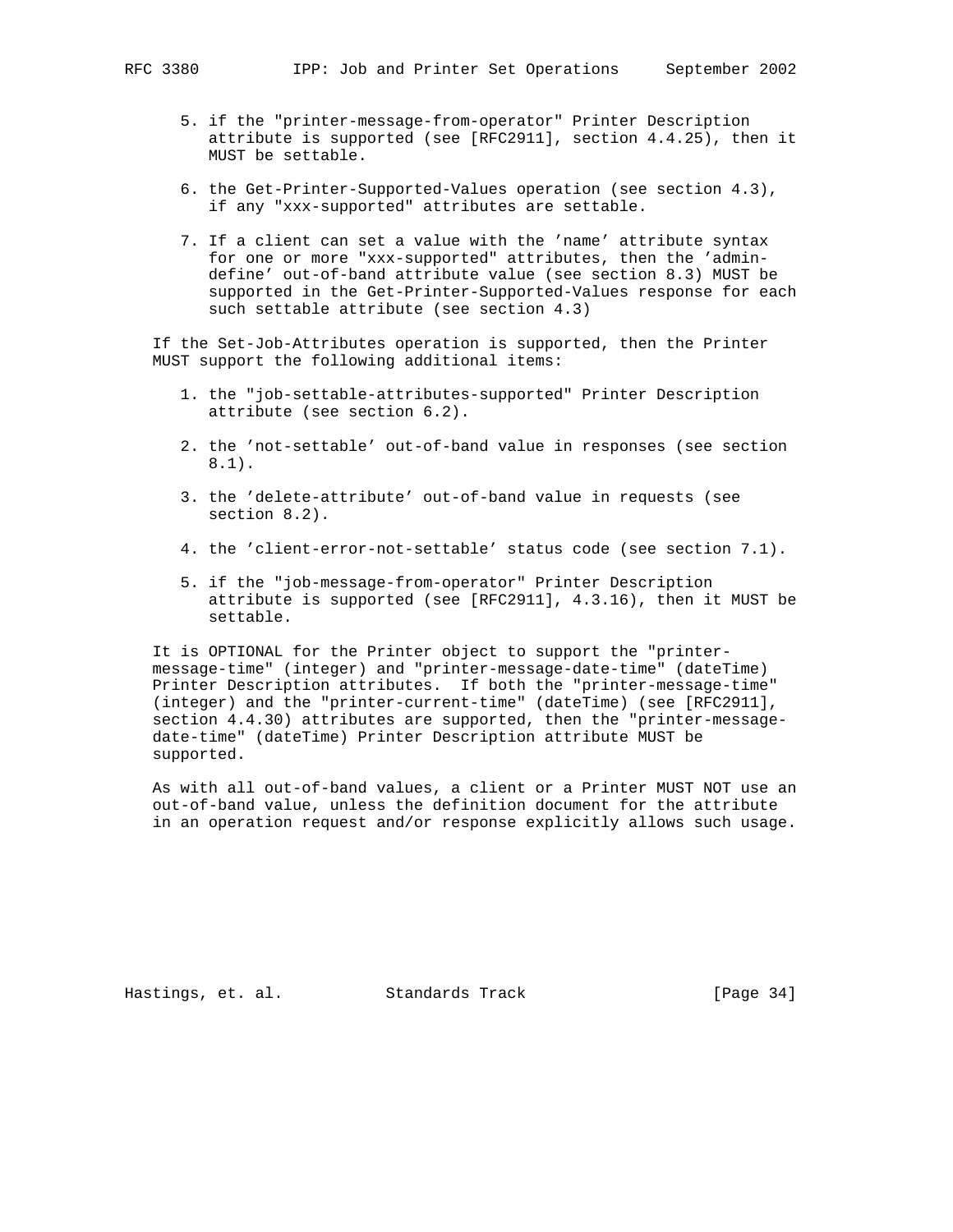11 IANA Considerations

 This section contains registration information for IANA to add to the various IPP Registries according to the procedures defined in RFC 2911 [RFC2911], section 6. The resulting registrations will be published in the http://www.iana.org/assignments/ipp-registrations registry.

## 11.1 Operation Registrations

 The following table lists all of the operations defined in this document. These are to be registered according to the procedures defined in RFC 2911 [RFC2911], section 6.4.

| Operations:                  | Ref.     | Section: |
|------------------------------|----------|----------|
| Set-Printer-Attributes       | RFC 3380 | 4.1      |
| Set-Job-Attributes           | RFC 3380 | 4.2      |
| Get-Printer-Supported-Values | RFC 3380 | 4.3      |

#### 11.2 Additional Enum Attribute Value Registrations for the "operations-supported" Printer Attribute

 The following table lists all the new enum attribute values defined in this document as additional type2 enum values for use with the "operations-supported" Printer Description attribute. These are to be registered according to the procedures defined in RFC 2911 [RFC 2911], section 6.1.

| Enum Attribute Values:       | Value           | Ref.     | Section: |
|------------------------------|-----------------|----------|----------|
| Set-Printer-Attributes       | $0 \times 0013$ | RFC 3380 |          |
| Set-Job-Attributes           | $0 \times 0014$ | RFC 3380 | 4        |
| Get-Printer-Supported-Values | $0 \times 0015$ | RFC 3380 | 4        |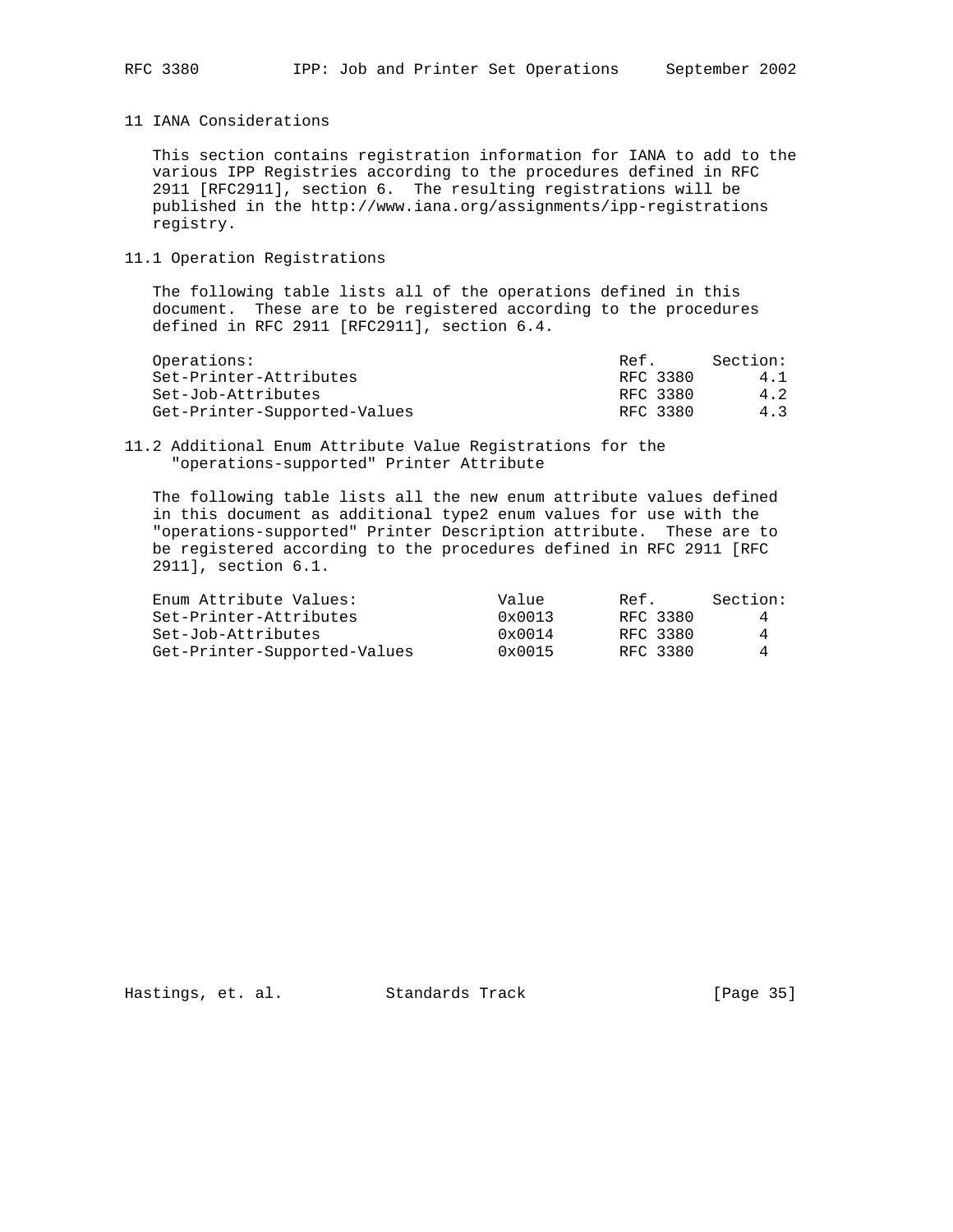## 11.3 Keyword attribute value registrations

 The following table lists all of the attributes defined in this standard which have keywords values defined:

| printer-settable-attributes-supported (1set of type 2 keyword)  |          |       |
|-----------------------------------------------------------------|----------|-------|
|                                                                 | RFC 3380 | 6.1   |
| none                                                            | RFC 3380 | 6.1   |
| <any attribute="" keyword="" name="" other="" printer=""></any> |          |       |
| job-settable-attributes-supported (1setOf type2 keyword)        |          |       |
|                                                                 | RFC 3380 | 6.2   |
| none                                                            | RFC 3380 | 6.2   |
| <any attribute="" job="" keyword="" name="" other=""></any>     |          |       |
|                                                                 |          |       |
| document-format-varying-attributes (1setOf type2 keyword)       |          |       |
|                                                                 | RFC 3380 | 6.3   |
| none                                                            |          |       |
| <any attribute="" keyword="" name="" printer=""></any>          |          |       |
| xri-security-supported (1setOf type2 keyword)                   | RFC 3380 | 6.9   |
| none                                                            | RFC 2911 | 4.4.3 |
| ss13                                                            | RFC 2911 | 4.4.3 |
| tls'                                                            | RFC 2911 | 4.4.3 |
| xri-authentication-supported (1set of type2 keyword)            |          |       |
| none                                                            | RFC 2911 | 4.4.2 |
| requesting-user-name                                            | RFC 2911 | 4.4.2 |
| basic                                                           | RFC 2911 | 4.4.2 |
| digest                                                          | RFC 2911 | 4.4.2 |
| certificate                                                     | RFC 2911 | 4.4.2 |
|                                                                 |          |       |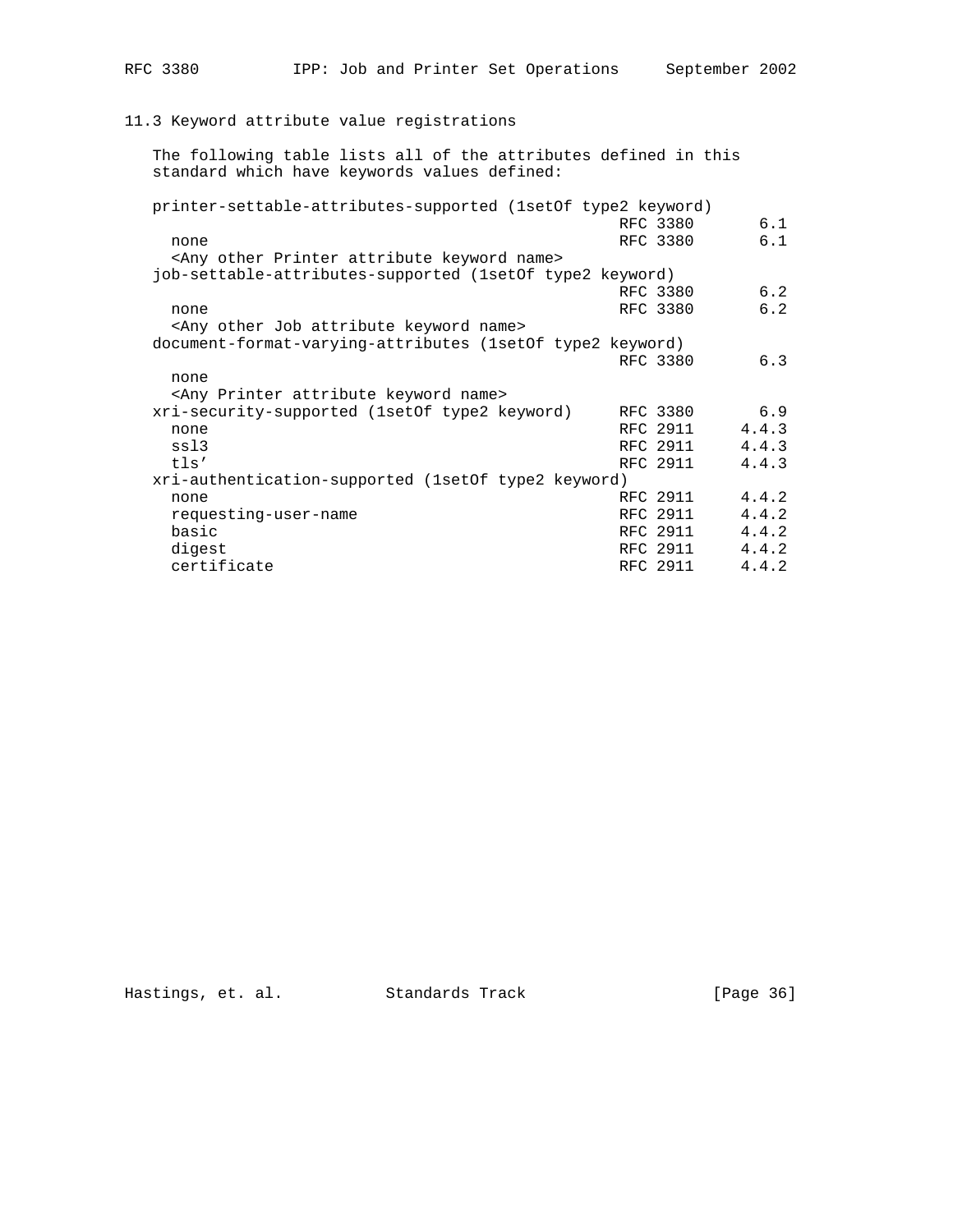## 11.4 Attribute Registrations

 The following table lists all of the attributes defined in this document. These are to be registered according to the procedures in RFC 2911 [RFC2911], section 6.2.

| Operation attributes:                                        | Ref. |          | Section: |
|--------------------------------------------------------------|------|----------|----------|
| printer-message-from-operator (text(127))                    |      | RFC 3380 | 5.1      |
| job-message-from-operator (text(127))                        |      | RFC 3380 | 5.2      |
| Printer Description attributes:                              | Ref. |          | Section: |
| printer-settable-attributes-supported (1setOf type2 keyword) |      |          |          |
|                                                              |      | RFC 3380 | 6.1      |
| job-settable-attributes-supported (1set of type2 keyword)    |      |          |          |
|                                                              |      | RFC 3380 | 6.2      |
| document-format-varying-attributes (1setOf type2 keyword)    |      |          |          |
|                                                              |      | RFC 3380 | 6.3      |
| printer-message-time (integer(MIN:MAX))                      |      | RFC 3380 | 6.4      |
| printer-message-date-time (dateTime)                         |      | RFC 3380 | 6.5      |
| printer-xri-supported (1setOf collection)                    |      | RFC 3380 | 6.6      |
| xri-uri (uri)                                                |      | RFC 3380 | 6.6      |
| xri-authentication (type2 keyword)                           |      | RFC 3380 | 6.6      |
| xri-security (type2 keyword)                                 |      | RFC 3380 | 6.6      |
| xri-uri-scheme-supported (1setOf uriScheme)                  |      | RFC 3380 | 6.7      |
| xri-authentication-supported (1set of type2 keyword)         |      |          | 6.8      |
| xri-security-supported (1set of type2 keyword)               |      | RFC 3380 | 6.9      |
|                                                              |      |          |          |

11.5 Status code Registrations

 The following table lists the status code defined in this document. This is to be registered according to the procedures in RFC 2911 [RFC2911], section 6.6.

| Status codes:                                 | Ref.     | Section: |
|-----------------------------------------------|----------|----------|
| client-error-attributes-not-settable (0x0413) | RFC 3380 | 7.1      |

11.6 Out-of-band Attribute Value Registrations

 The following table lists all of the out-of-band attribute values defined in this document. These are to be registered according to the procedures in RFC 2911 [RFC2911] section 6.7.

| Value: | Out-of-band Attribute value name: | Ref.     | Section: |
|--------|-----------------------------------|----------|----------|
| 0x15   | not-settable                      | RFC 3380 | 8.1      |
| 0x16   | delete-attribute                  | RFC 3380 | 8.2      |
| 0x17   | admin-define                      | RFC 3380 | 8.3      |

| [Page 37]<br>Hastings, et. al.<br>Standards Track |  |  |  |  |  |  |  |  |
|---------------------------------------------------|--|--|--|--|--|--|--|--|
|---------------------------------------------------|--|--|--|--|--|--|--|--|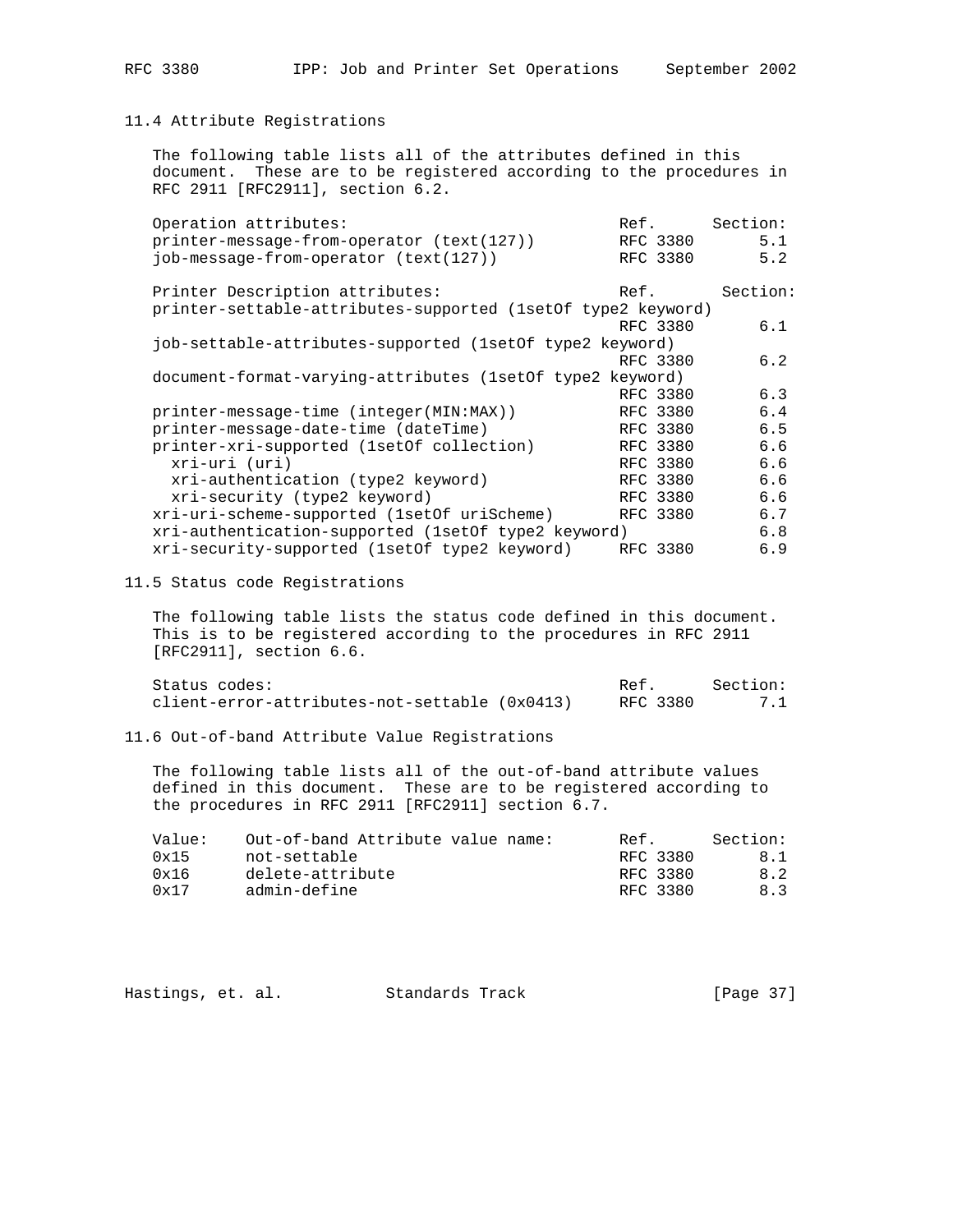## 12 Internationalization Considerations

This document has the same localization considerations as [RFC2911].

13 Security Considerations

 The IPP Model and Semantics document ([RFC2911], section 8) discusses high level security requirements (Client Authentication, Server Authentication and Operation Privacy). Client Authentication is the mechanism by which the client proves its identity to the server in a secure manner. Server Authentication is the mechanism by which the server proves its identity to the client in a secure manner. Operation Privacy is defined as a mechanism for protecting operations from eavesdropping.

 In addition, the introduction of the Set-Printer-Attributes and Set- Job-Attributes operations creates another security threat, since the client is able to modify the Printer and Job attributes stored in the Printer. Such modifications could lead to denial of service.

 A malicious user could alter the policy established by the system administrator and stored in the Printer attributes. Such alteration could either grant access to more resources or deny access to resources that the system administrator has established. For example, the malicious user could remove all of the document-format values from the "document-format-supported" Printer attribute so that the Printer would refuse to accept all jobs.

 The general remedy for such malicious user actions against Printer attributes is to have strong Client Authentication coupled with Printer access control, to limit the users who have System Administrator or Operator privileges.

 A malicious user could modify the Job Template attributes of another user's Job, such as the "copies" attribute. For example, setting the number of copies to a large number.

 The general remedy for such malicious user actions against another user's job is to have strong Client Authentication coupled with Printer access control to limit the users who have System Administrator or Operator privileges who can modify any job and, in addition, store the Client Authentication with each Job so that only the job owner End User can modify his/her own job.

Hastings, et. al. Standards Track [Page 38]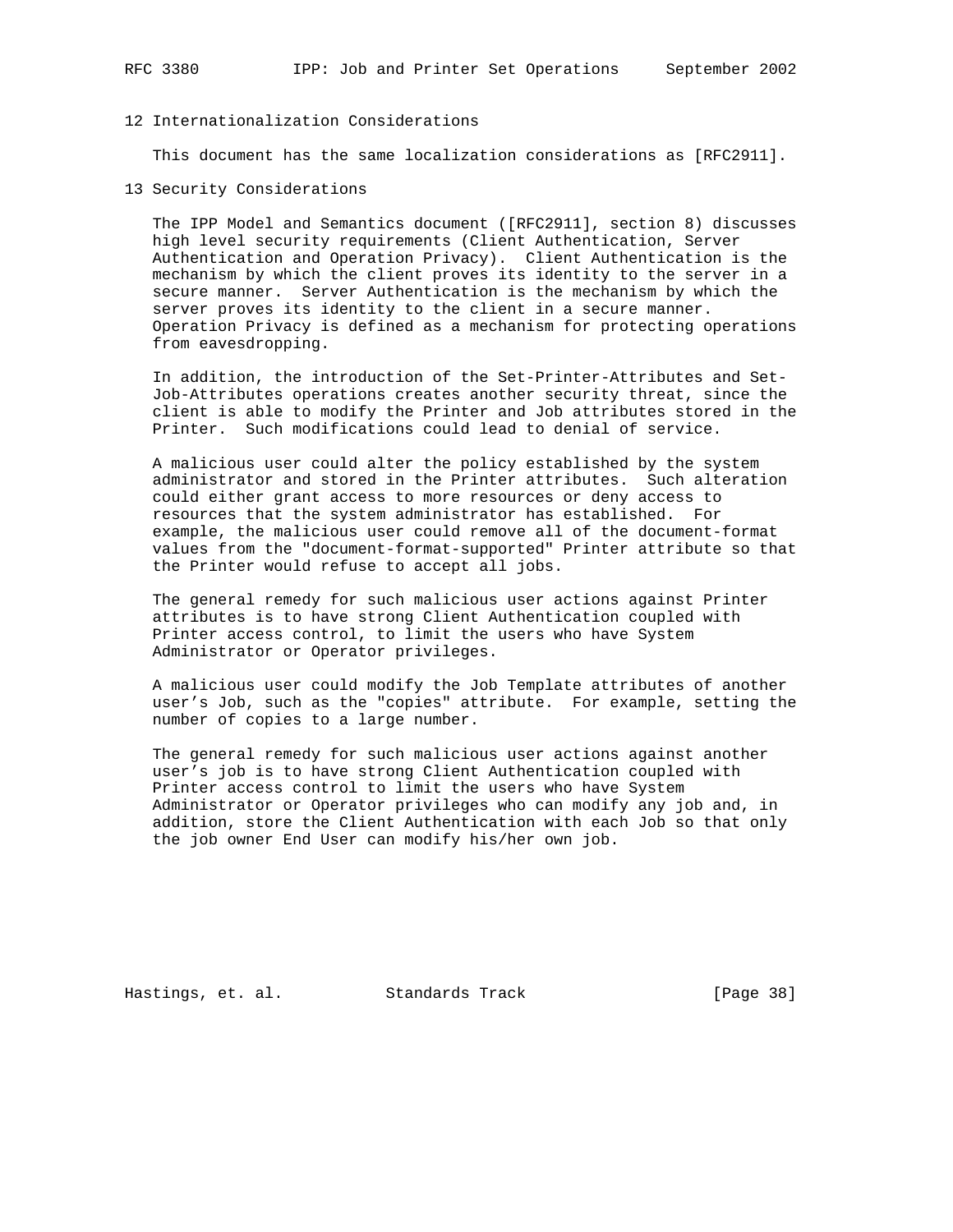#### 14 References

- 14.1 Normative References
	- [RFC2565] Herriot, R., Butler, S., Moore, P. and R. Tuner, "Internet Printing Protocol/1.0: Encoding and Transport", RFC 2565, April 1999.
	- [RFC2566] deBry, R., Hastings, T., Herriot, R., Isaacson, S. and P. Powell, "Internet Printing Protocol/1.0: Model and Semantics", RFC 2566, April 1999.
	- [RFC2910] Herriot, R., Butler, S., Moore, P. and R. Turner, "Internet Printing Protocol/1.1: Encoding and Transport", RFC 2910, September 2000.
	- [RFC2911] Hastings, T., Herriot, R., deBry, R., Isaacson, S. and P. Powell, "Internet Printing Protocol/1.0: Model and Semantics", RFC 2911, September 2000.
	- [RFC3382] deBry, R., Hastings, T., Herriot, R., Ocke, K. and P. Zehler, "Internet Printing Protocol (IPP): The 'collection' attribute syntax", RFC 3382, September 2002.
- 14.2 Informative References
	- [RFC2251] Wahl, M., Howes, T. abd S. Kille, "Lightweight Directory Access Protocol (v3)", RFC 2251, December 1997.
	- [RFC2252] Wahl, M., Coulbeck, A., Howes, T. and S. Kille, "Lightweight Directory Access Protocol (v3): Attribute Syntax Definitions", RFC 2252, December 1997.
	- [RFC2608] Guttman, E., Perkins, C., Veizades, J. and M. Day, "Service Location Protocol, Version 2", RFC 2608, June 1999.
	- [RFC2609] Guttman, E., Perkins, C. and J. Kempf, "Service Templates and service: Schemes", RFC 2609, June 1999.
	- [RFC3196] Hastings, T., Manros, C., Zehler, P., Kugler, C. and H. Holst, "Internet Printing Protocol/1.1: Implementor's Guide", RFC 3196, November 2001.

Hastings, et. al. Standards Track [Page 39]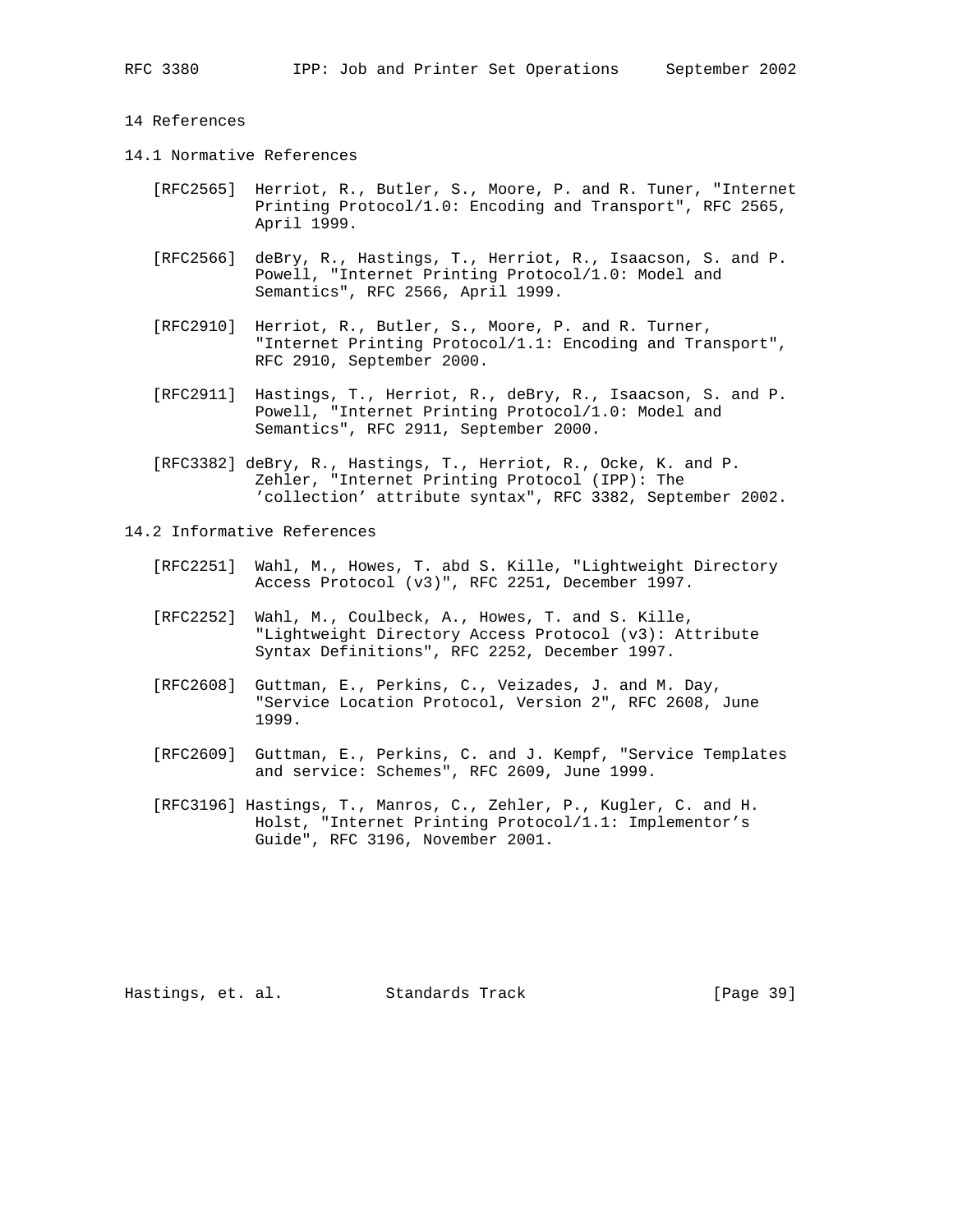Appendix A: Allowed Values for Set-Printer-Attributes and Set-Job-Attributes requests (Normative)

 This appendix is a normative part of this document and contains a table of all IPP/1.1 attributes. Each row contains:

- an attribute and
- the values allowed in the Set-Printer-Attributes or Set-Job- Attributes request for the attribute. The entry in each cell is the name (first few words) of each item below 1, 2, 3, 4a-g, and 5.

The allowed values include the following cases:

- 1. READ-ONLY: the Set-Printer-Attributes or Set-Job-Attributes operation MUST NOT change this attribute and MUST reject the entire operation (see section 7.1).
- 2. Any of "xxx-supported": the Set-Printer-Attributes or Set- Job-Attributes operation accepts values that are allowed according to the IPP/1.1 rules for validating the value(s) of an "xxx" Printer or Job attribute against the value(s) of the corresponding "xxx-supported" Printer attribute. Table 5 summarizes those validation rules depending on each attribute syntax and value of an "xxx" attribute supplied in the request and that of the corresponding "xxx-supported" Printer attribute. The "xxx-supported" attribute syntax type and value(s) are obtained from a Get-Printer-Supported-Values response (see the tables in this Appendix).

Hastings, et. al. Standards Track [Page 40]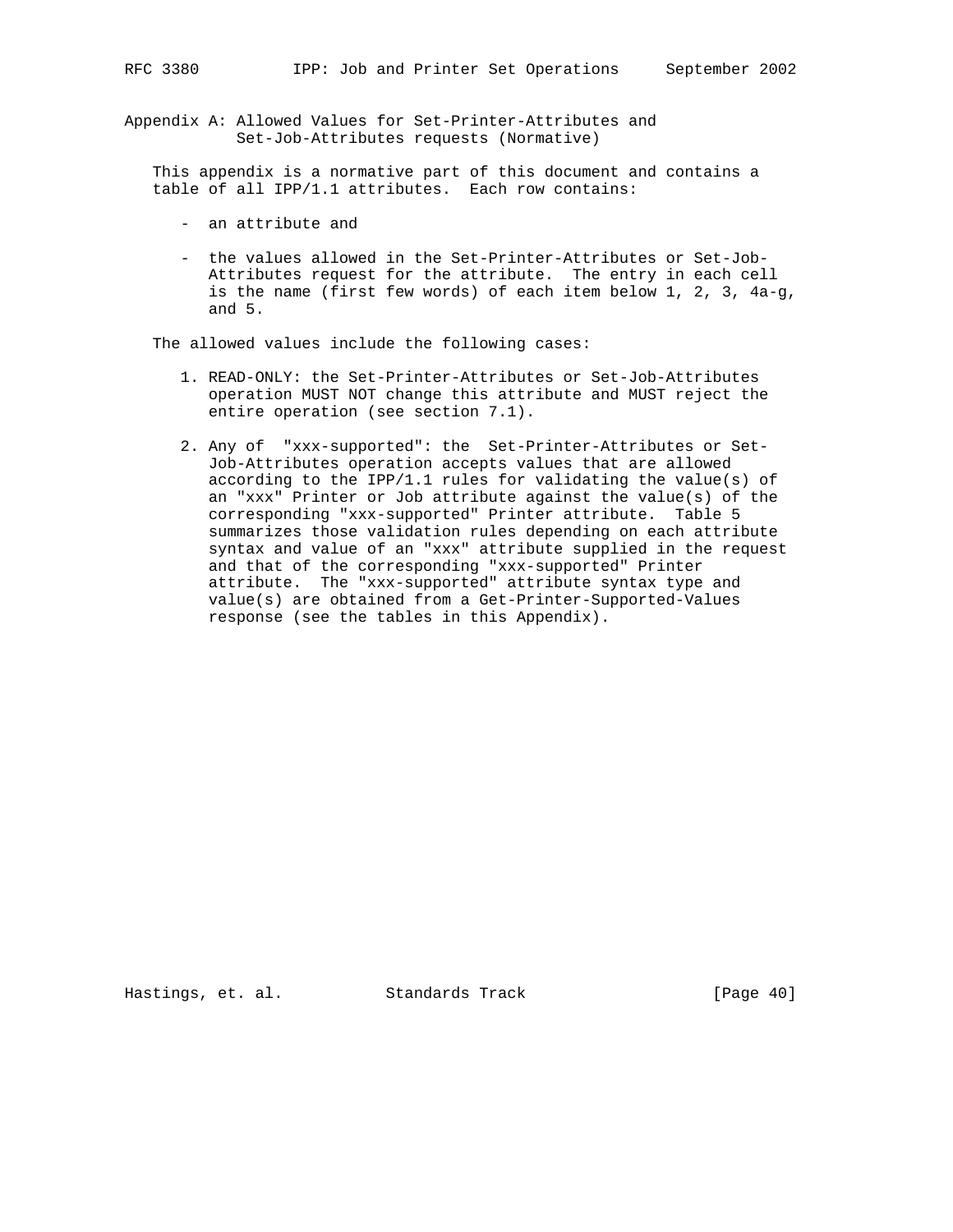Table 5 - Validation rules for 'Any of "xxx-supported" '

| Type of "xxx"<br>value to be<br>set | Type of "xxx- Validates if:<br>supported" value |                                                                     |
|-------------------------------------|-------------------------------------------------|---------------------------------------------------------------------|
| integer                             | rangeOfInteger                                  | each value is in one of the<br>"xxx-supported" ranges               |
| uri                                 | uriScheme                                       | each uri scheme matches one<br>of the "xxx-supported"<br>schemes    |
| any                                 | boolean                                         | if the boolean "xxx-<br>supported" is 'true'                        |
| any                                 | same type                                       | each value matches an "xxx-<br>supported" value of the same<br>type |

 For additional non-normative explanatory information see section 3.1.2.3 of the "Internet Printing Protocol/1.1: Implementer's Guide" [RFC3196].

 3. From Get-Printer-Supported-Values: the Set-Printer-Attributes operation accepts values that are allowed according to the IPP/1.1 rules for validating the value(s) of an "xxx" Printer attribute against the value(s) of the corresponding "xxx supported" Printer attribute. Table 6 summarizes those validation rules depending on each attribute syntax and value of an "xxx" attribute supplied in the request and that of the corresponding "xxx-supported" Printer attribute. The "xxx supported" attribute syntax type and attribute value(s) are obtained from a Get-Printer-Supported-Values response (see Appendix B: Attributes returned from Get-Printer-Supported- Values below).

Hastings, et. al. Standards Track [Page 41]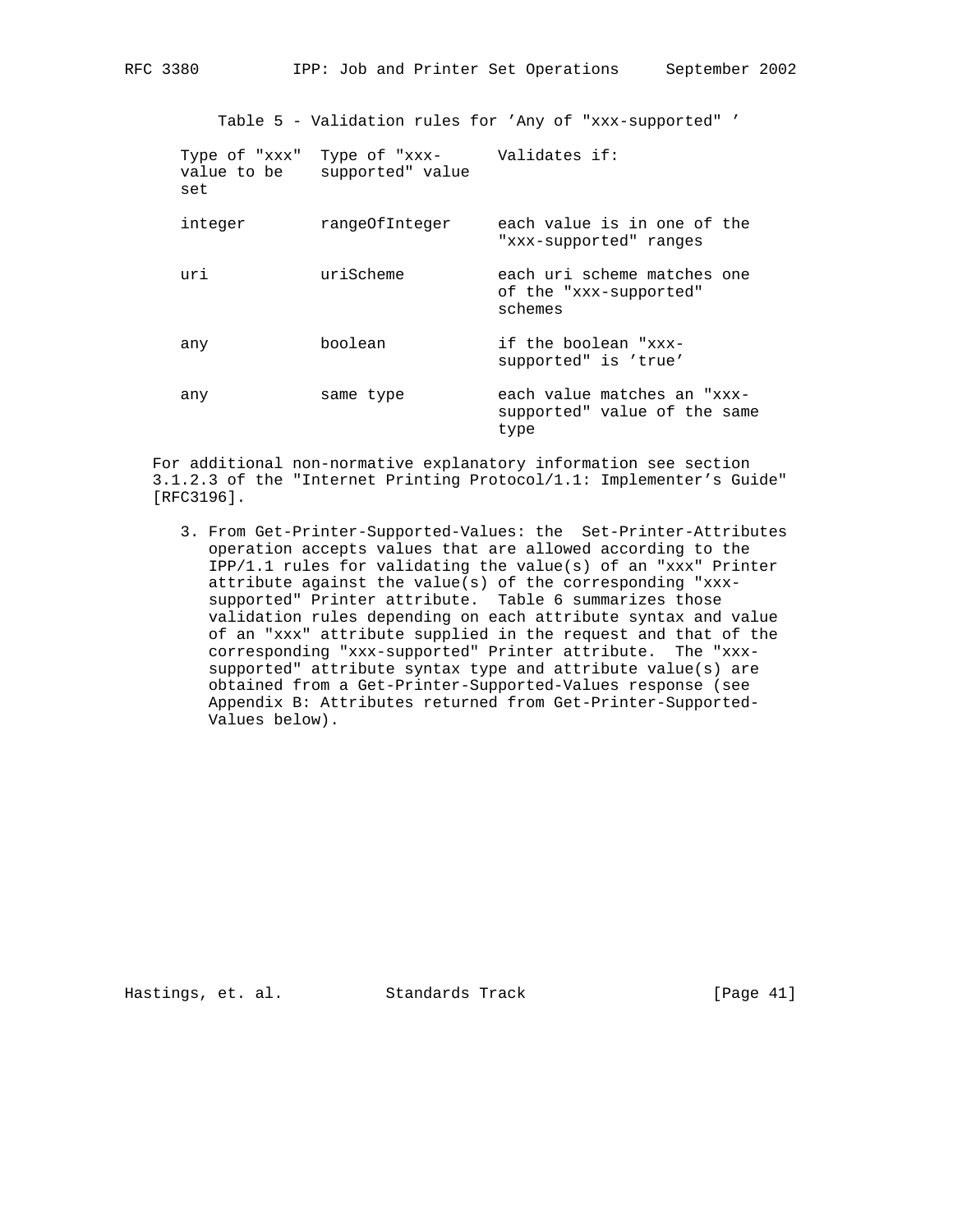Table 6 - Validation rules for 'From Get-Printer-Supported-Values' Type of "xxx" supported" value Validates if: value to be set Type of "xxx integer rangeOfInteger each 'integer' value is in one of the "xxx-supported" ranges uri uriScheme the uri scheme of each value matches one of the "xxx-supported" schemes any boolean if the boolean "xxx-supported" is 'true' name 'admin-define' any 'name' value matches out-of-band value any same type each value matches an "xxx-

 For additional non-normative explanatory information see section 3.1.2.3 of the "Internet Printing Protocol/1.1: Implementer's Guide" [RFC3196].

 4. Any value of the proper attribute syntax: the Set-Printer- Attributes or Set-Job-Attributes operation accepts any value of the specified attribute syntax. The attribute syntaxes supported are enumerated below.

supported" value of the same type

- a. Any text(127)
- b. Any name(127)
- c. Any uri
- d. Any boolean
- e. Any positive integer
- f. Any dateTime
- g. 1setOf any uri
- 5. Combination of 'Any of "xxx-supported"' or 'Any name'. If a Printer implementation doesn't want to allow setting values indicated in this Appendix as "any xxx", it can make the value be not-settable.

Hastings, et. al. Standards Track [Page 42]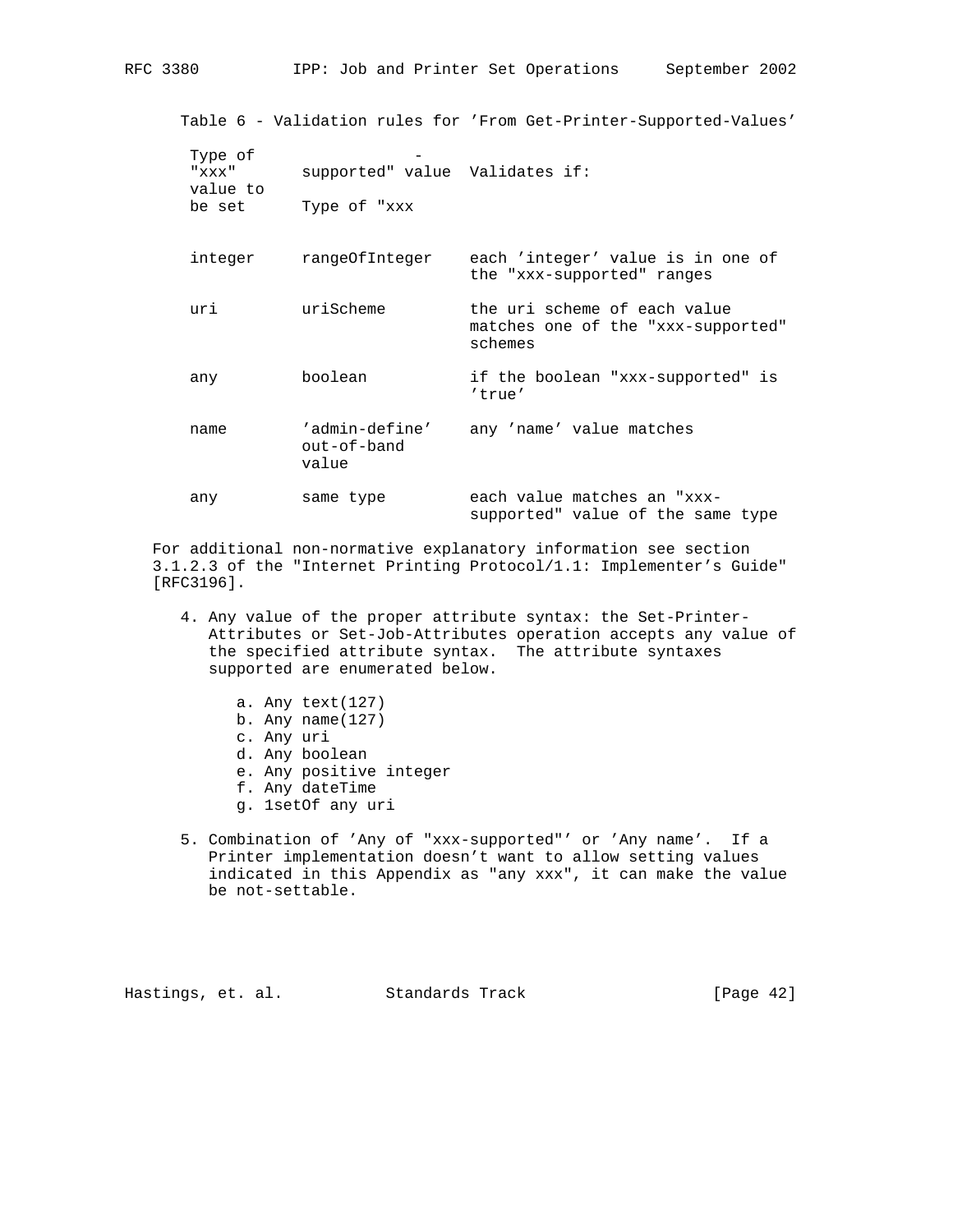| Table 7 - Values allowed for Job Template Attributes in the<br>Set-Job-Attributes Operation |                            |
|---------------------------------------------------------------------------------------------|----------------------------|
| Job Template Attributes                                                                     | Values allowed for<br>Set  |
| job-priority (integer(1:100))                                                               | Any of "xxx-<br>supported" |
| job-hold-until (type3 keyword   name (MAX))                                                 | Any of "xxx-<br>supported" |
| job-sheets (type3 keyword   name(MAX))                                                      | Any of "xxx-<br>supported" |
| multiple-document-handling (type2 keyword)                                                  | Any of "xxx-<br>supported" |
| copies $(integer(1:MAX))$                                                                   | Any of "xxx-<br>supported" |
| finishings (1setOf type2 enum)                                                              | Any of "xxx-<br>supported" |
| page-ranges (1setOf rangeOfInteger (1:MAX))                                                 | Any of "xxx-<br>supported" |
| sides (type2 keyword)                                                                       | Any of "xxx-<br>supported" |
| $number-up (integer(1:MAX))$                                                                | Any of "xxx-<br>supported" |
| orientation-requested (type2 enum)                                                          | Any of "xxx-<br>supported" |
| media (type3 keyword   name(MAX))                                                           | Any of "xxx-<br>supported" |
| printer-resolution (resolution)                                                             | Any of "xxx-<br>supported" |
| print-quality (type2 enum)                                                                  | Any of "xxx-<br>supported" |

Hastings, et. al. Standards Track [Page 43]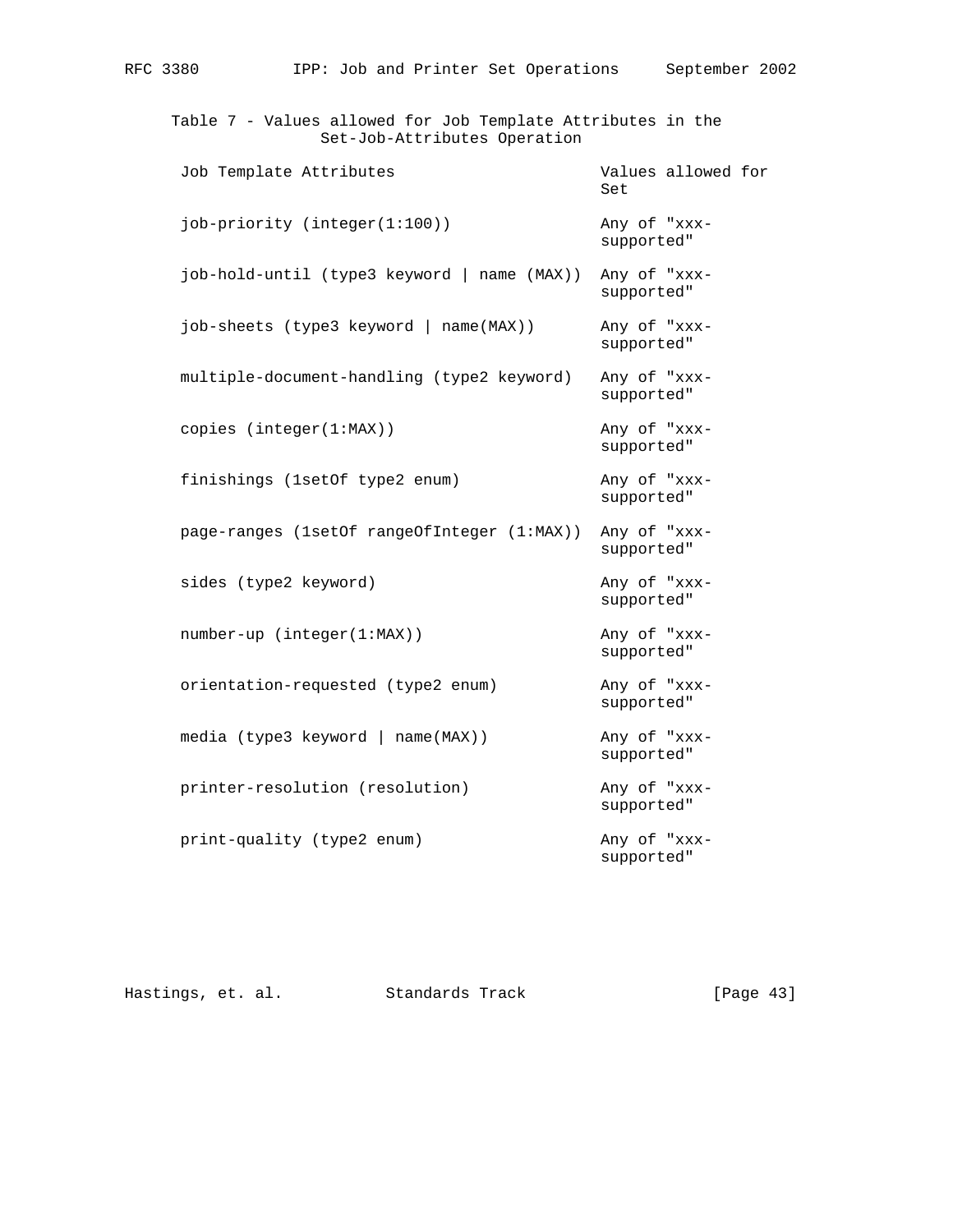Table 8 - Values allowed for Job Description Attributes in the Set-Job-Attributes Operation Job Description Attributes **Values** allowed for **Set and Set and Set and Set and Set and Set and Set and Set and Set and Set and Set and Set and Set and Set and Set and Set and Set and Set and Set and Set and Set and Set and Set and Set and Set and Set and Set and Set a**  job-uri (uri) READ-ONLY job-id (integer(1:MAX)) READ-ONLY job-printer-uri (uri) READ-ONLY job-more-info (uri) READ-ONLY job-name (name(MAX)) and the manufacture of the manufacture of  $\Delta$ ny name(MAX) job-originating-user-name (name(MAX)) READ-ONLY job-state (type1 enum) READ-ONLY job-state-reasons (1setOf type2 keyword) READ-ONLY job-state-message (text(MAX)) READ-ONLY job-detailed-status-messages (1setOf READ-ONLY text(MAX)) job-document-access-errors (1setOf READ-ONLY text(MAX)) number-of-documents (integer(0:MAX)) READ-ONLY output-device-assigned (name(127)) READ-ONLY time-at-creation (integer(MIN:MAX)) READ-ONLY time-at-processing (integer(MIN:MAX)) READ-ONLY time-at-completed (integer(MIN:MAX)) READ-ONLY job-printer-up-time (integer(1:MAX)) READ-ONLY date-time-at-creation (dateTime) READ-ONLY

Hastings, et. al. Standards Track [Page 44]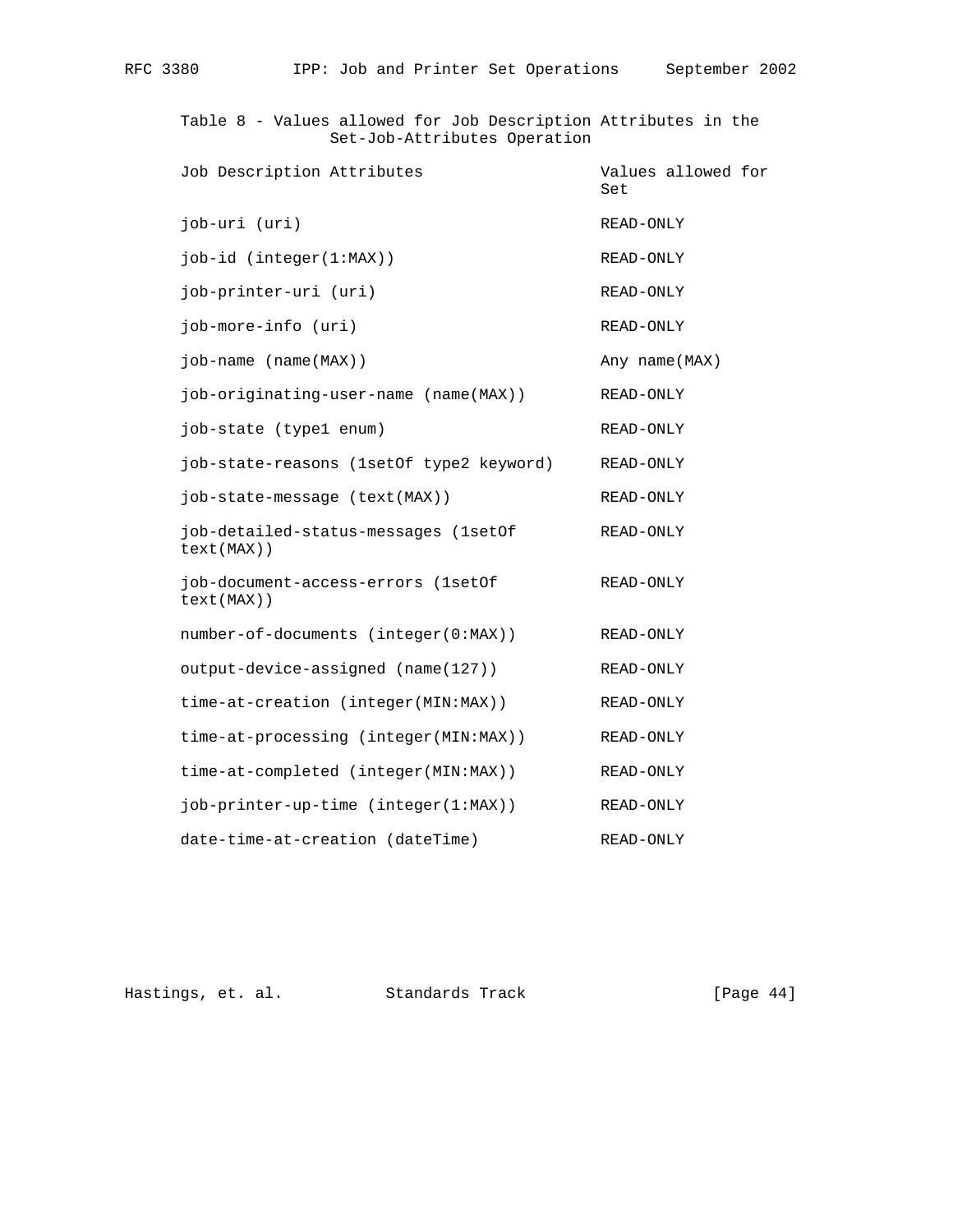| Job Description Attributes                                                                              | Set | Values allowed for         |
|---------------------------------------------------------------------------------------------------------|-----|----------------------------|
| date-time-at-processing (dateTime)                                                                      |     | READ-ONLY                  |
| date-time-at-completed (dateTime)                                                                       |     | READ-ONLY                  |
| number-of-intervening-jobs (integer(0:MAX))                                                             |     | READ-ONLY                  |
| job-message-from-operator (text(127))                                                                   |     | Any text(127)              |
| job-k-octets (integer(0:MAX))                                                                           |     | READ-ONLY                  |
| job-impressions (integer(0:MAX))                                                                        |     | READ-ONLY                  |
| job-media-sheets (integer(0:MAX))                                                                       |     | READ-ONLY                  |
| job-k-octets-processed (integer(0:MAX))                                                                 |     | READ-ONLY                  |
| job-impressions-completed (integer(0:MAX))                                                              |     | READ-ONLY                  |
| job-media-sheets-completed (integer(0:MAX))                                                             |     | READ-ONLY                  |
| attributes-charset (charset)                                                                            |     | READ-ONLY                  |
| attributes-natural-language<br>(naturalLanguage)                                                        |     | READ-ONLY                  |
| Table 9 - Values allowed for Printer Job Template Attributes in<br>the Set-Printer-Attributes Operation |     |                            |
| Printer Job Template Attributes                                                                         |     | Values allowed<br>for Set  |
| job-priority-default (integer(1:100))                                                                   |     | Any of "xxx-<br>supported" |
| job-hold-until-default (type3 keyword   name<br>$(MAX)$ )                                               |     | Any of "xxx-<br>supported" |
| job-sheets-default (type3 keyword   name(MAX)) Any of "xxx-                                             |     | supported"                 |
| multiple-document-handling-default (type2<br>keyword)                                                   |     | Any of "xxx-<br>supported" |
| copies-default (integer(1:MAX))                                                                         |     | Any of "xxx-<br>supported" |
|                                                                                                         |     |                            |

Hastings, et. al. Standards Track [Page 45]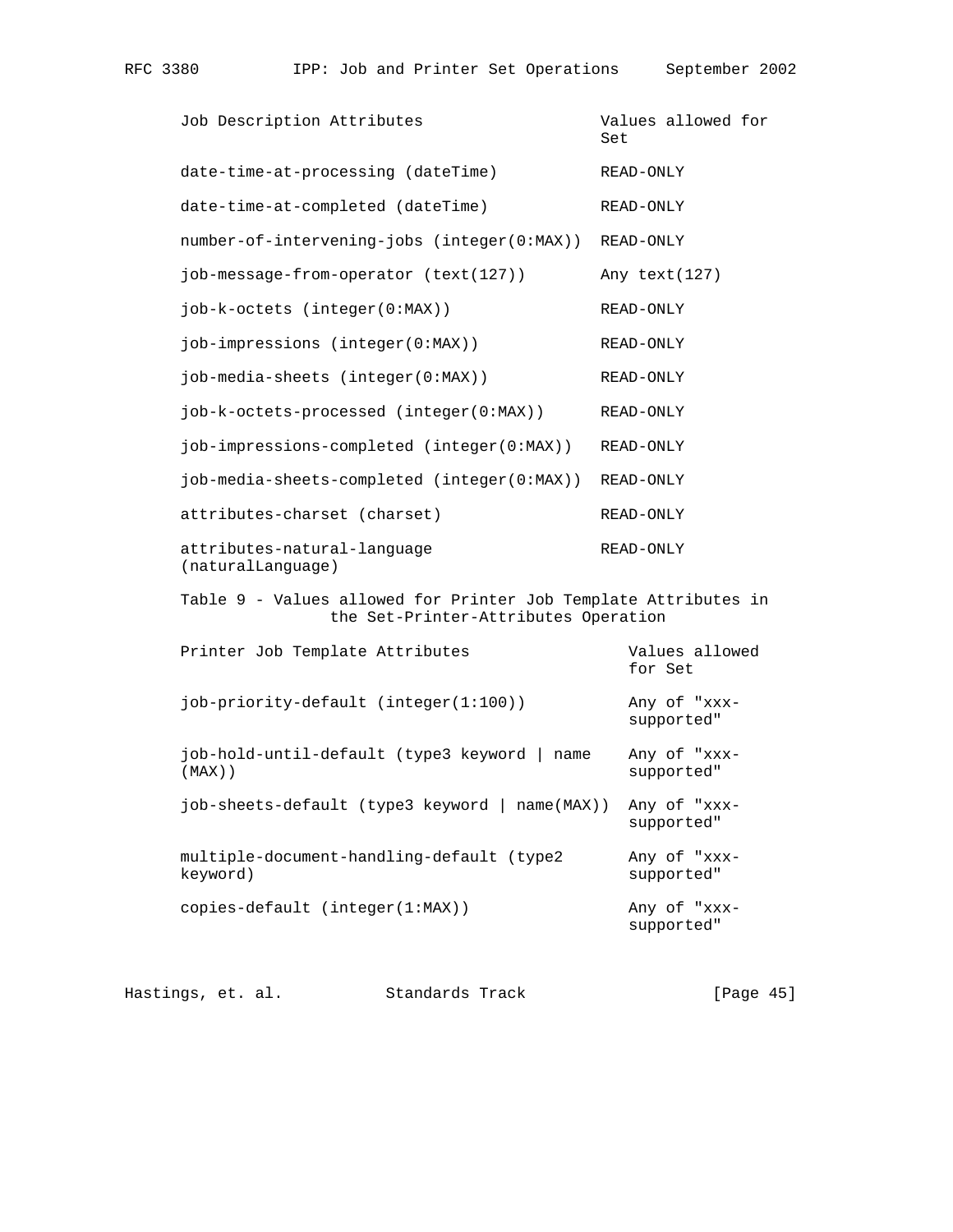| Printer Job Template Attributes             | Values allowed<br>for Set  |
|---------------------------------------------|----------------------------|
| finishings-default (1setOf type2 enum)      | Any of "xxx-<br>supported" |
| sides-default (type2 keyword)               | Any of "xxx-<br>supported" |
| $number-up-default (integer(1:MAX))$        | Any of "xxx-<br>supported" |
| orientation-requested-default (type2 enum)  | Any of "xxx-<br>supported" |
| $media-default$ (type3 keyword   name(MAX)) | Any of "xxx-<br>supported" |
| printer-resolution-default (resolution)     | Any of "xxx-<br>supported" |
| print-quality-default (type2 enum)          | Any of "xxx-               |

RFC 3380 IPP: Job and Printer Set Operations September 2002

job-priority-supported (integer(1:100)) From Get-

 job-hold-until-supported (1setOf(type3 keyword From Get- | name (MAX))) Printer- Supported-Values

 job-sheets-supported (1setOf(type3 keyword | From Get name(MAX))) Printer-

multiple-document-handling-supported (1setOf From Gettype2 keyword) example a series of the printer-

copies-supported (rangeOfInteger(1:MAX)) From Get-

finishings-supported (1setOf type2 enum) From Get-

Supported-Values

Supported-Values

supported"

Printer-

Supported-Values

 Printer- Supported-Values

 Printer- Supported-Values

Hastings, et. al. Standards Track [Page 46]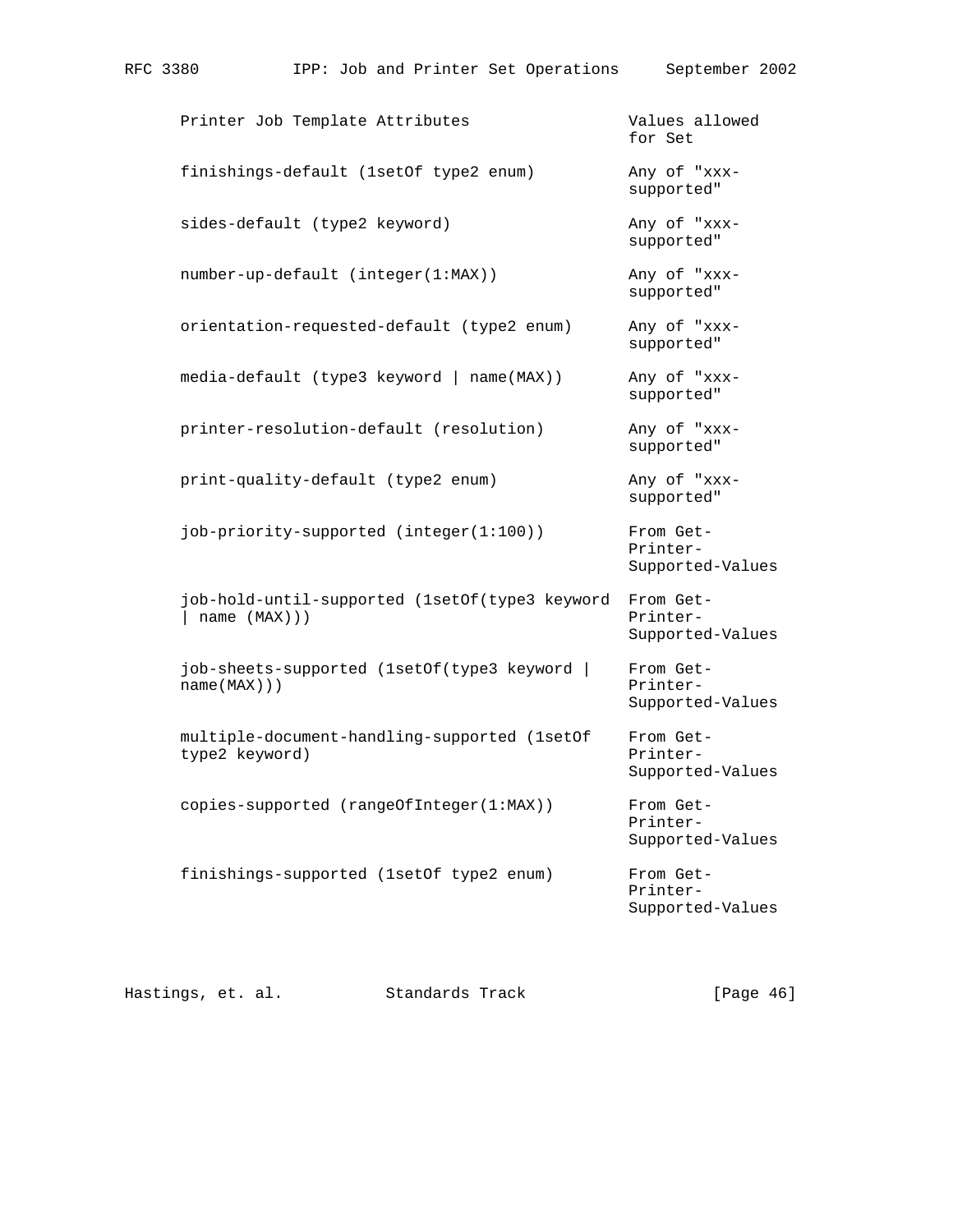| RFC 3380                                                              | IPP: Job and Printer Set Operations |  |               |  | September 2002                            |  |
|-----------------------------------------------------------------------|-------------------------------------|--|---------------|--|-------------------------------------------|--|
| Printer Job Template Attributes                                       |                                     |  |               |  | Values allowed<br>for Set                 |  |
| page-ranges-supported (boolean)                                       |                                     |  |               |  | From Get-<br>Printer-<br>Supported-Values |  |
| sides-supported (1setOf type2 keyword)                                |                                     |  |               |  | From Get-<br>Printer-<br>Supported-Values |  |
| number-up-supported (1setOf (integer(1:MAX)<br>rangeOfInteger(1:MAX)) |                                     |  |               |  | From Get-<br>Printer-<br>Supported-Values |  |
| orientation-requested-supported (lsetOf type2<br>enum)                |                                     |  |               |  | From Get-<br>Printer-<br>Supported-Values |  |
| media-supported (1setOf (type3 keyword )<br>name(MAX))                |                                     |  |               |  | From Get-<br>Printer-<br>Supported-Values |  |
| printer-resolution-supported (lsetOf<br>resolution)                   |                                     |  |               |  | From Get-<br>Printer-<br>Supported-Values |  |
| print-quality-supported (1setOf type2 enum)                           |                                     |  |               |  | From Get-<br>Printer-<br>Supported-Values |  |
| media-ready (type3 keyword                                            |                                     |  | $name(MAX)$ ) |  | From Get-<br>Printer-<br>Supported-Values |  |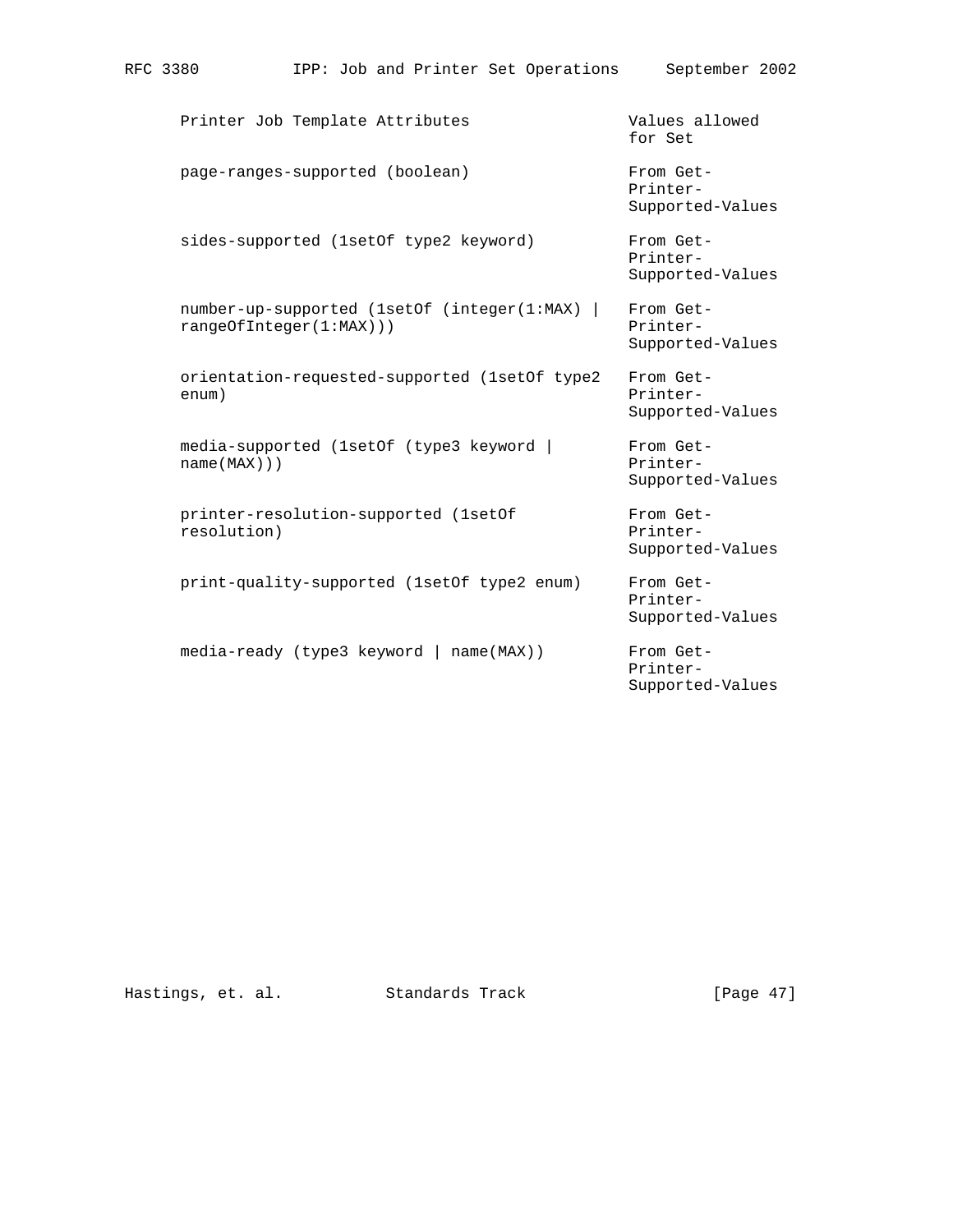| Table 10 - Values allowed for Printer Description Attributes in<br>the Set-Printer-Attributes Operation |                                                                                                |
|---------------------------------------------------------------------------------------------------------|------------------------------------------------------------------------------------------------|
| Printer Description Attributes                                                                          | Values allowed for<br>Set                                                                      |
| printer-uri-supported (1setOf uri)                                                                      | READ-ONLY                                                                                      |
| uri-authentication-supported (lsetOf type2<br>keyword)                                                  | READ-ONLY                                                                                      |
| uri-security-supported (1setOf type2<br>keyword)                                                        | READ-ONLY                                                                                      |
| printer-xri-supported (1setOf collection)<br>member attributes:                                         |                                                                                                |
| xri-uri (uri)                                                                                           | any uriScheme of<br>"xri-uri-scheme-<br>supported" from<br>Get-Printer-<br>Attributes          |
| xri-authentication (type2 keyword)                                                                      | any keyword of<br>$"xri -$<br>authentication-<br>supported" from<br>Get-Printer-<br>Attributes |
| xri-security (type2 keyword)                                                                            | any keyword of<br>"xri-security-<br>supported" from<br>Get-Printer-<br>Attributes              |
| xri-uri-scheme-supported (1setOf uriScheme) READ-ONLY                                                   |                                                                                                |
| xri-authentication-supported (lsetOf type2<br>keyword)                                                  | READ-ONLY                                                                                      |
| xri-security-supported (1setOf type2<br>keyword)                                                        | READ-ONLY                                                                                      |

Hastings, et. al. Standards Track [Page 48]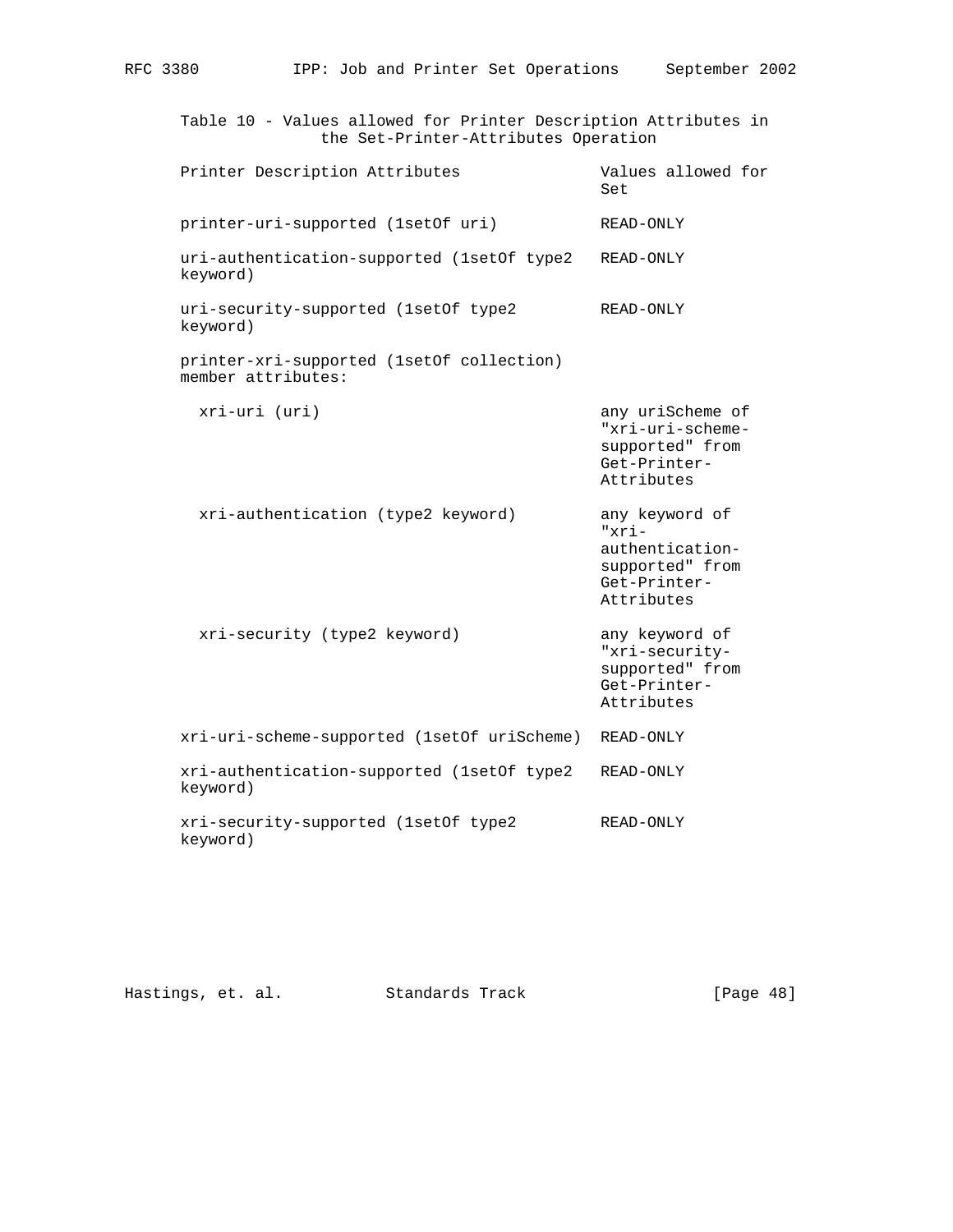| Printer Description Attributes                   | Values allowed for<br>Set                              |
|--------------------------------------------------|--------------------------------------------------------|
| $printer$ -name (name(127))                      | Any name $(127)$                                       |
| printer-location (text(127))                     | Any text (127)                                         |
| printer-info (text(127))                         | Any text (127)                                         |
| printer-more-info (uri)                          | Any uri                                                |
| printer-driver-installer (uri)                   | Any uri                                                |
| printer-make-and-model (text(127))               | Any text(127)                                          |
| printer-more-info-manufacturer (uri)             | Any uri                                                |
| printer-state (type1 enum)                       | READ-ONLY                                              |
| printer-state-reasons (1setOf type2<br>keyword)  | READ-ONLY                                              |
| printer-state-message (text(MAX))                | READ-ONLY                                              |
| ipp-versions-supported (1setOf type2<br>keyword) | From Get-Printer-<br>Supported-Values                  |
| operations-supported (1setOf type2 enum)         | From Get-Printer-<br>Supported-Values                  |
| multiple-document-jobs-supported (boolean)       | From Get-Printer-<br>Supported-Values                  |
| charset-configured (charset)                     | Any of "xxx-<br>supported", use<br>"charset-supported" |
| charset-supported (1setOf charset)               | From Get-Printer-<br>Supported-Values                  |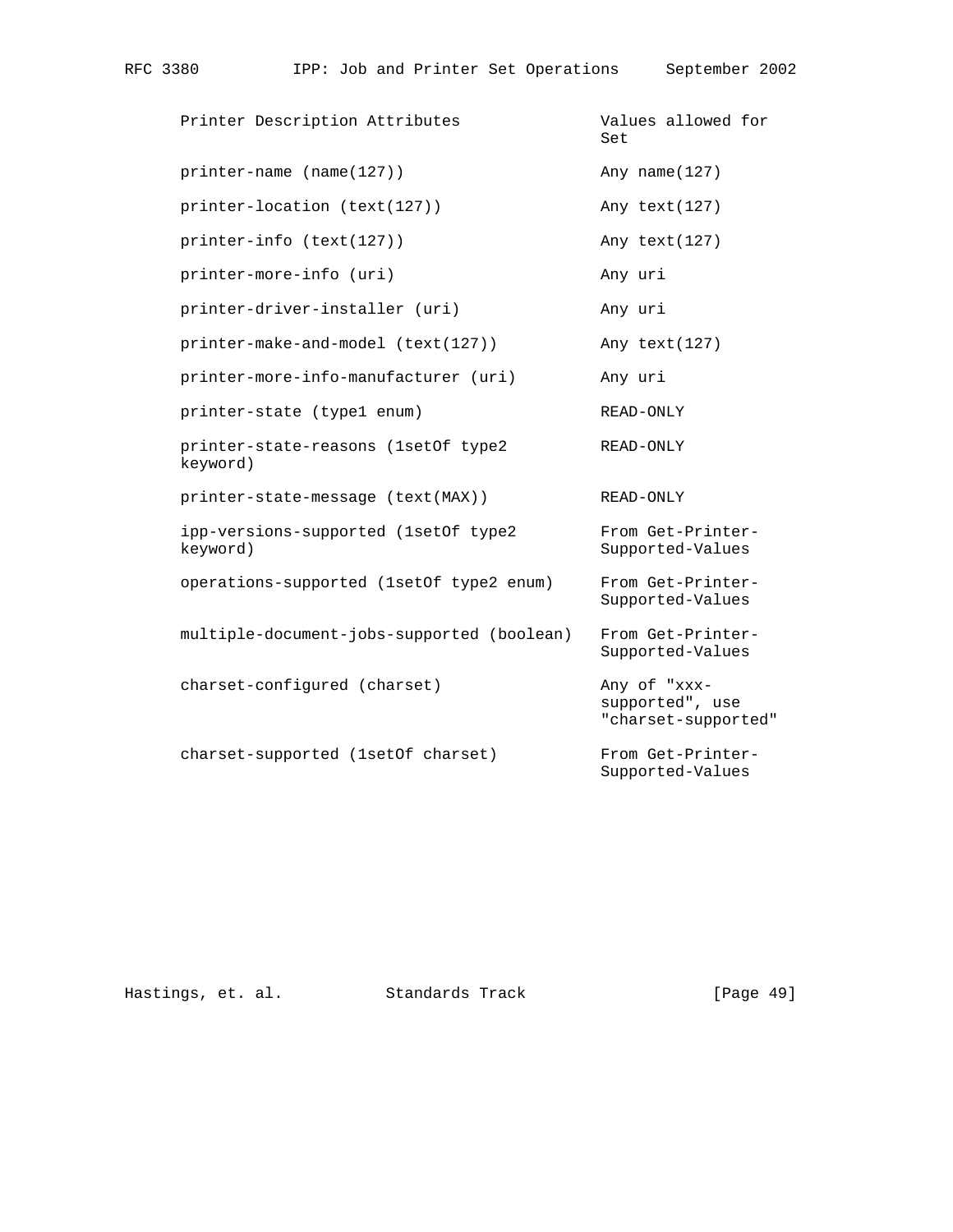Printer Description Attributes Values allowed for **Set and Set and Set and Set and Set and Set and Set and Set and Set and Set and Set and Set and Set and Set and Set and Set and Set and Set and Set and Set and Set and Set and Set and Set and Set and Set and Set and Set a** natural-language-configured Any of "xxx-(naturalLanguage) supported", use "generated-natural language-supported" generated-natural-language-supported From Get-Printer- (1setOf naturalLanguage) Supported-Values document-format-default (mimeMediaType) Any of "xxx supported" document-format-supported (1setOf From Get-PrintermimeMediaType) Supported-Values printer-is-accepting-jobs (boolean) READ-ONLY queued-job-count (integer(0:MAX)) READ-ONLY printer-message-from-operator (text(127)) Any text(127) color-supported (boolean) From Get-Printer- Supported-Values reference-uri-schemes-supported (1setOf From Get-Printer uriScheme) Supported-Values pdl-override-supported (type2 keyword) From Get-Printer- Supported-Values printer-up-time (integer(1:MAX)) READ-ONLY printer-current-time (dateTime) Any dateTime \*\* multiple-operation-time-out any positive (integer(1:MAX)) integer compression-supported (1setOf type3 From Get-Printer keyword) Supported-Values job-k-octets-supported From Get-Printer- (rangeOfInteger(0:MAX)) Supported-Values

Hastings, et. al. Standards Track [Page 50]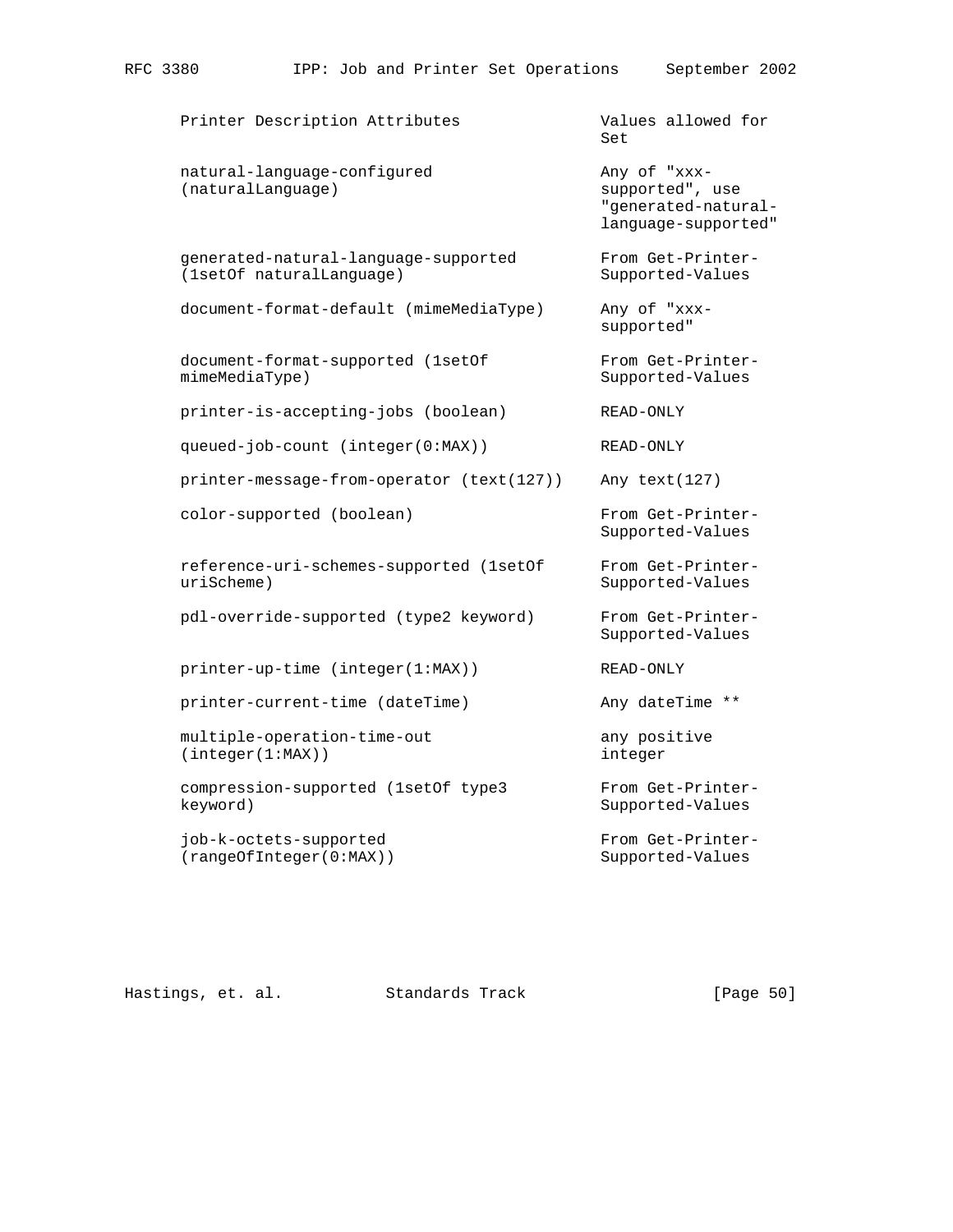Printer Description Attributes Values allowed for **Set and Set and Set and Set and Set and Set and Set and Set and Set and Set and Set and Set and Set and Set and Set and Set and Set and Set and Set and Set and Set and Set and Set and Set and Set and Set and Set and Set a** job-impressions-supported From-Get-Printer- (rangeOfInteger(0:MAX)) Supported-Values job-media-sheets-supported From Get-Printer-<br>(rangeOfInteger(0:MAX)) Supported-Values  $(rangeOfInteger(0:MAX))$  pages-per-minute (integer(0:MAX)) READ-ONLY pages-per-minute-color (integer(0:MAX)) READ-ONLY printer-settable-attributes-supported From Get-Printer- (1setOf type2 keyword) Supported-Values job-settable-attributes-supported (1setOf From Get-Printer type2 keyword) Supported-Values document-format-varying-attributes (1setOf READ-ONLY type2 keyword) printer-message-time (integer(MIN:MAX)) READ-ONLY printer-message-date-time(dateTime) READ-ONLY

 \*\* - The "printer-current-time" (dateTime) attribute is settable in order to allow an administrator to correct an incorrect dateTime or time zone.

Appendix B: Attributes returned from Get-Printer-Supported-Values (Normative)

 This Appendix is a normative part of this document and lists all the attributes that are possible for an implementation to return in a Get-Printer-Supported-Values response, i.e., all the "xxx-supported" attributes that can be supplied in a Set-Printer-Attributes request. READ-ONLY attributes MUST NOT be returned in a Get-Printer- Supported-Values response and are indicated in the tables as "READ- ONLY - MUST NOT be returned."

 For the following attributes, the value allowed by the Set-Printer- Attributes operation MUST be a single integer value in the range specified by the value returned by the Get-Printer-Supported-Values operation.

Hastings, et. al. Standards Track [Page 51]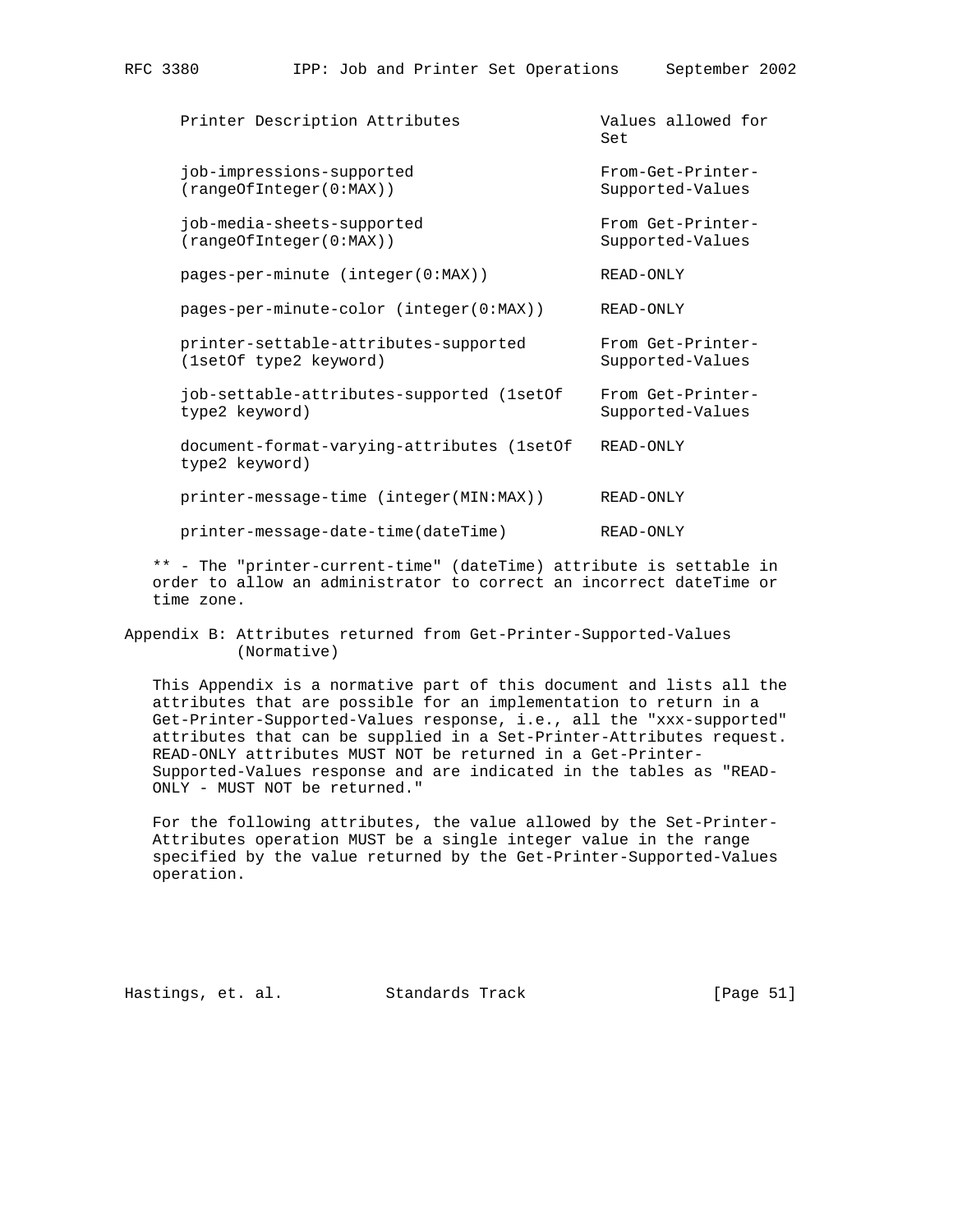| Table 11 - Printer Job Template Attributes returned from<br>Get-Printer-Supported-Values                                                                                                                                                                             |                        |  |  |  |  |  |  |
|----------------------------------------------------------------------------------------------------------------------------------------------------------------------------------------------------------------------------------------------------------------------|------------------------|--|--|--|--|--|--|
| Printer Job Template Attributes                                                                                                                                                                                                                                      | Values Returned        |  |  |  |  |  |  |
| iob-priority-supported (integer(1:100))                                                                                                                                                                                                                              | rangeOfInteger(1:100)  |  |  |  |  |  |  |
| For the following attributes, the value allowed by the Set-Printer-<br>Attributes operation MUST be a single rangeOfInteger value whose<br>bounds do not exceed those of the range specified by the value<br>returned by the Get-Printer-Supported-Values operation. |                        |  |  |  |  |  |  |
| Table 12 - Printer Job Template Attributes returned from<br>Get-Printer-Supported-Values                                                                                                                                                                             |                        |  |  |  |  |  |  |
| Printer Job Template Attributes                                                                                                                                                                                                                                      | Values Returned        |  |  |  |  |  |  |
| copies-supported (rangeOfInteger(1:MAX))                                                                                                                                                                                                                             | rangeOfInteger(1:MAX)  |  |  |  |  |  |  |
| The following table has the same criteria as the last, but is for<br>Printer Description attributes.                                                                                                                                                                 |                        |  |  |  |  |  |  |
| Table 13 - Printer Description Attributes returned from<br>Get-Printer-Supported-Values                                                                                                                                                                              |                        |  |  |  |  |  |  |
| Printer Description Attributes                                                                                                                                                                                                                                       | Values allowed for Set |  |  |  |  |  |  |
| job-k-octets-supported<br>(rangeOfInteger(0:MAX))                                                                                                                                                                                                                    | rangeOfInteger(0:MAX)  |  |  |  |  |  |  |
| job-impressions-supported<br>(rangeOfInteger(0:MAX))                                                                                                                                                                                                                 | rangeOfInteger(0:MAX)  |  |  |  |  |  |  |
| job-media-sheets-supported<br>(rangeOfInteger(0:MAX))                                                                                                                                                                                                                | rangeOfInteger(0:MAX)  |  |  |  |  |  |  |

RFC 3380 IPP: Job and Printer Set Operations September 2002

 For the following attributes, the value allowed by the Set-Printer- Attributes operation MUST be one or more integers and rangeOfInteger values, such that the integer values described by these integers and rangeOfInteger is the same as or a subset of the integers described by the integers and rangeOf Integer of values returned by the Get- Printer-Supported-Values operation.

Hastings, et. al. Standards Track [Page 52]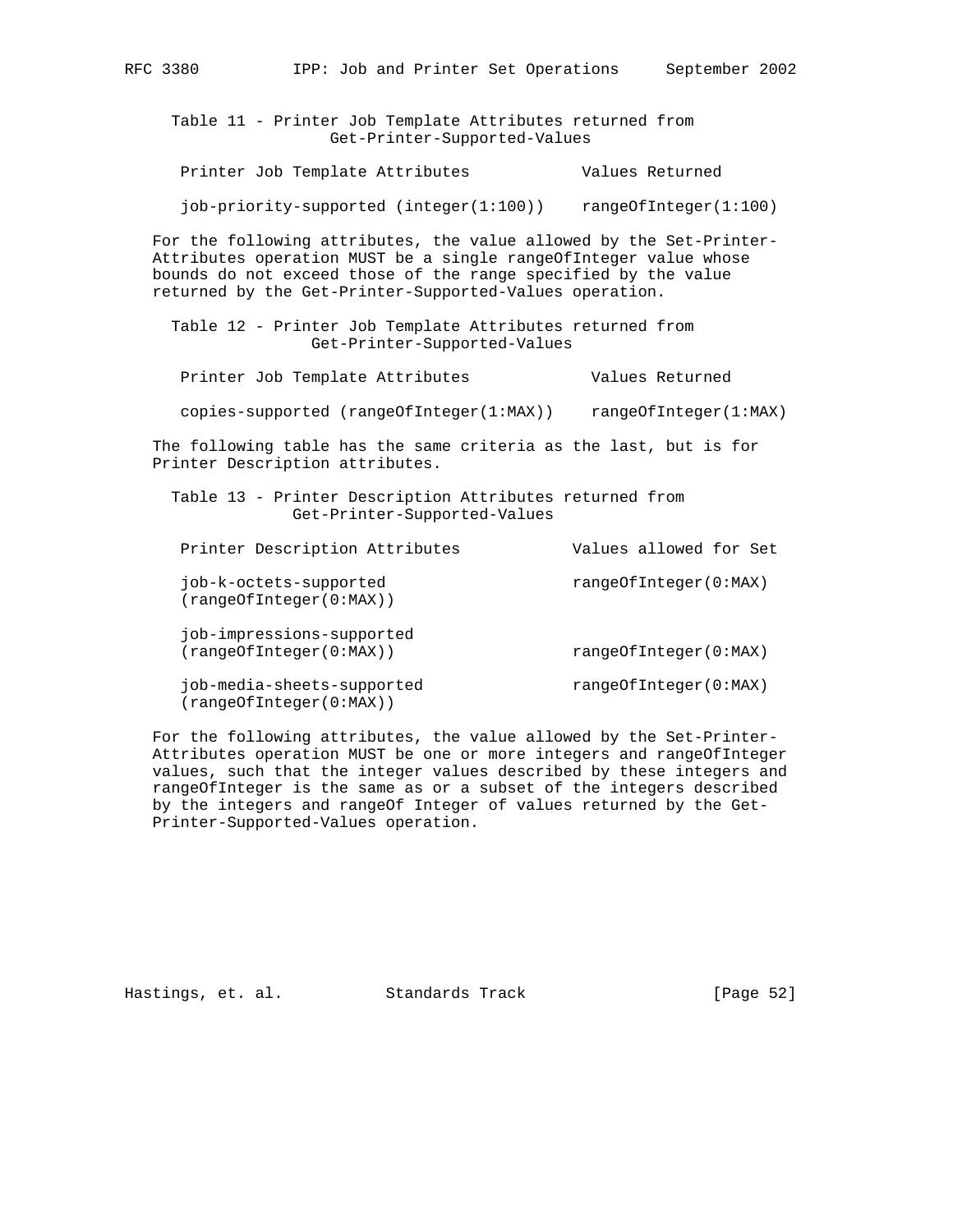Table 14 - Printer Job Template Attributes returned from Get-Printer-Supported-Values

| Printer Job Template Attributes                                        | Values Returned                                         |
|------------------------------------------------------------------------|---------------------------------------------------------|
| number-up-supported (1setOf (integer(1:MAX)<br>rangeOfInteger(1:MAX))) | lsetOf<br>(integer(1:MAX)<br>rangeOfInteger(1:MA<br>X)) |

 For the following attributes, the value allowed by the Set-Printer- Attributes operation MUST be one or more values, where each such value matches a value returned by the Get-Printer-Supported-Values operation. A keyword, enum, boolean, charset, naturalLanguage, uriScheme, mimeMediaType or resolution value matches if it is equal. For Job Template attributes, with the attribute syntax 'type3 keyword | name', any 'name' attribute syntax value matches the 'admin-define' out-of-band value, if the implementation allows the administrator to set any name values for the attribute.

 Table 15 - Printer Job Template Attributes returned from Get-Printer-Supported-Values

| Printer Job Template Attributes                                  | Values Returned                                 |
|------------------------------------------------------------------|-------------------------------------------------|
| job-hold-until-supported (1setOf(type3)<br>keyword   name (MAX)) | 1setOf (type3)<br>keyword   'admin-<br>define') |
| job-sheets-supported (lsetOf(type3 keyword<br>name(MAX))         | 1setOf (type3)<br>keyword   'admin-<br>define') |
| multiple-document-handling-supported<br>(1setOf type2 keyword)   | 1setOf type2<br>keyword                         |
| finishings-supported (1setOf type2 enum)                         | 1setOf type2 enum                               |
| page-ranges-supported (boolean)                                  | 1setOf boolean **                               |
| sides-supported (1setOf type2 keyword)                           | 1setOf type2<br>keyword                         |
| orientation-requested-supported (1setOf<br>type2 enum)           | 1setOf type2 enum                               |
|                                                                  |                                                 |

| Hastings, et. al. |  |  | Standards Track |  | [Page 53] |  |
|-------------------|--|--|-----------------|--|-----------|--|
|-------------------|--|--|-----------------|--|-----------|--|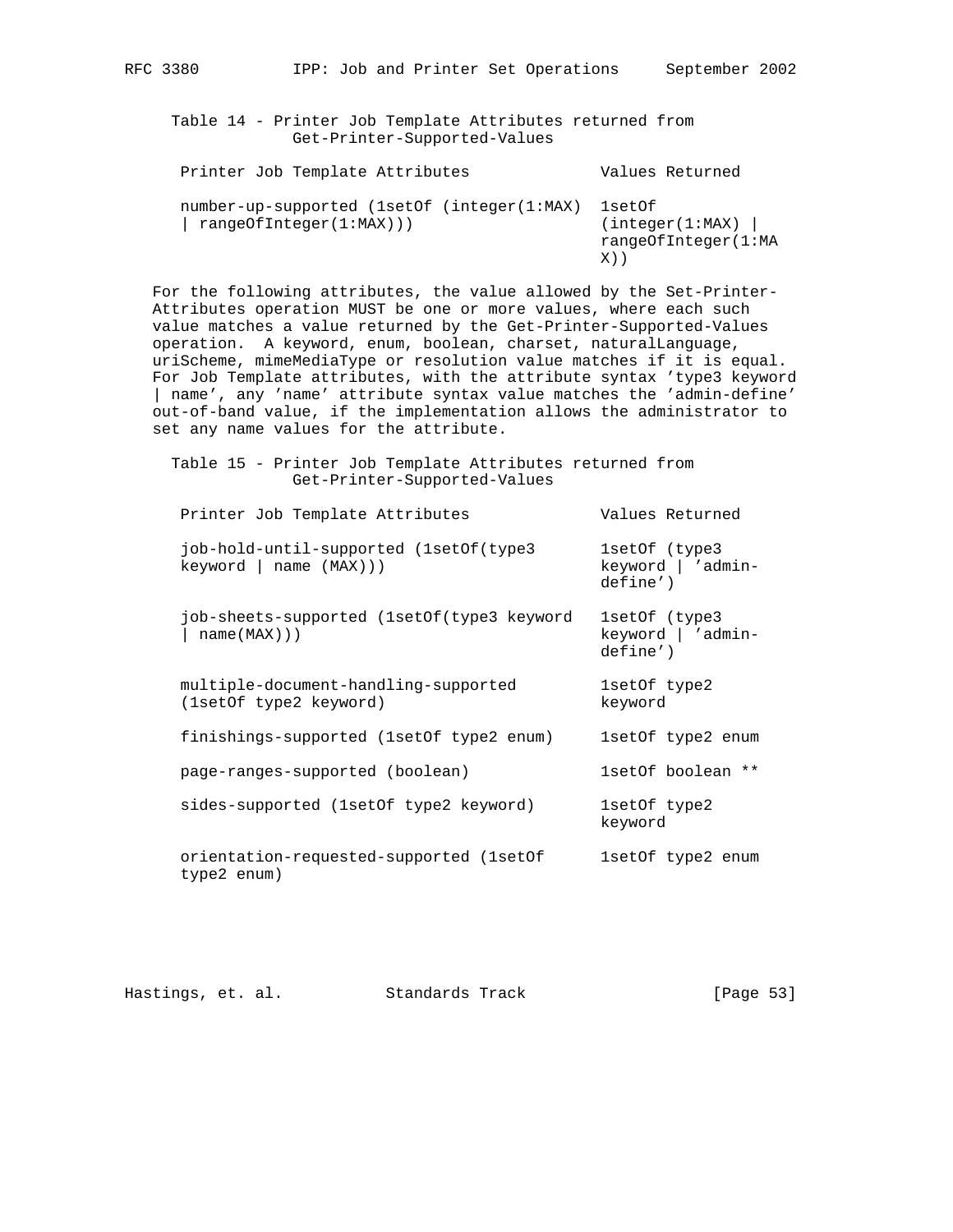Printer Job Template Attributes **Values Returned**  media-supported (1setOf (type3 keyword | 1setOf (type3 name(MAX))) keyword | 'admin define') printer-resolution-supported (1setOf 1setOf resolution resolution) print-quality-supported (1setOf type2 enum) 1setOf type2 enum \*\* Note: the Get-Printer-Supported-Values returns a '1setOf boolean' so that all possible values are indicated, while \*\* Get-Printer- Attributes returns only a single 'boolean' value. The following table has the same criteria as the last, but is for Printer Description attributes. Table 16 - Printer Description Attributes returned from Get-Printer-Supported-Values Printer Description Attributes **Values allowed** for **Set and Set and Set and Set and Set and Set and Set and Set and Set and Set and Set and Set and Set and Set and Set and Set and Set and Set and Set and Set and Set and Set and Set and Set and Set and Set and Set and Set a**  printer-uri-supported (1setOf uri) READ-ONLY - MUST NOT be returned uri-authentication-supported (1setOf type2 READ-ONLY - MUST keyword) and the returned in the returned in the returned in the returned in the returned in the returned in the returned in the returned in the returned in the returned in the returned in the returned in the returned in t uri-security-supported (1setOf type2 READ-ONLY - MUST keyword) and the returned in the returned in the returned in the returned in the returned in the returned in the returned in the returned in the returned in the returned in the returned in the returned in the returned in t printer-xri-supported (1setOf collection) MUST NOT be returned; see next three attributes returned with Get- Printer-Attributes: xri-uri-scheme-supported (1setOf uriScheme) READ-ONLY - MUST NOT be returned xri-authentication-supported (1setOf type2 READ-ONLY - MUST keyword) NOT be returned xri-security-supported (1setOf type2 READ-ONLY - MUST keyword) and the returned in the returned in the returned in the returned in the returned in the returned in the returned in the returned in the returned in the returned in the returned in the returned in the returned in t

Hastings, et. al. Standards Track [Page 54]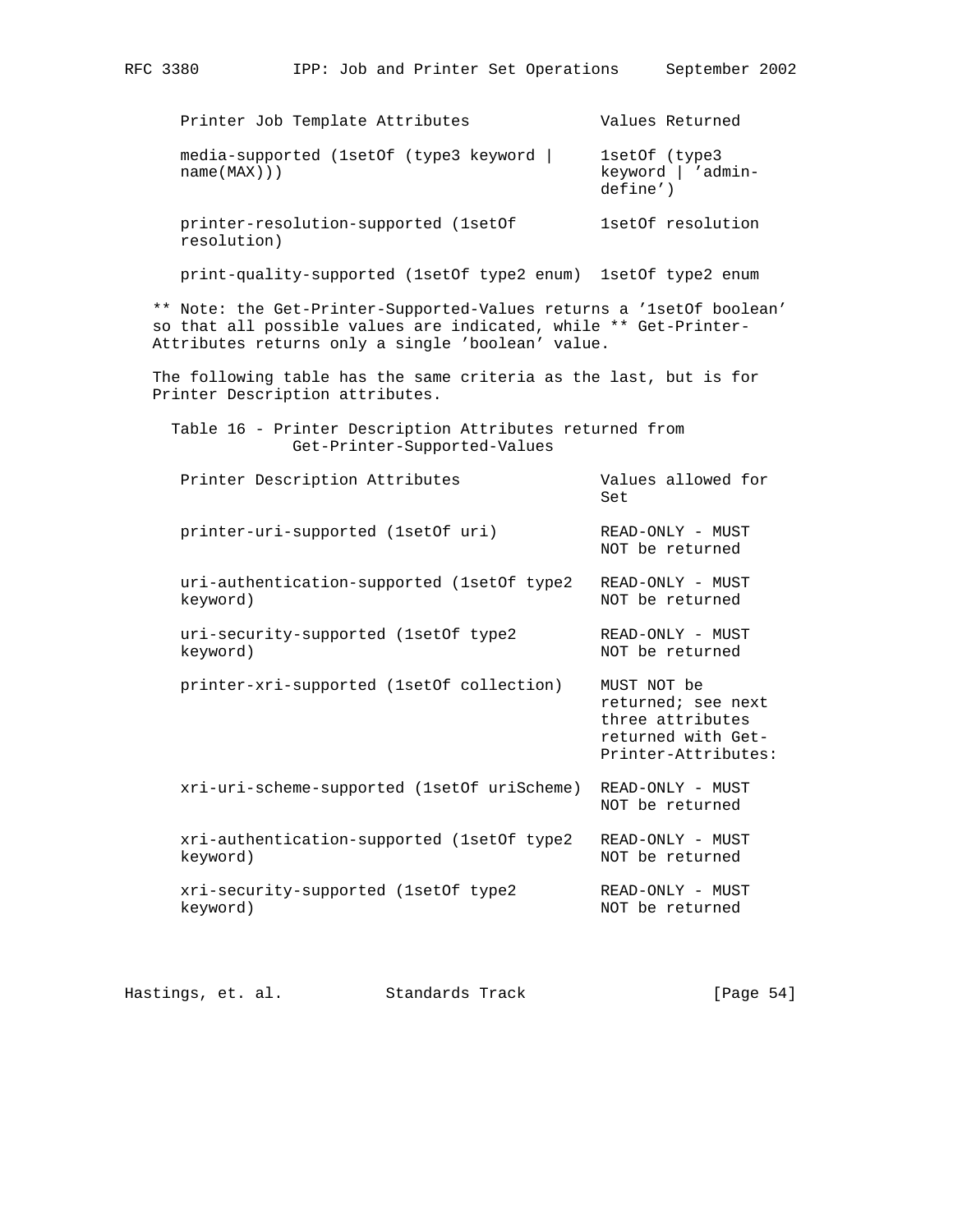| Printer Description Attributes                                   | Values allowed for<br>Set  |
|------------------------------------------------------------------|----------------------------|
| ipp-versions-supported (1setOf type2<br>keyword)                 | 1setOf type2<br>keyword    |
| operations-supported (1setOf type2 enum)                         | 1setOf type2<br>keyword    |
| multiple-document-jobs-supported (boolean)                       | 1setOf boolean **          |
| charset-supported (1setOf charset)                               | 1setOf charset             |
| generated-natural-language-supported<br>(1setOf naturalLanguage) | 1setOf<br>naturalLanguage  |
| document-format-supported (1setOf<br>mimeMediaType)              | 1setOf<br>mimeMediaType    |
| color-supported (boolean)                                        | 1setOf boolean **          |
| reference-uri-schemes-supported (1setOf<br>urischeme)            | 1setOf uriScheme           |
| pdl-override-supported (type2 keyword)                           | 1setOf type2<br>keyword ** |
| compression-supported (1set Of type 3)<br>keyword)               | 1setOf type3<br>keyword    |
| printer-settable-attributes-supported<br>(1setOf type2 keyword)  | 1setOf type2<br>keyword    |
| job-settable-attributes-supported (1setOf<br>type2 keyword)      | 1setOf type2<br>keyword    |

RFC 3380 IPP: Job and Printer Set Operations September 2002

 \*\* Note: the Get-Printer-Supported-Values returns a '1setOf X' so that all possible values are indicated, while Get-Printer-Attributes returns only a single 'X' value.

Hastings, et. al. Standards Track [Page 55]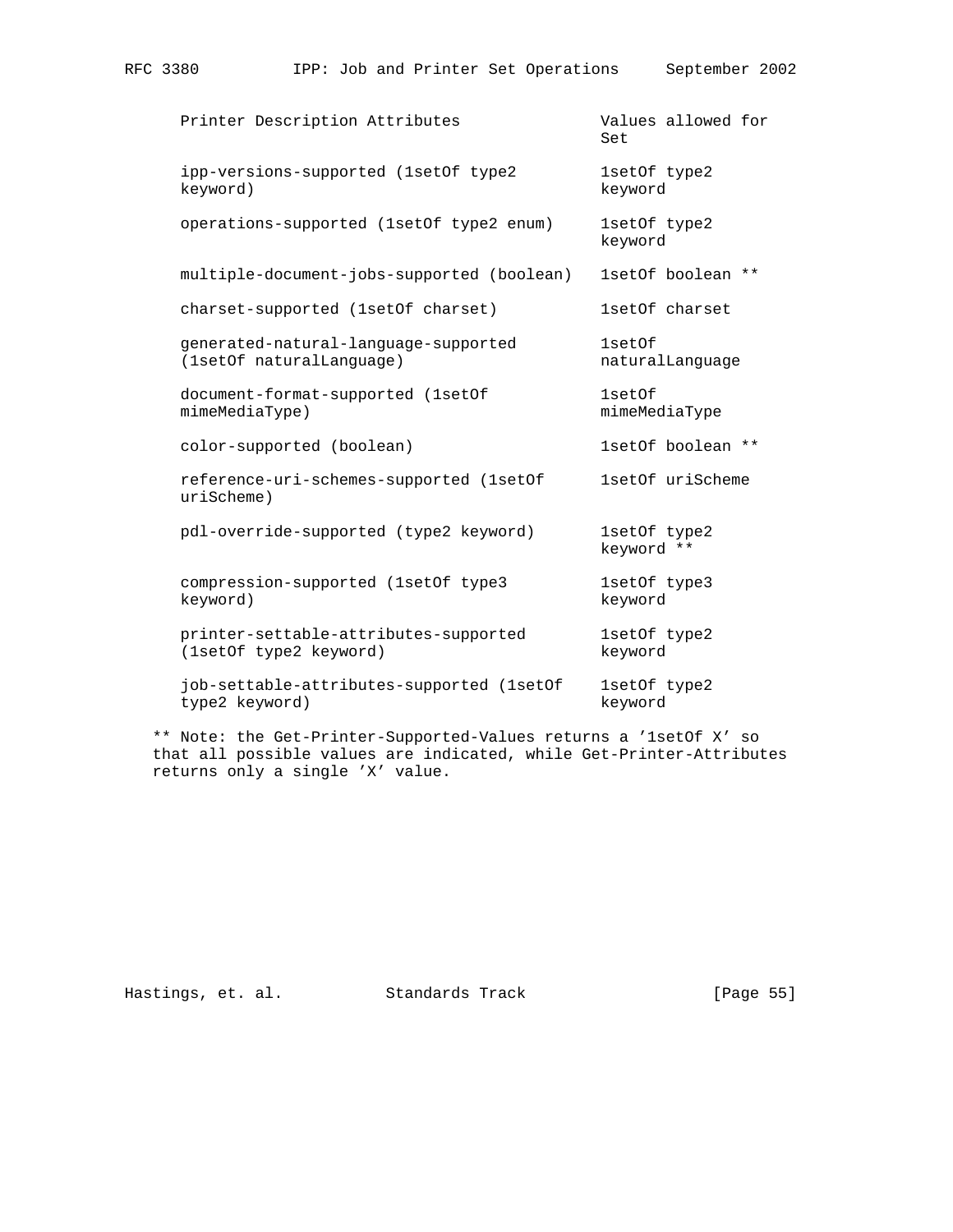Appendix C: Description of the Base IPP Documents (Informative)

The base set of IPP documents includes:

 Design Goals for an Internet Printing Protocol [RFC2567] Rationale for the Structure and Model and Protocol for the Internet Printing Protocol [RFC2568] Internet Printing Protocol/1.1: Model and Semantics [RFC2911] Internet Printing Protocol/1.1: Encoding and Transport [RFC2910] Internet Printing Protocol/1.1: Implementer's Guide [RFC3196] Mapping between LPD and IPP Protocols [RFC2569]

 The "Design Goals for an Internet Printing Protocol" document takes a broad look at distributed printing functionality, and it enumerates real-life scenarios that help to clarify the features that need to be included in a printing protocol for the Internet. It identifies requirements for three types of users: end users, operators, and administrators. It calls out a subset of end user requirements that are satisfied in IPP/1.0 [RFC2566, RFC2565]. A few OPTIONAL operator operations have been added to IPP/1.1 [RFC2911, RFC2910].

 The "Rationale for the Structure and Model and Protocol for the Internet Printing Protocol" document describes IPP from a high level view, defines a roadmap for the various documents that form the suite of IPP specification documents, and gives background and rationale for the IETF IPP working group's major decisions.

 The "Internet Printing Protocol/1.1: Model and Semantics" document describes a simplified model with abstract objects, their attributes, and their operations. The model introduces a Printer and a Job. The Job supports multiple documents per Job. The model document also addresses how security, internationalization, and directory issues are addressed.

 The "Internet Printing Protocol/1.1: Encoding and Transport" document is a formal mapping of the abstract operations and attributes defined in the model document onto HTTP/1.1 [RFC2616]. It also defines the encoding rules for a new Internet MIME media type called "application/ipp". This document also defines the rules for transporting over HTTP, a message body whose Content-Type is "application/ipp". This document defines the 'ipp' scheme for identifying IPP printers and jobs.

 The "Internet Printing Protocol/1.1: Implementer's Guide" document gives insight and advice to implementers of IPP clients and IPP objects. It is intended to help them understand IPP/1.1 and some of the considerations that may assist them in the design of their client

Hastings, et. al. Standards Track [Page 56]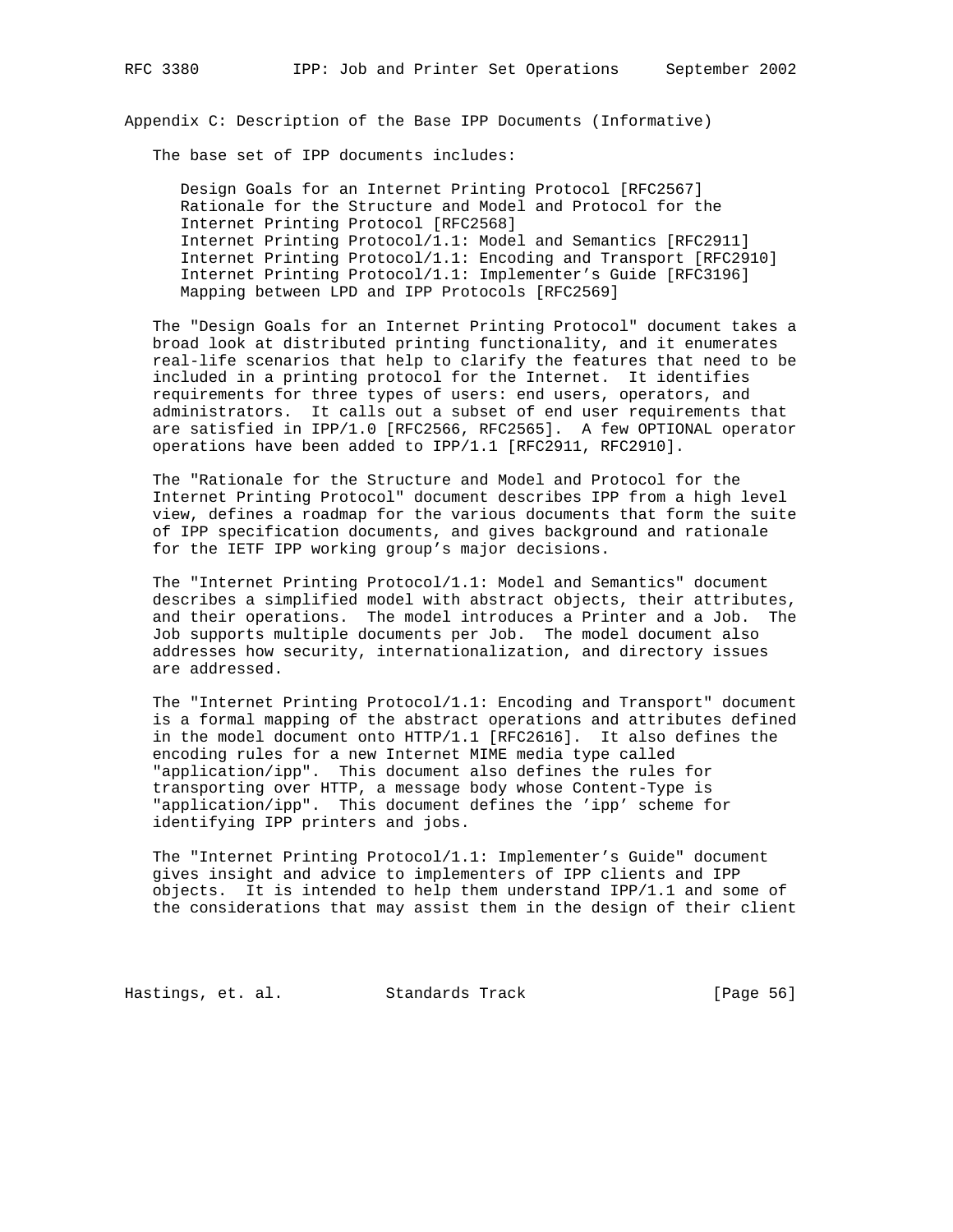and/or IPP object implementations. For example, a typical order of processing requests is given, including error checking. Motivation for some of the specification decisions are also included.

 The "Mapping between LPD and IPP Protocols" document gives some advice to implementers of gateways between IPP and LPD (Line Printer Daemon) implementations.

Authors' Addresses

 Carl Kugler IBM P.O. Box 1900 Boulder, CO 80301-9191

 Phone: (303) 924-5060 EMail: kugler@us.ibm.com

 Tom Hastings Xerox Corporation 737 Hawaii St. ESAE 231 El Segundo, CA 90245

 Phone: 310-333-6413 Fax: 310-333-5514 EMail: hastings@cp10.es.xerox.com

 Robert Herriot Consultant 706 Colorado Ave Palo Alto, CA 94303

 Phone: 650-327-4466 Fax: 650-327-4466 EMail: bob@Herriot.com

 Harry Lewis IBM 6300 Diagonal Hwy. Boulder, CO 80301-9191

 Phone: (303) 924-5337 EMail: harryl@us.ibm.com

Hastings, et. al. Standards Track [Page 57]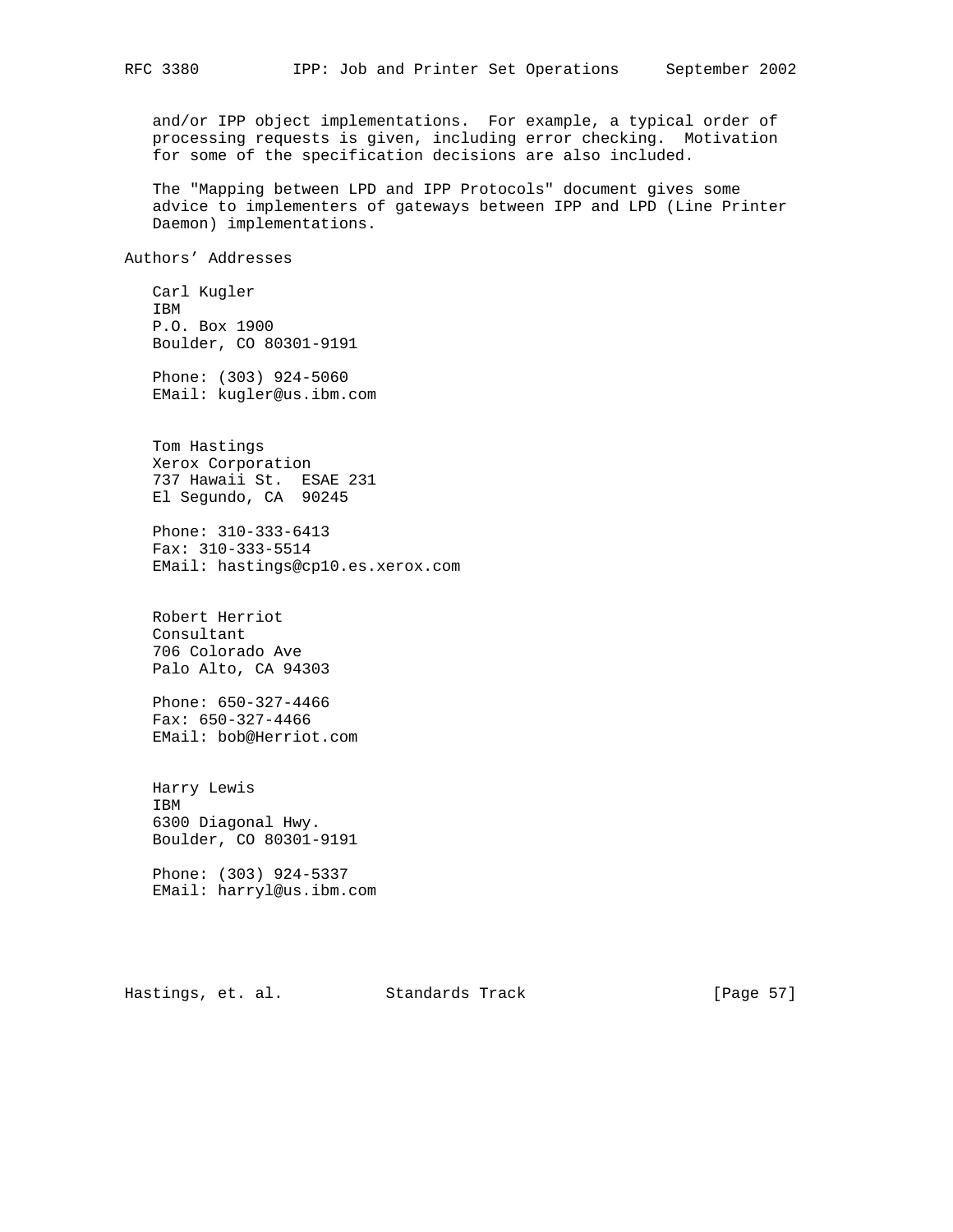IPP Web Page: http://www.pwg.org/ipp/ IPP Mailing List: ipp@pwg.org

To subscribe to the ipp mailing list, send the following email:

- 1) send it to majordomo@pwg.org
- 2) leave the subject line blank
- 3) put the following two lines in the message body: subscribe ipp end

 Implementers of this specification document are encouraged to join the IPP Mailing List in order to participate in any discussions of clarification issues and review of registration proposals for additional attributes and values. In order to reduce spam the mailing list rejects mail from non-subscribers, so you must subscribe to the mailing list in order to send a question or comment to the mailing list.

Hastings, et. al. Standards Track [Page 58]